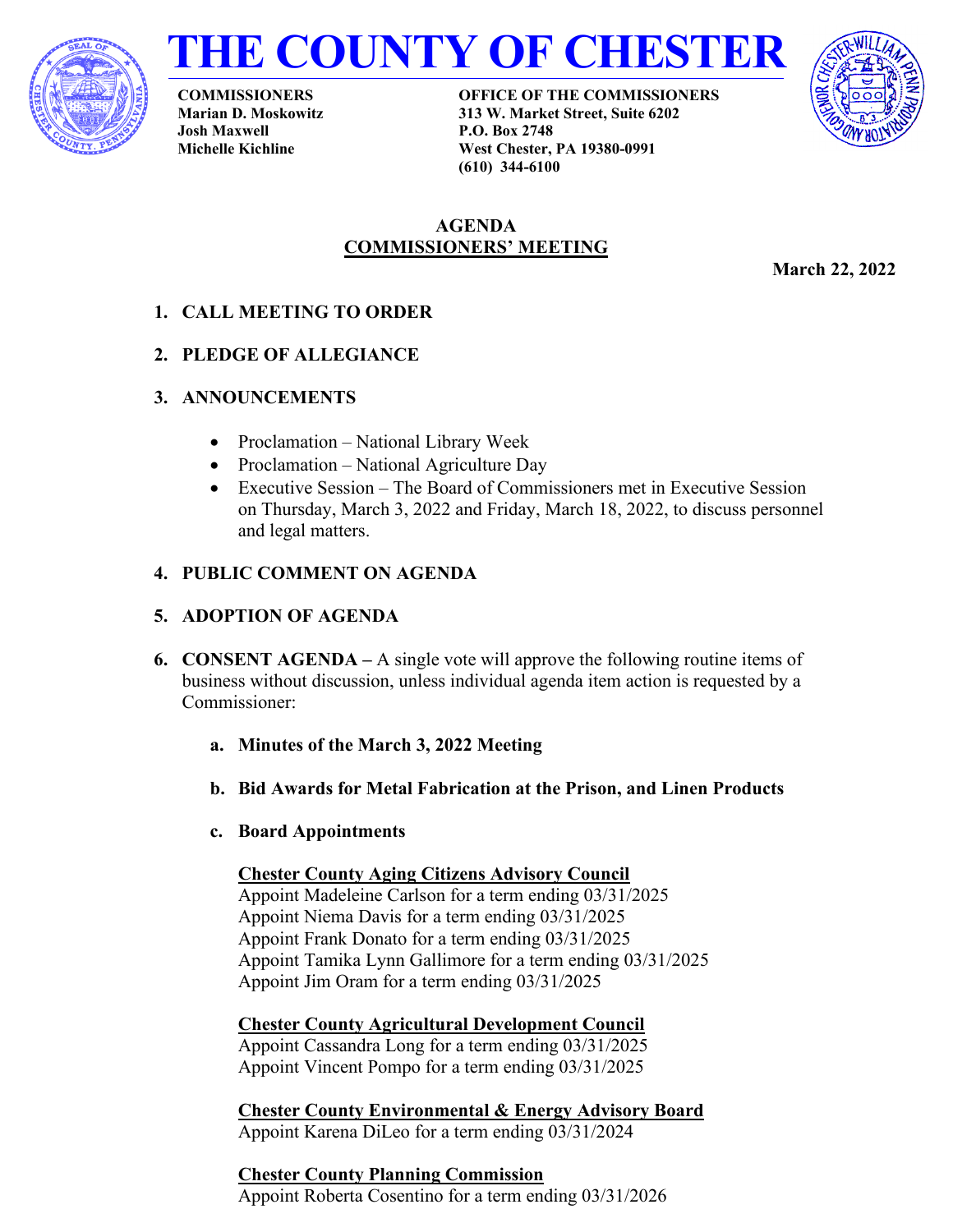Chester County Commissioners' Agenda March 3, 2022 Page 2

#### **Chester County Veterans Affairs Advisory Board**

Appoint Troy Beane for a term ending 03/31/2024 Appoint Madeleine Carlson for a term ending 03/31/2024 Appoint Barbara Filler for a term ending 03/31/2024 Appoint Martha Laird for a term ending 03/31/2024 Appoint Jim Oram for a term ending 03/31/2024 Appoint Thomas Rafter for a term ending 03/31/2024

### **d. Contracts**

Children, Youth, and Families **Contract** With: RTM LLC Amount: \$1,408,743.00 Purpose: Truancy Prevention Program Term: 04/01/2022-06/30/2024

#### DCIS

**Contract** With: Rimini Street, Inc. Amount: \$1,075,764.00 Purpose: PeopleSoft and Oracle Support Services Term: 03/22/2022-12/31/2024

**Contract** With: Carahsoft Technology Corporation Amount: \$237,500.00 Purpose: Digital Signature/ Web-form Replacement Term: 03/22/2022-03/31/2025

Emergency Services Contract Amendment With: American LE Training & Consulting LLC Amount: \$21,600.00 Purpose: Comprehensive training and development program

Facilities

**Contract** With: Patterhn Ives LLC Amount: \$39,500.00 Purpose: Historic Architectural Consulting Services Term: 03/22/2022-Until complete

Planning Commission Contract With: East Marlborough Township Amount: \$39,000.00 Purpose: Vision Partnership Program: Cash Grant Manual – Unionville Area Multi-Municipal Comprehensive Plan Update Term: 04/01/2022-03/31/2024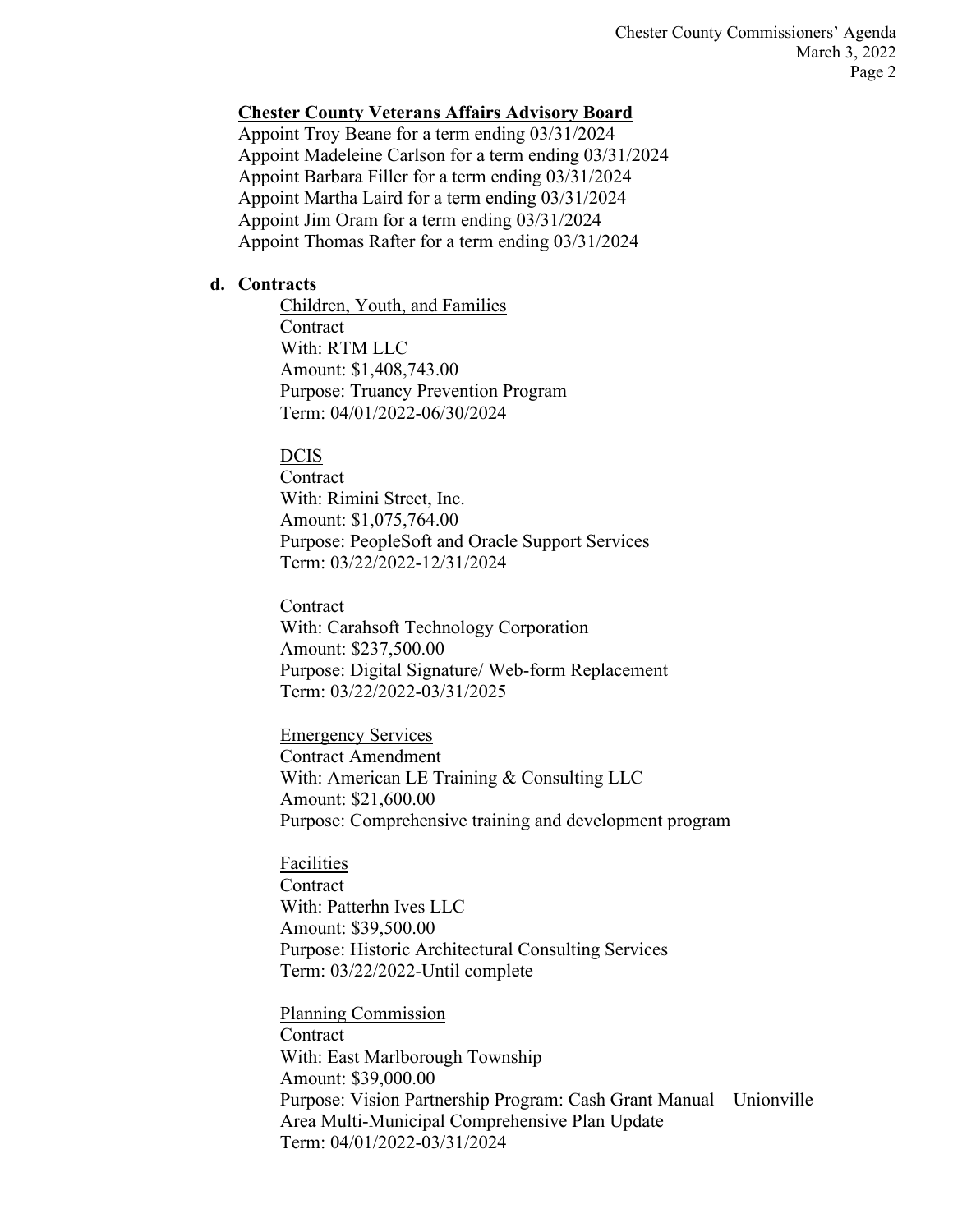**Contract** With: Kennett Township Amount: \$40,000.00 Purpose: Vision Partnership Program: Cash Grant Manual – Kennett Area Longwood Gardens Connections Plan Term: 04/01/2022-09/30/2023

Recorder of Deeds Contract Amendment With: Info Quick Solutions, Inc. Amount: \$0.00 Purpose: PDFA conversion and storage Term: 04/01/2022-12/31/2022

#### **e. Grants**

Adult Probation, Parole, and Pretrial Services Grant Application With: Administrative Office of Pennsylvania Courts Amount: \$9,396.75 Description: Problem Solving Courts Grant – Drug Court Term: 04/01/2022-03/31/2023

Grant Application With: Administrative Office of Pennsylvania Courts Amount: \$8,956.50 Description: Problem Solving Courts Grant – Mental Health Court Term: 04/01/2022-03/31/2023

Grant Application With: Administrative Office of Pennsylvania Courts Amount: \$8,070.00 Description: Problem Solving Courts Grant – Recovery Court Term: 04/01/2022-03/31/2023

Grant Application With: Administrative Office of Pennsylvania Courts Amount: \$8,934.75 Description: Problem Solving Courts Grant – Veterans' Court Term: 04/01/2022-03/31/2023

Juvenile Probation Grant Application With: Pennsylvania Commission on Crime and Delinquency Amount: \$227,000.00 Description: Federal Byrne Justice Assistance Grant Term: 10/01/2022-09/30/2024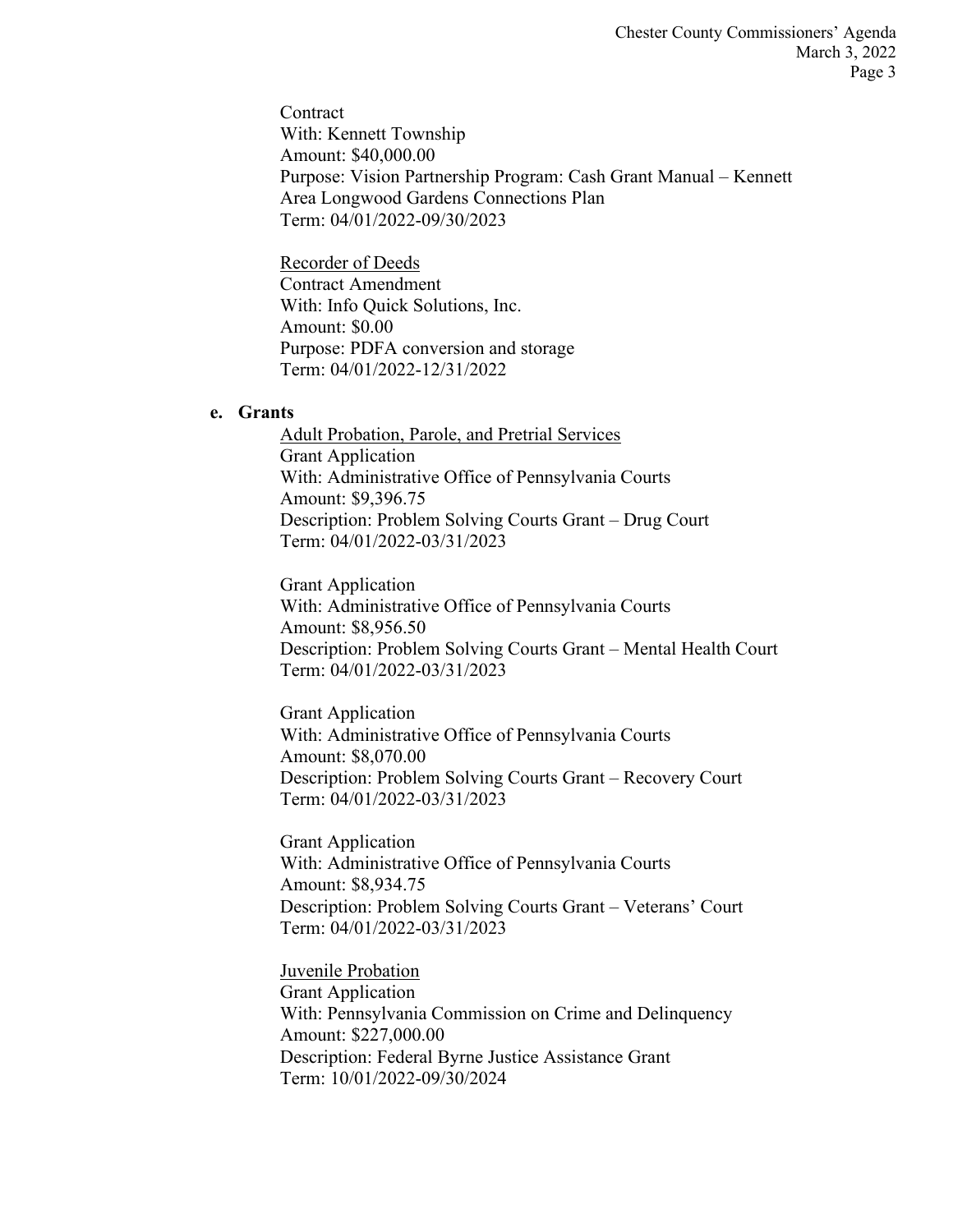Public Health Grant Award With: Pennsylvania Department of Health Amount: \$237,500.00 Description: Safe and Healthy Communities Grant Term: 07/01/2022-06/30/2023

## **f. HR Agenda**

Hires and rehires **Transfers** Promotions Ends of Employment Retirements

# **g. Budget Change 23-21**

Finance Amount: \$22,400 To reallocate budget for personnel expenditures incurred at year end

Court Reporters Amount: \$165,933 To align budget to reflect actual revenues and expenditures for transcribing activity

Voter Services Amount: \$48,100 To align budget for actual expenditures incurred at year end

Liquid Fuels Amount: \$125,000 To setup transfer budget from General Fund to Liquid Fuels to cover emergency expenses due to flood damages in September Pocopson Home Amount: \$ 3,500,000 To setup transfer budget from General Fund to Pocopson Home to cover revenue loss

Multiple Departments Amount: \$2,443,404 To align CARES Act budget with actual revenues and expenditures at year end

# **h. Budget Change 04-22**

Coroner Amount: \$5,000 To align budget with anticipated revenue and expenditures for the Pennsylvania Opioid-Involved Morbidity & Mortality Grant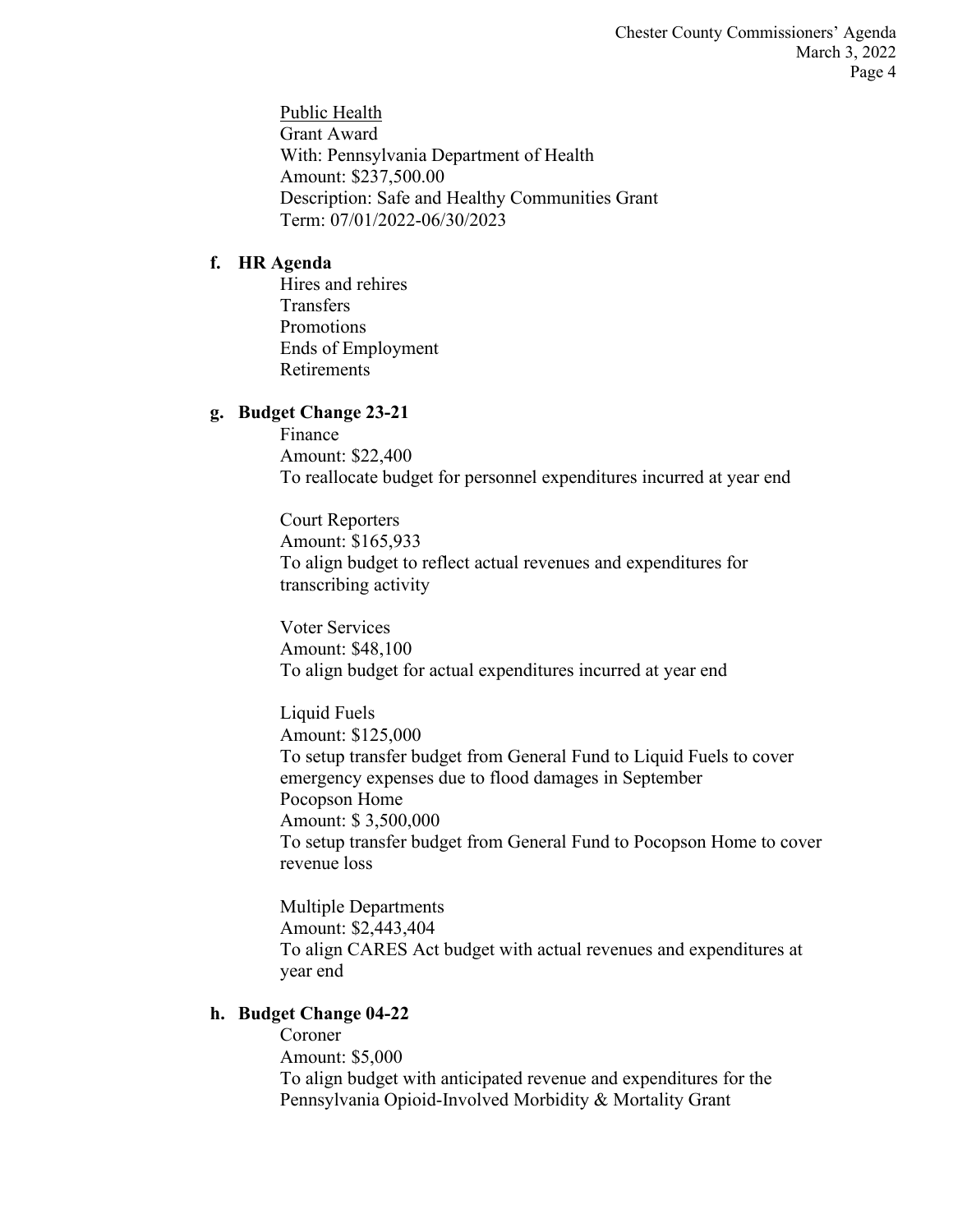Coroner Amount: \$10,000 To align budget with anticipated revenue and expenditures for the Pennsylvania Violent Death Reporting System Grant

Coroner Amount: \$92,442 To carry forward the budget for Act 122 – Coroner Vital Statistics Improvement

District Courts Amount: \$56,385 To align budget with anticipated expenditures

Emergency Services Amount: \$45,000 To adjust budget to reflect PEMA funding for Learning Management System

Planning Amount: \$167,336 To carry forward budget for the Delaware Valley Regional Economic Development Fund

Planning Amount: \$14,351 To carry forward budget for the Brandywine Battlefield Strategic Landscapes Phase III grant

Public Health Amount: \$6,955 To align budget with revenue and expenditures for the Tuberculosis Grant

Drug and Alcohol Amount: \$68,546 To budget additional State Drug and Alcohol Treatment funding to provide expanded treatment and treatment-related services

Drug and Alcohol Amount: \$216,000 To budget additional Federal COVID Substance Abuse Block Grant Supplemental Prevention Funds

#### **i. Vouchers as submitted by Controller**

**7. OLD BUSINESS** – There are no items of old business.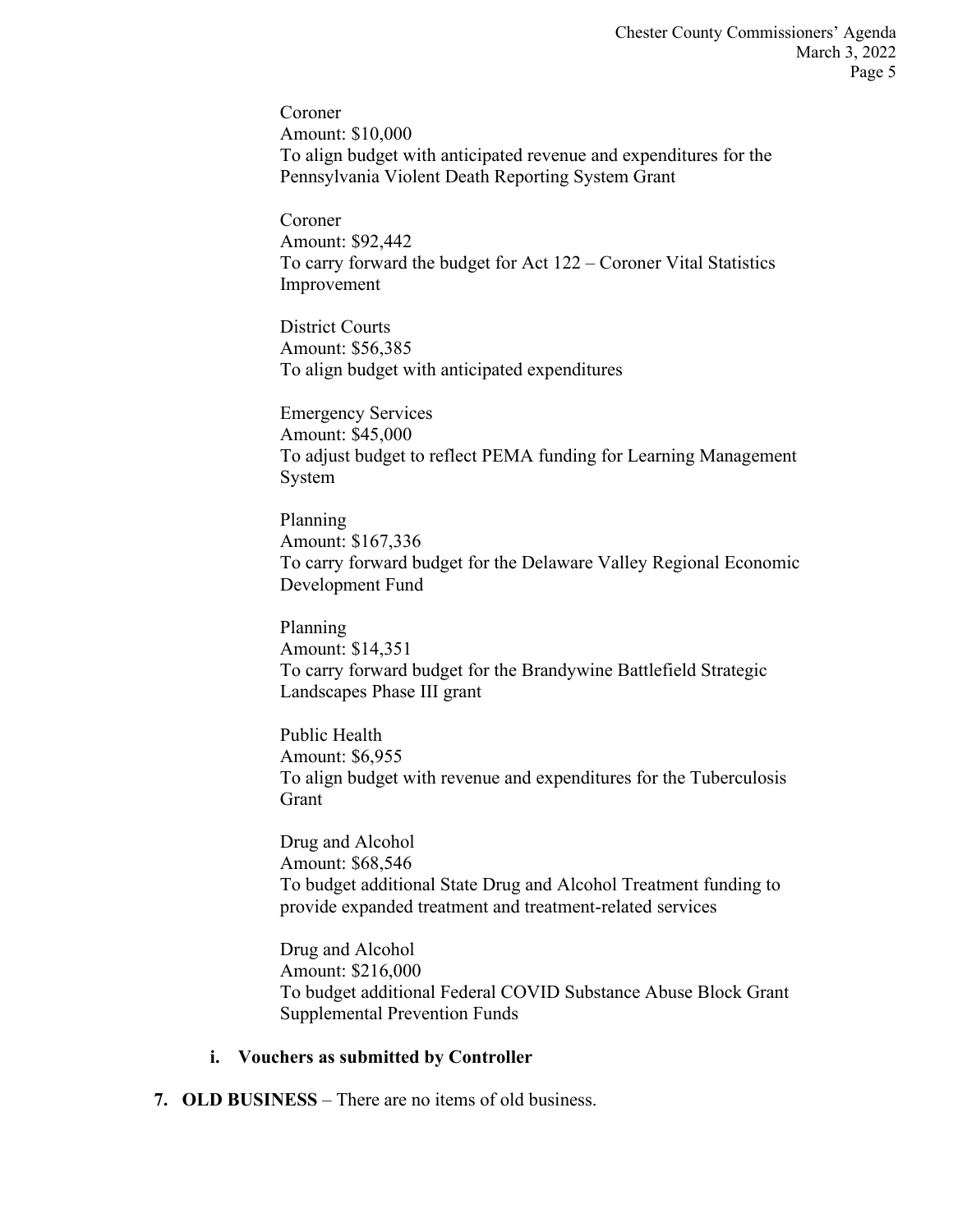#### **8. NEW BUSINESS**

#### **a. Resolution 12-22**

Resolution of the Chester County Commissioners adopting the Chester County Agricultural Economic Development Strategic Plan.

### **b. Contracts**

Adult Probation & Parole Contract Amendment With: Vigilnet America LLC Amount: \$0.00 Purpose: Alcohol Monitoring Services Term: 03/01/2022-02/28/2023

Children, Youth, and Families Contract Amendment With: Bethany Christian Services Amount: \$0.00 Purpose: Revises Work Statement for Residential Foster Care Services Term: 02/01/2022-06/30/2022

Contract Amendment With: Alternative Rehabilitation Communities, Inc. Amount: \$514,255.00 Purpose: Residential Placement Special Needs Services Term: 07/01/2021-06/30/2022

Community Development **Contract** With: Housing Authority of Chester County Amount: \$15,000.00 Purpose: Administration of the Continuum of Care Rapid Re-Housing Program Term: 01/01/2022-12/31/2022

**Contract** With: Housing Authority of Chester County Amount: \$30,000.00 Purpose: Housing Locator Program Term: 01/01/2022-12/31/2022

**Contract** With: Human Services, Inc. Amount: \$50,000.00 Purpose: Continuum of Care Rapid Re-Homing Administration Program Term: 01/01/2022-12/31/2022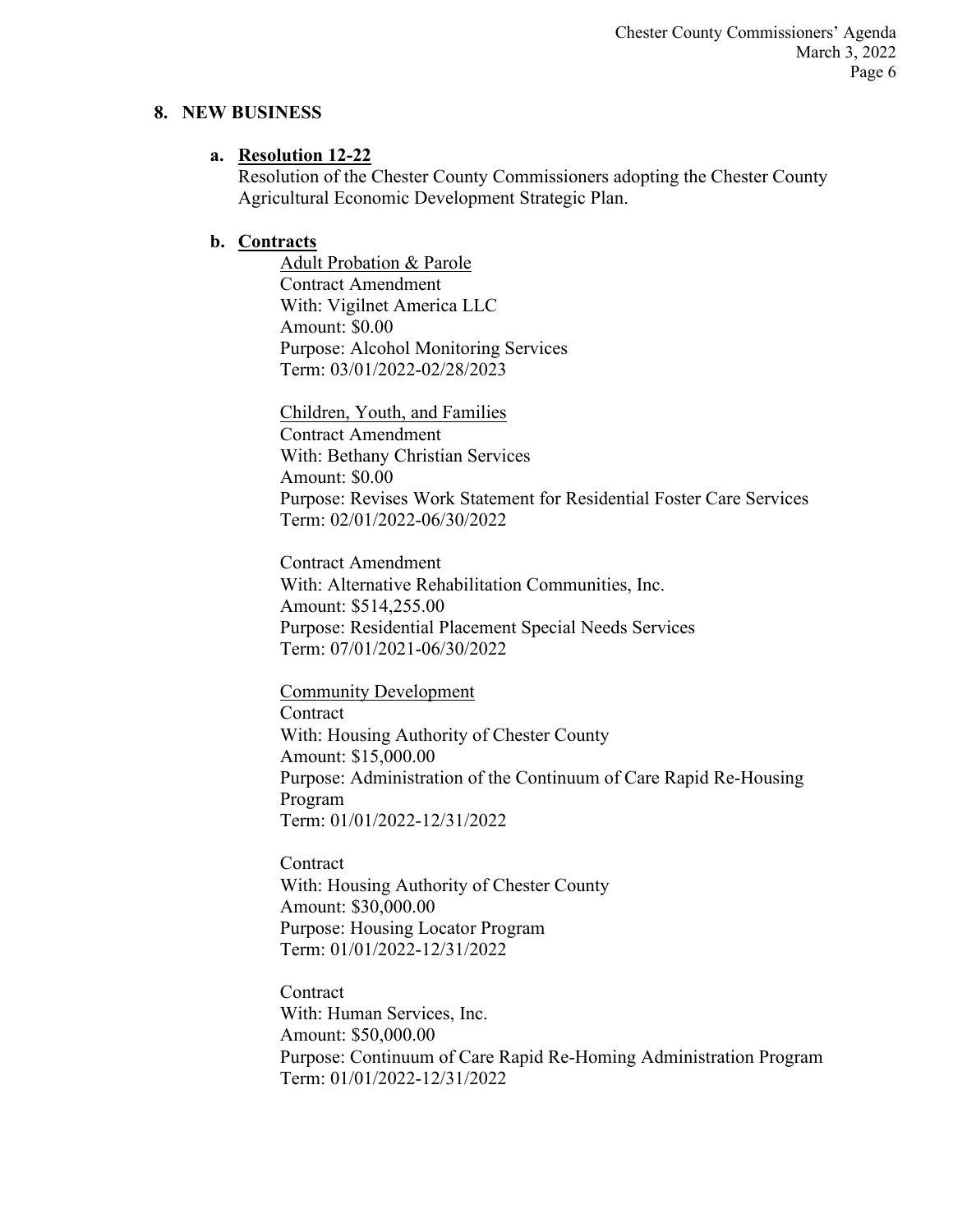**Contract** With: Human Services, Inc. Amount: \$50,000.00 Purpose: SSI/SSDI Outreach, Access, and Recovery (SOAR) Program Term: 01/01/2022-12/31/2022

**Contract** With: Life Transforming Ministries Amount: \$40,000.00 Purpose: Volunteer Income Tax Assistance Program Term: 01/01/2022-12/31/2022

**Contract** With: North Star of Chester County Amount: \$20,000.00 Purpose: Homeless Prevention through the Rental Assistance & Case Management Program Term: 01/01/2022-12/31/2022

**Contract** With: Fair Housing Council of Suburban Philadelphia Amount: \$20,000.00 Purpose: Fair Housing Education and Compliance activities Term: 01/01/2022-12/31/2022

Contract With: Community, Youth & Women's Alliance Amount: \$165,000.00 Purpose: Gateway Emergency Shelter Program Term: 01/01/2022-12/31/2022

Contract With: Domestic Violence Center of Chester County Amount: \$15,000.00 Purpose: Emergency Shelter Program Term: 01/01/2022-12/31/2022

Contract With: Kennett Area Community Service Amount: \$60,000.00 Purpose: Homeless Prevention and Diversion Program Term: 01/01/2022-12/31/2022

**Contract** With: WC Atkinson Memorial Community Amount: \$60,000.00 Purpose: Emergency Shelter Program Term: 01/01/2022-12/31/2022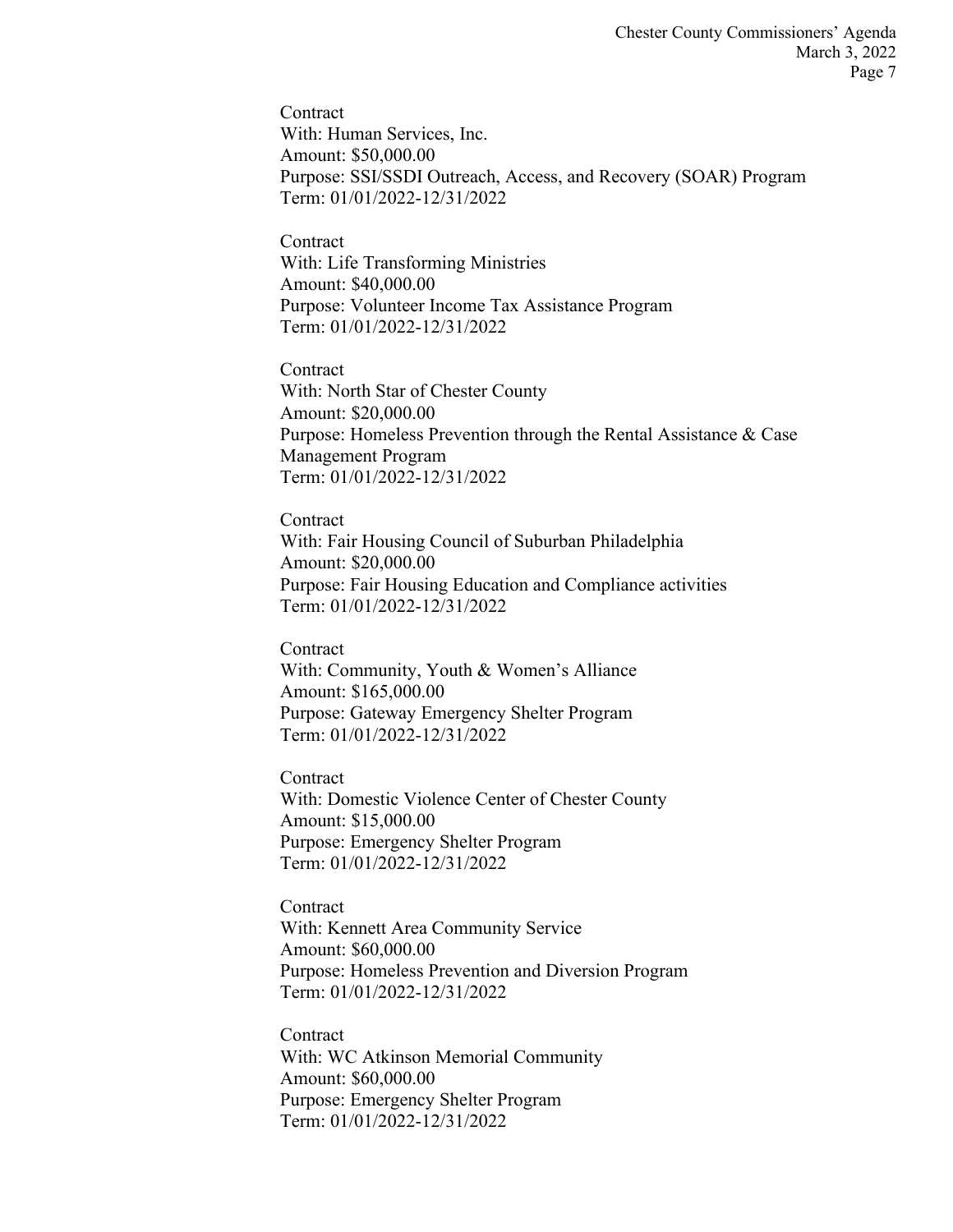**Contract** With: Holcomb Associates, Inc. Amount: \$213,104.32 Purpose: Rental assistance Term: 01/01/2022-12/31/2022

**Contract** With: Good Samaritan Services Amount: \$55,000.00 Purpose: Emergency Shelter Program Term: 01/01/2022-12/31/2022

**Contract** With: Open Hearth, Inc. Amount: \$107,000.00 Purpose: Administration of the Continuum of Care and Housing Stability Program Term: 01/01/2022-12/31/2022

**Contract** With: Open Hearth, Inc. Amount: \$160,050.00 Purpose: Rental and hotel respite assistance Term: 01/01/2022-12/31/2022

Contract With: Pennsylvania Home of the Sparrow Amount: \$20,000.00 Purpose: Shared Housing Program Term: 01/01/2022-12/31/2022

Contract With: Movement Community Development Corporation Amount: \$50,000.00 Purpose: Coatesville Community Resource Navigation Program Term: 01/01/2022-12/31/2022

Human Resources Contract Amendment With: PharmPro Staffing Inc. Amount: \$0.00 Purpose Temporary Staffing Services for Pharmacists and Pharmacy **Technicians** Term: 03/01/2022-02/28/2023

**Contract** With: Reliance Standard Life Insurance Company Amount: \$1,302,045.00 Purpose: Group Life, Accidental Death & Dismemberment, and Long-Term Disability insurance coverage Term: 01/01/2022-12/31/2022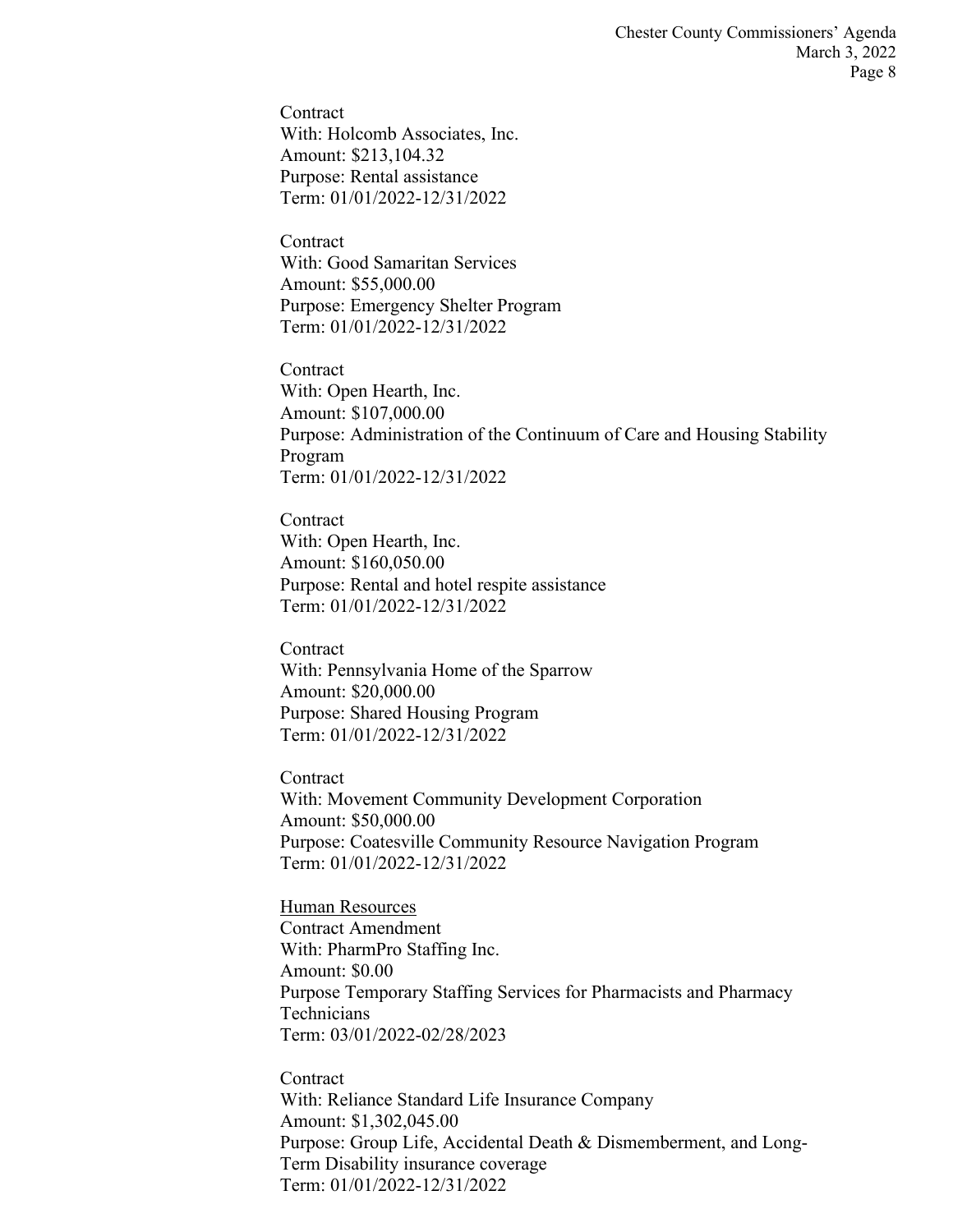#### **c. Grants**

Coroner Grant Award With: Pennsylvania Department of Health Amount: \$5,000.00 Description: Opioid-Involved Drug Overdose Deaths Grant Term: 07/01/2021-06/30/2022

Grant Award With: Pennsylvania Department of Health Amount: \$10,000.00 Description: Pennsylvania Violent Death Reporting System Grant Term: 01/01/2022-03/31/2022

District Attorney Grant Award With: Pennsylvania Commission on Crime and Delinquency Amount: \$374,832.00 Description: STOP Grant 2022-2024 Term: 01/01/2022-12/31/2024

Drug and Alcohol Services Grant Amendment With: Department of Drug and Alcohol Programs Amount: \$284,545.32 Description: Substance Abuse Block Grant Term: 07/01/2020-06/30/2025

Mental Health/ Intellectual and Development Disabilities Grant Award With: Pennsylvania Commission on Crime and Delinquency Amount: \$150,000.00 Description: Crisis Intervention and Pre-Trial Diversion Term: 01/01/2022-12/31/2023

Public Health Grant Award With: Pennsylvania Department of Health Amount: \$43,310.00 Description: Lead Hazard Control Grant Term: 03/01/2022-02/28/2023

Grant Amendment With: Pennsylvania Department of Health Amount: \$6,955.00 Description: Tuberculosis Grant Term: 07/01/2021-06/30/2022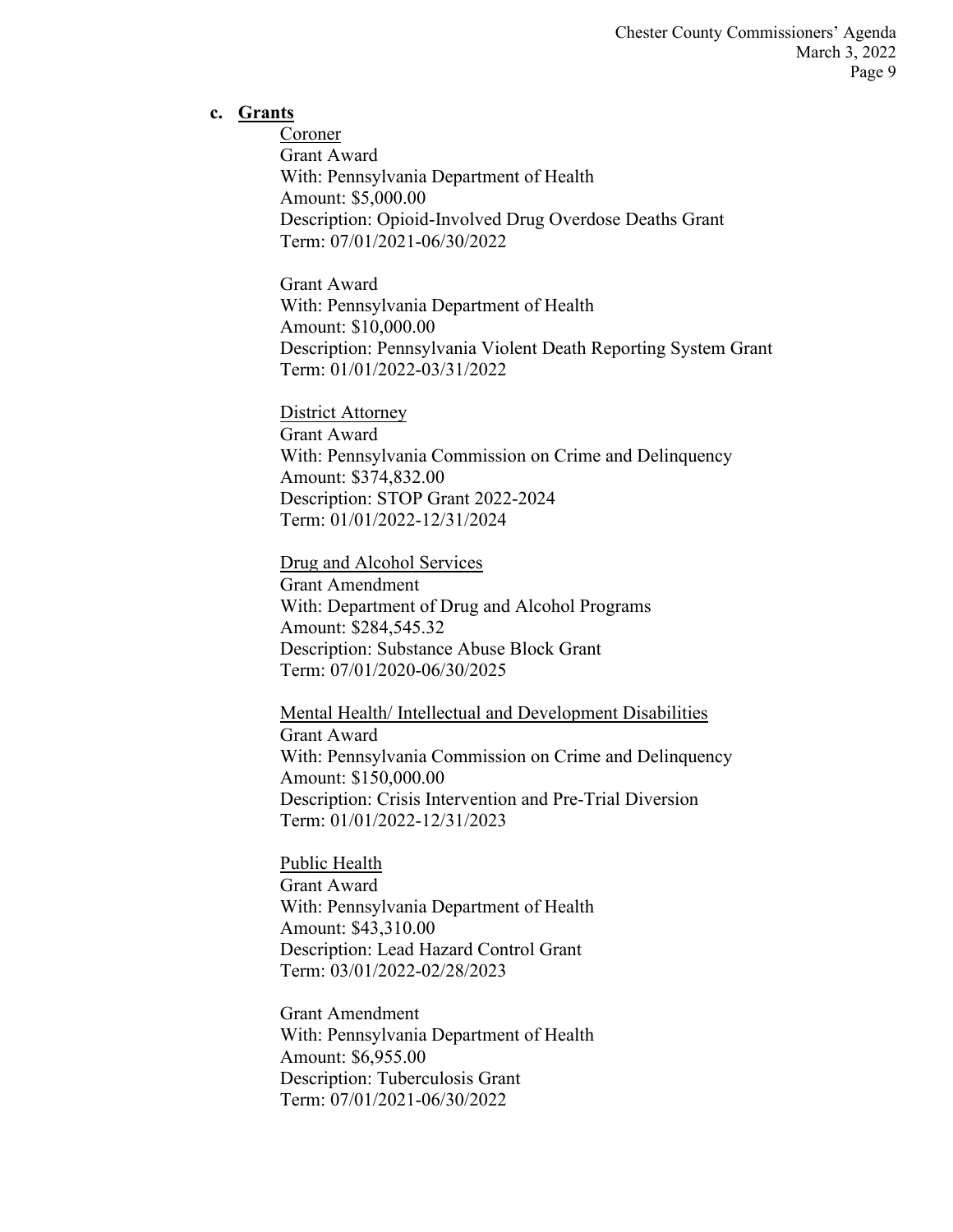Chester County Commissioners' Agenda March 3, 2022 Page 10

# **9. COMMISSIONER REPORTS**

# **10. PUBLIC COMMENT**

# **11. ADJOURNMENT**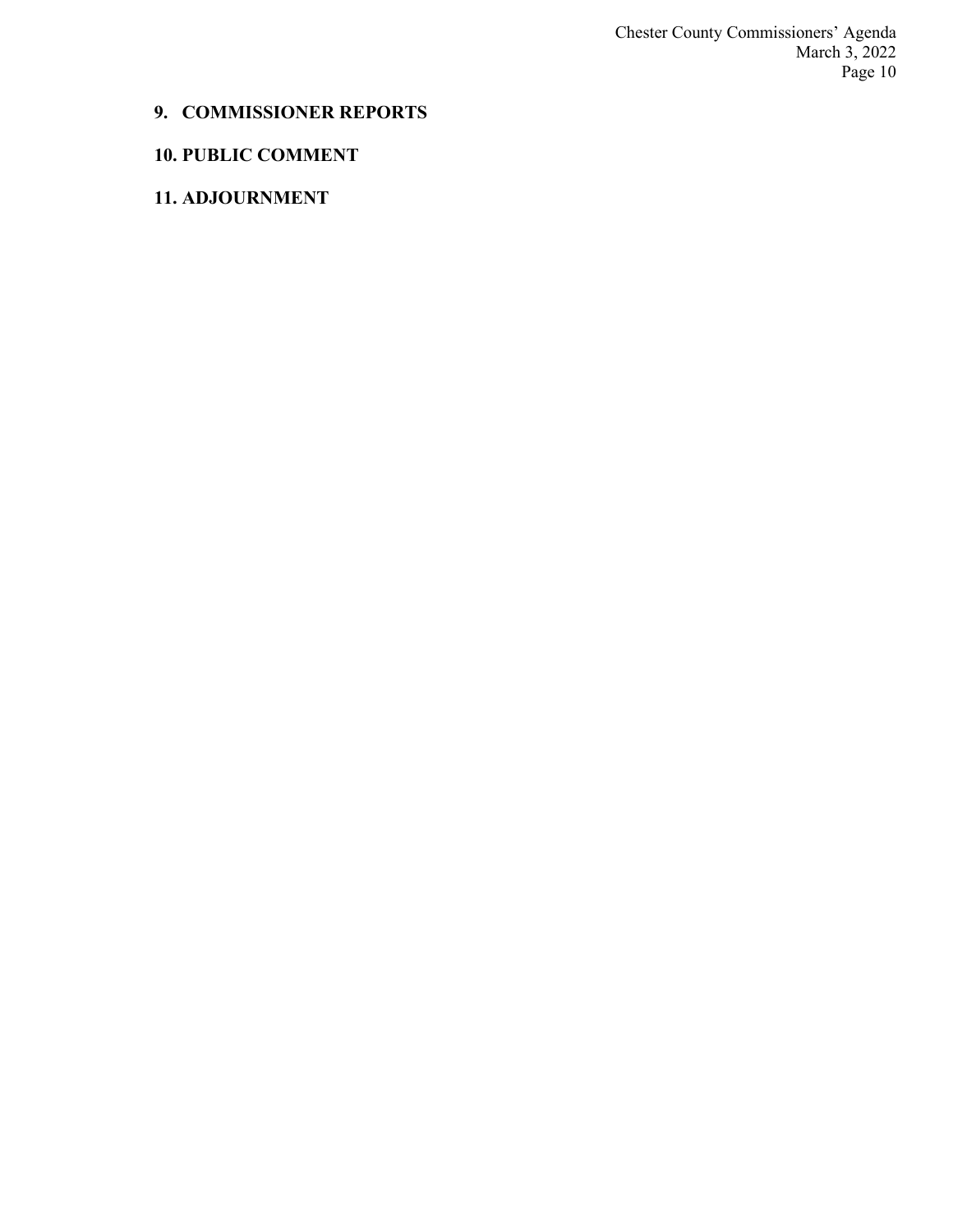



**COMMISSIONERS Marian D. Moskowitz Josh Maxwell Michelle Kichline**

**OFFICE OF THE COMMISSIONERS 313 W. Market Street, Suite 6202 P.O. Box 2748 West Chester, PA 19380-0991 (610) 344-6100**



(Consent Agenda)

# **COMMISSIONERS' MEETING MINUTES**

# **1. CALL MEETING TO ORDER**

The public meeting of the Chester County Board of Commissioners was called to order at 10:00 AM on March 3, 2022 in the Commissioners' Boardroom by the Chair of the Board of Commissioners, Marian D. Moskowitz. Commissioner Josh Maxwell and Commissioner Michelle Kichline were also present.

### **2. PLEDGE OF ALLEGIANCE**

Chair Moskowitz asked Aprille Kronmuller, Girl Scout Troop #4466 Leader and employee of the Department of Emergency Services, to lead the Pledge of Allegiance.

### **3. ANNOUNCEMENTS**

Chair Moskowitz read a Citation presented to the Girl Scouts of Eastern Pennsylvania to recognize the Girl Scouts  $110<sup>th</sup>$ Anniversary. The Citation was accepted by Carla Hickey, Tiffany Stockton, Aprille Kronmuller, and Girl Scouts from Troop #4466.

Chair Moskowitz announced that the Board of Commissioners met in Executive Session on Thursday, February 10, 2022 and Tuesday, March 1, 2022 to discuss personnel and legal matters.

#### **4. PUBLIC COMMENT ON AGENDA** There was no public comment on agenda items. **PUBLIC COMMENT 5. ADOPTION OF AGENDA** Commissioner Maxwell made a motion to adopt the agenda. Commissioner Kichline seconded the motion. Motion carried to **ADOPTION OF AGENDA**

adopt the March 3, 2022 Commissioners' Meeting agenda.

- **6. CONSENT AGENDA –** Commissioner Kichline made a vote to approve the following routine items of business without discussion. Commissioner Maxwell seconded the motion. Motion carried to approve the following items: **CONSENT AGENDA**
	- **a. Minutes of the February 10, 2022 meeting Approval of Minutes**
	- **b. Bid Awards for Janitorial Services in the amount of \$1,189,888.56, Senior Center Food Service Program in the amount of \$158,987.50, and Pocopson Home Electrical Gear Replacement in the amount of \$244,847.00**

**March 3, 2022 CALL TO ORDER**

**PLEDGE OF ALLEGIANCE** 

**Bid Awards**

# **ANNOUNCEMENTS**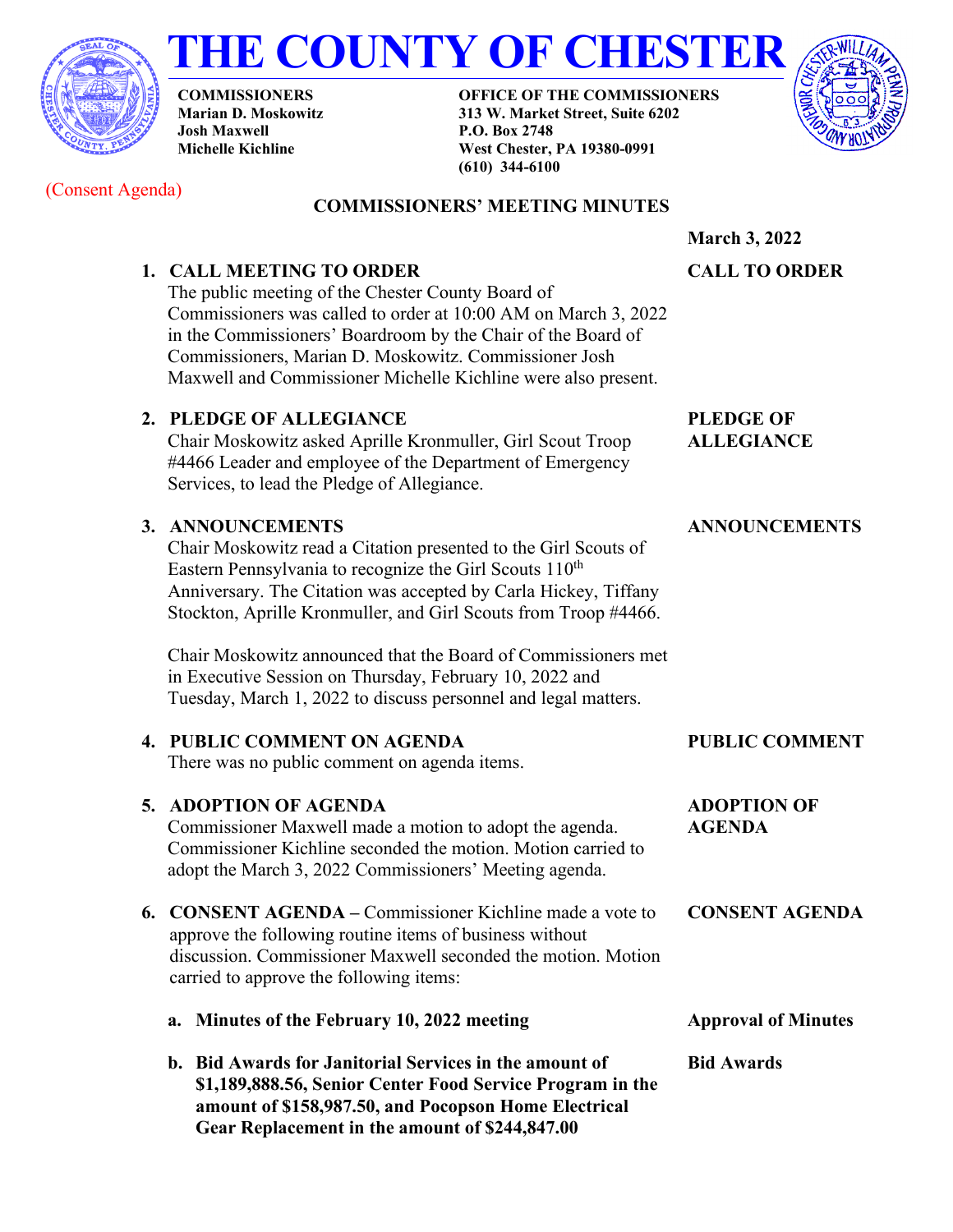#### **a. Contracts**

Community Development Contract Amendment With: Crecelius, Annetta Amount: \$27,000.00 Purpose: Website Re-Development, Graphic Design, and Style Guide Development for the Partnership to End Homelessness Program Term: 04/01/2022-12/31/2022

Court Administration **Contract** With: Hyde, Ryan L. Amount: \$33,255.92 Purpose: Conflict Counsel Legal Services for Criminal Cases Term: 03/03/2022-12/31/2022

Facilities

Contract Amendment With: Remington & Vernick Engineers II, Inc. Amount: \$22,540.00 Purpose: Chester Valley Trail Bridge Inspection Services Term: 03/03/2022-03/03/2023

Contract Amendment With: AECOM Technical Services, Inc. Amount: \$38,500.00 Purpose: Professional Engineering Services for the Waste Water Treatment and Spray Irrigation Plant Term: 03/03/2022-Until complete

Contract Amendment With: Valley Environmental Services, Inc. Amount: \$950.00 Purpose: Waste Water Treatment Plant permit renewal Term: 03/03/2022-Until complete

Contract Amendment With: Proac Corporation Amount: \$22,514.00 Purpose: Mold remediation and cleaning of affected areas at District Court 15-4-02 Term: 03/03/2022-Until complete

#### **Contracts**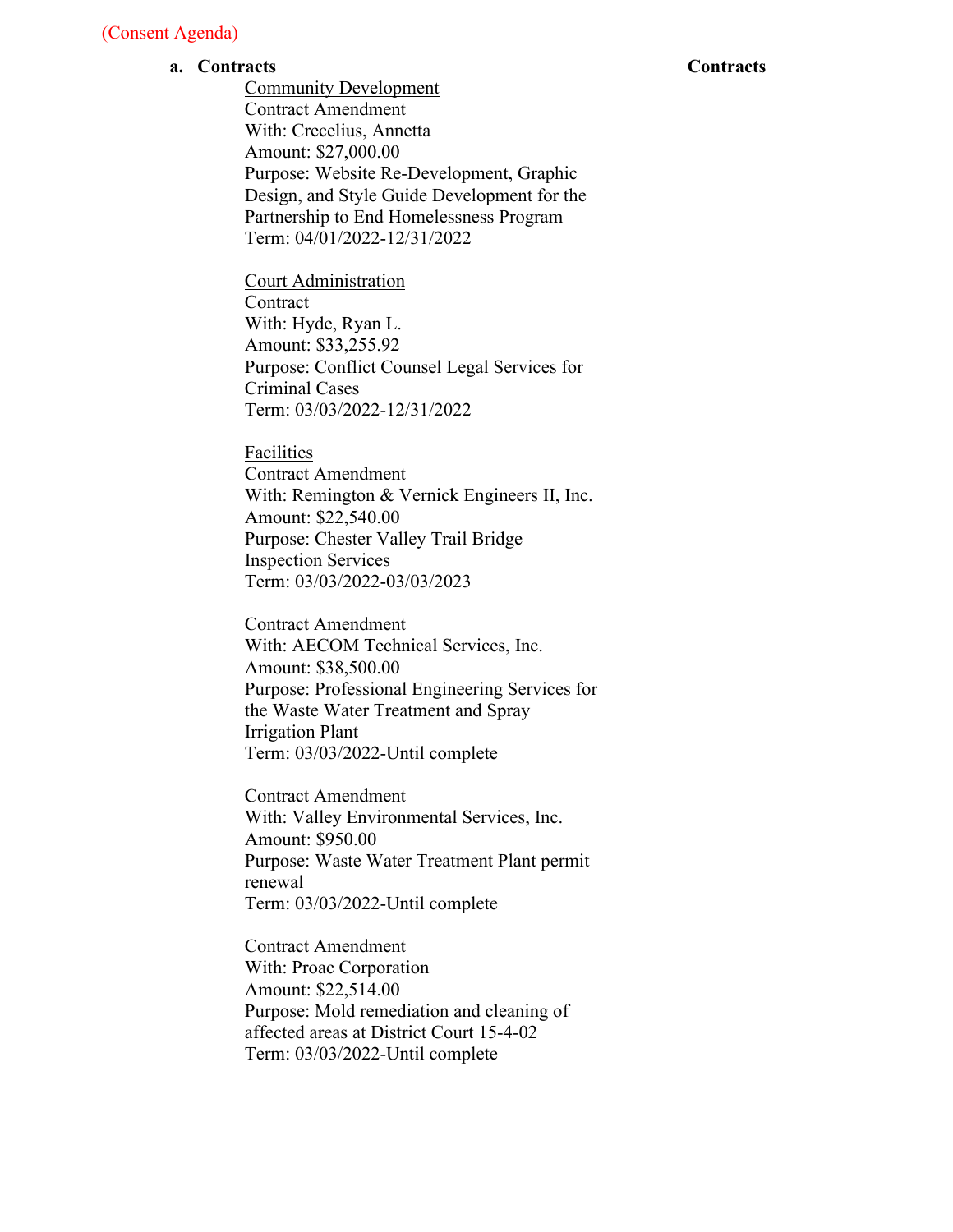Contract With: S&S Realty Associates, Inc. Amount: \$22,500.00 Purpose: Property appraisals on certain County properties Term: 03/03/2022-Until complete

**Contract** With: Burisch Associates, Inc. Amount: \$45,700.00 Purpose: Engineering Design and Construction Services Term: 03/03/2022-Until complete

**Contract** With: Bernardon LLC Amount: \$30,000.00 Purpose: Professional Design Services Term: 03/03/2022-Until complete

Human Resources **Contract** With: Chadds Ford Alternacare, Inc. Amount: \$0.00 Purpose: Temporary Staffing Services Term: 03/03/2022-01/10/2023

**Contract** With: General Healthcare Resources LLC Amount: \$0.00 Purpose: Temporary Staffing Services Term: 03/03/2022-03/02/2023

Human Services Contract Amendment With: Capacity For Change, LLC Amount: \$30,600.00 Purpose: Technical assistance to implement the Information and Referral Plan Term: 03/03/2022-12/31/2022

Parks and Preservation **Contract** With: Neilson, Arthur Amount: \$442,575.00 (\$243,416.25 Cost to County) Purpose: Preservation of 39.34 acres of farmland in Pennsbury Township Term: 03/03/2022-Until complete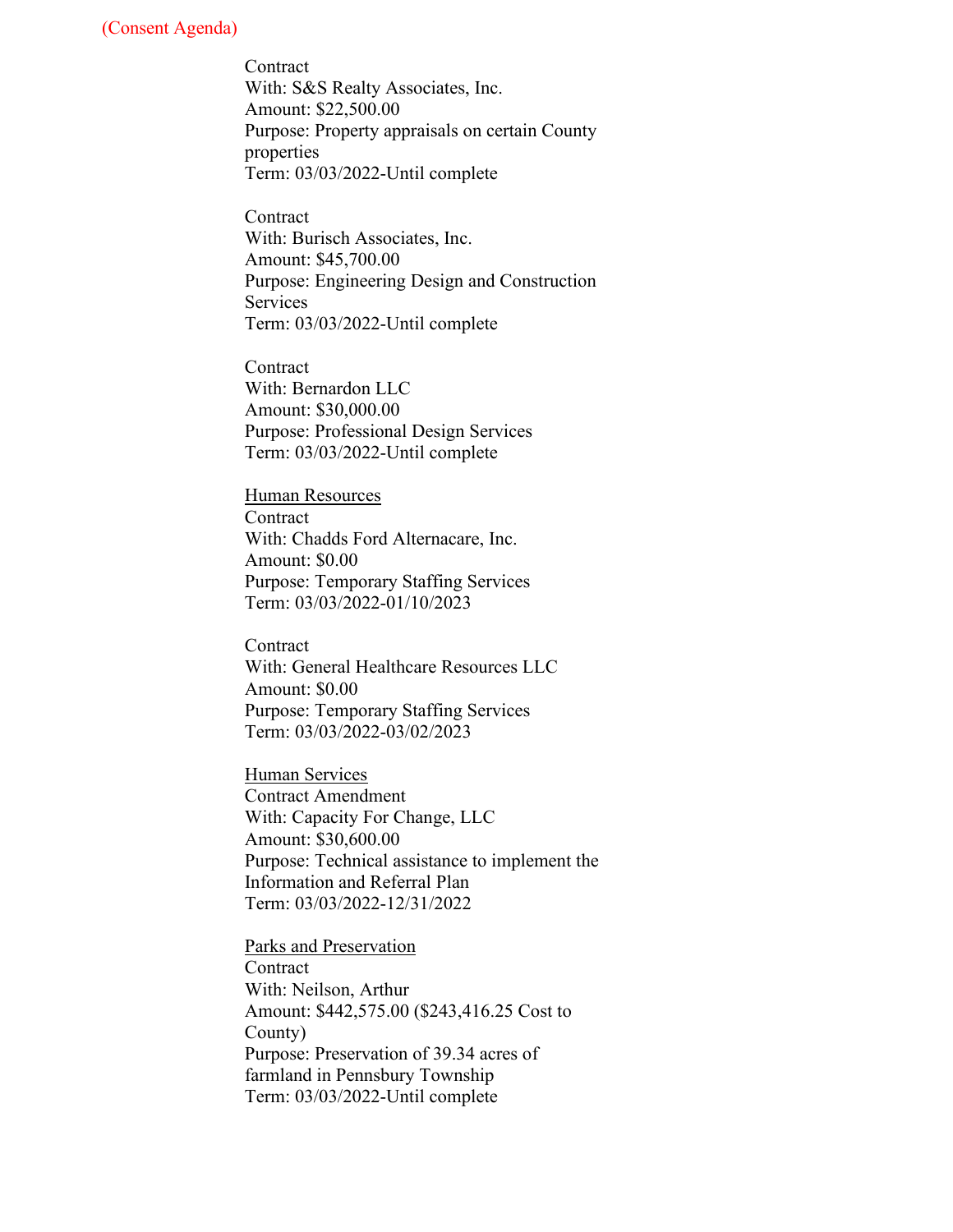Planning Commission **Contract** With: ACDS, LLC Amount: \$10,364.00 Purpose: Time extension to complete an Agricultural Economic Development Strategic Plan Term: 03/03/2022-05/31/2022

Contract With: East Vincent Township Amount: \$38,400.00 Purpose: Vision Partnership Program: Cash Grant Manual – East Vincent Township Zoning Ordinance Update Term: 04/01/2022-03/31/2024

Pocopson Home Contract Amendment With: BMH, LLC Amount: \$0.00 Purpose: Increases Medicaid HMO Plan rates Term: 04/01/2022-Open ended

#### **b. Grants**

Facilities Grant Application With: Pennsylvania Department of Community and Economic Development Amount: \$962,884.00 Description: Chester Valley Trail West – Enola Low Grade Segment Term: 01/01/2023-06/30/2025

#### **c. HR Agenda**

Hires and rehires **Transfers** Promotions Ends of employment Retirements

#### **d. Budget Change 22-21**

Department: Liquid Fuels Amount: \$200,000 To setup transfer budget from General Fund to Liquid Fuels to cover emergency expenses due to flood damages

#### **e. Budget Change 03-22**

Department: District Courts Amount: \$10,000 To budget for Administrative Office of Pennsylvania Courts Grant

**Budget Change 03-22** 

# **Grants**

**HR Agenda**

**Budget Change 22-21**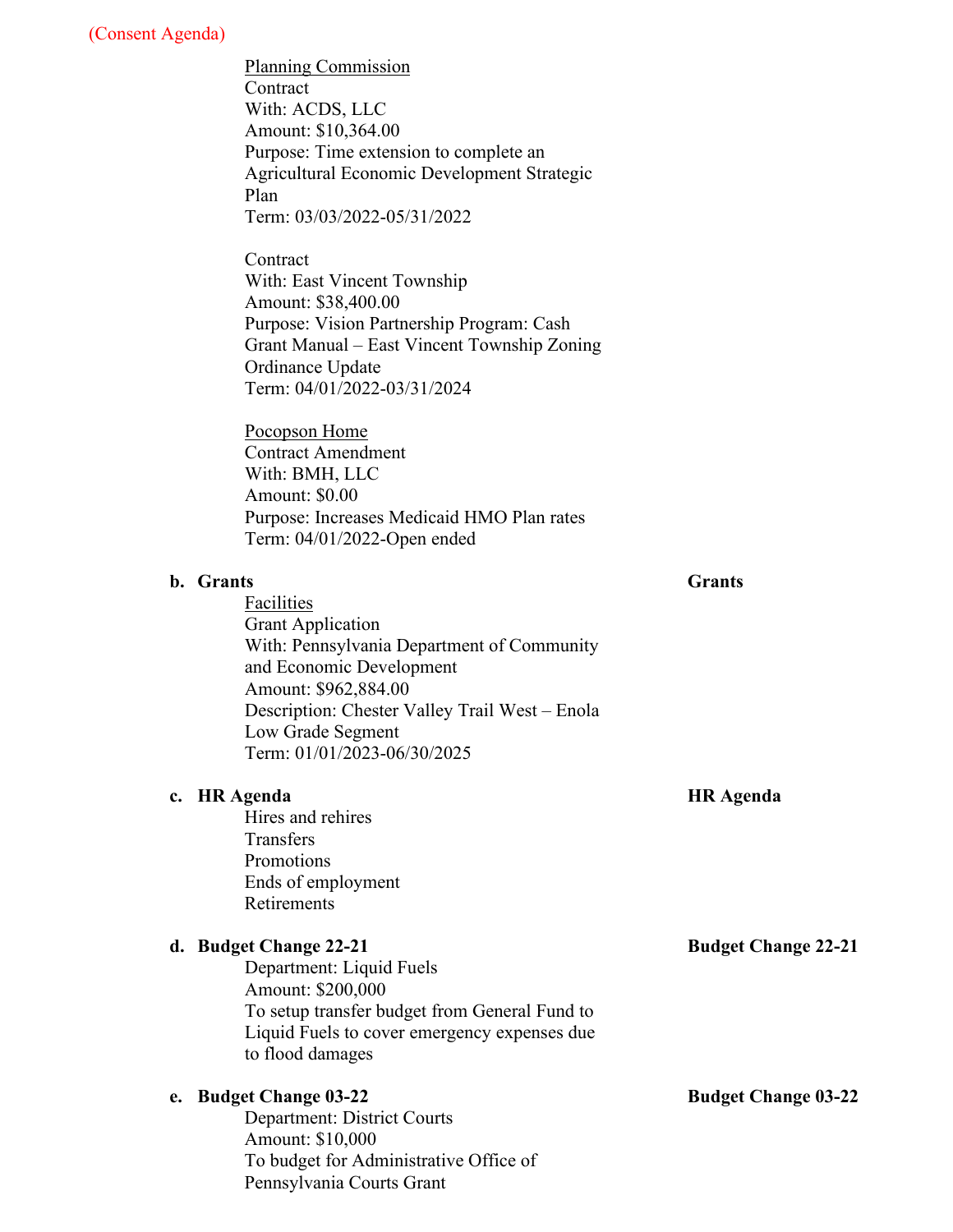Department: Emergency Services Amount: \$27,073 To adjust budget to reflect additional funds received for the Pennsylvania Department of Health Grant

Department: Voter Services Amount: \$114,453 To roll forward the Election Security Grant from prior year 2021

Department: Library Amount: \$7,160 To rollover remaining budget from 2021 for first floor redesign plan costs

Department: Workforce Development Amount: \$72,000 To establish budget for the Workforce Innovation & Opportunity Act Dislocated Worker Grant

Department: Workforce Development Amount: \$135,000 To establish budget for the Workforce Innovation & Opportunity Act Minority Worker Grant

Department: Workforce Development Amount: \$243,957 To establish budget for the Workforce Innovation & Opportunity Act Youth Grant

Capital Improvement Fund No Net Change To budget for an Agricultural Conservation Easement purchase, Commonwealth Program, for the property of Arthur Neilson

#### **f. Vouchers as submitted by Controller Vouchers**

#### **7. OLD BUSINESS**

#### **a. Bid Rejection**

Following a motion made by Commissioner Kichline, which was seconded by Commissioner Maxwell, the Board of Commissioners unanimously rejected the following bid.

**I. Uninterruptible Power Supply (UPS) Equipment Maintenance and Repair**, Bid #015101-1396A

#### **OLD BUSINESS**

#### **Bid Rejection**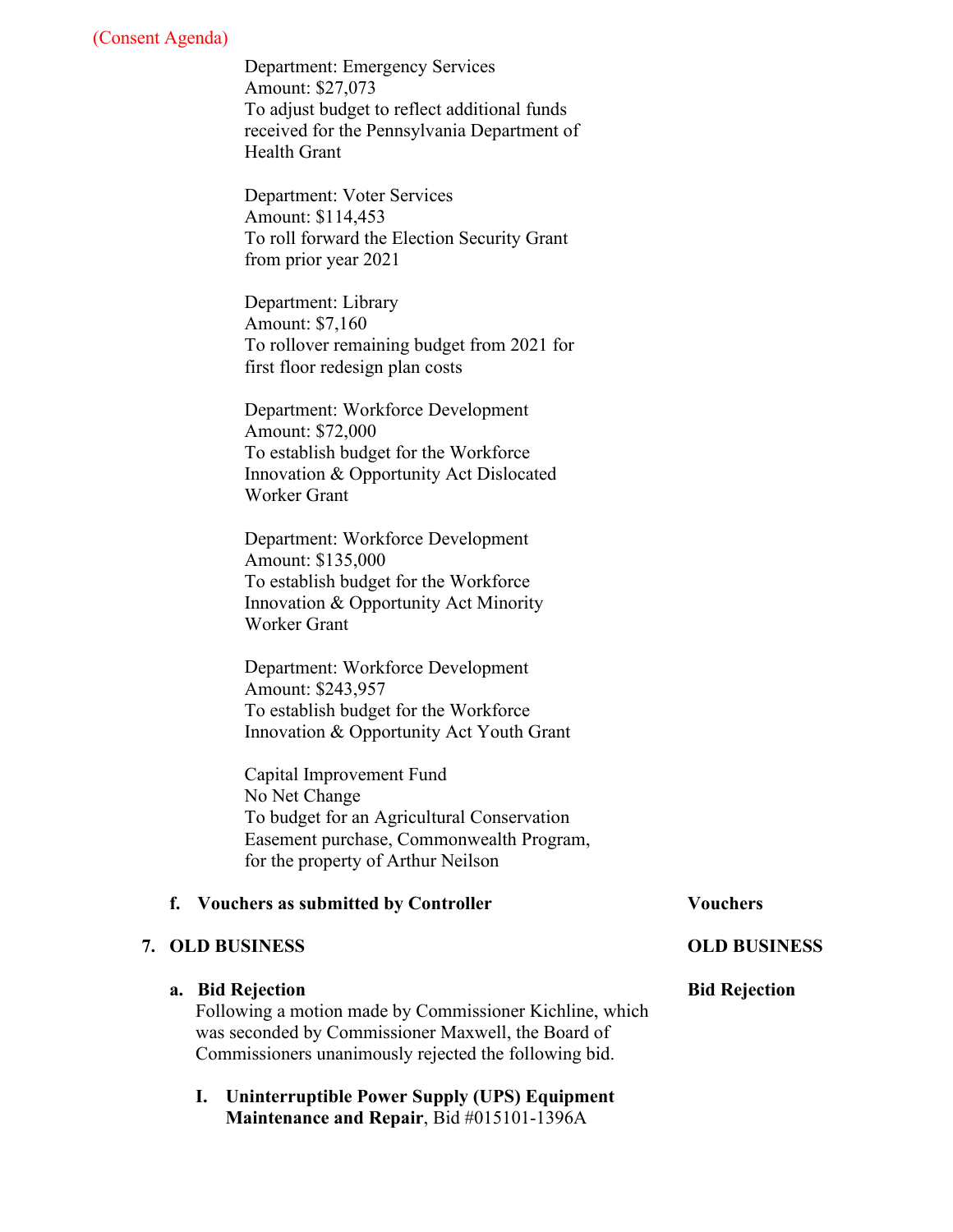# **8. NEW BUSINESS**

|    |    | a. Ordinance 2022-01<br>Commissioner Kichline made a motion to approve Ordinance<br>2022-01 authorizing the issuance and securing of a general<br>obligation note of this county in the principal amount of<br>\$6,980,000 pursuant to the Pennsylvania Local Government<br>Unit Debt Act. Commissioner Maxwell seconded the motion.<br>Motion carried to approve Ordinance 2022-01. | Ordinance 2022-01                     |
|----|----|--------------------------------------------------------------------------------------------------------------------------------------------------------------------------------------------------------------------------------------------------------------------------------------------------------------------------------------------------------------------------------------|---------------------------------------|
|    | b. | <b>Resolution 09-22</b><br>Commissioner Maxwell made a motion to approve Resolution<br>09-22 authorizing the increase of fees for services,<br>examinations, and reports from the County Coroner's Office.<br>Commissioner Kichline seconded the motion. Motion carried<br>to approve Resolution 09-22.                                                                              | <b>Resolution 09-22</b>               |
|    | c. | <b>Resolution 10-22</b><br>Commissioner Kichline made a motion to approve Resolution<br>10-22 authorizing the advertisement of Public Hearing to<br>consider a multi-county Joint Transportation Authority.<br>Commissioner Maxwell seconded the motion. Motion carried<br>to approve Resolution 10-22.                                                                              | <b>Resolution 10-22</b>               |
|    |    | d. Resolution 11-22<br>Commissioner Kichline made a motion to approve Resolution<br>11-22 supporting a Montgomery County request for a<br>Statewide Local Share Assessment Grant from the<br>Commonwealth Financing Authority. Commissioner Maxwell<br>seconded the motion. Motion carried to approve Resolution 11-<br>22.                                                          | <b>Resolution 11-22</b>               |
|    | e. | <b>Contracts</b><br>Commissioner Kichline made a motion to approve the<br>Contracts Agenda. Commissioner Maxwell seconded the<br>motion. Motion carried to approve the Contracts Agenda.                                                                                                                                                                                             | <b>Contracts</b>                      |
|    | f. | <b>Grants</b><br>Commissioner Maxwell made a motion to approve the Grants<br>Agenda. Commissioner Kichline seconded the motion. Motion<br>carried to approve the Grants Agenda.                                                                                                                                                                                                      | <b>Grants</b>                         |
| 9. |    | <b>COMMISSIONER REPORTS</b><br>Chair Moskowitz announced that Voter Services will hold a Public<br>Information Session on March 18, 2022 at 1PM in the<br>Commissioner's Board Room to provide educational information<br>about the election process.                                                                                                                                | <b>COMMISSIONER</b><br><b>REPORTS</b> |
|    |    |                                                                                                                                                                                                                                                                                                                                                                                      |                                       |

Commissioner Kichline asked the room to participate in a moment of silence for Ukraine.

# **NEW BUSINESS**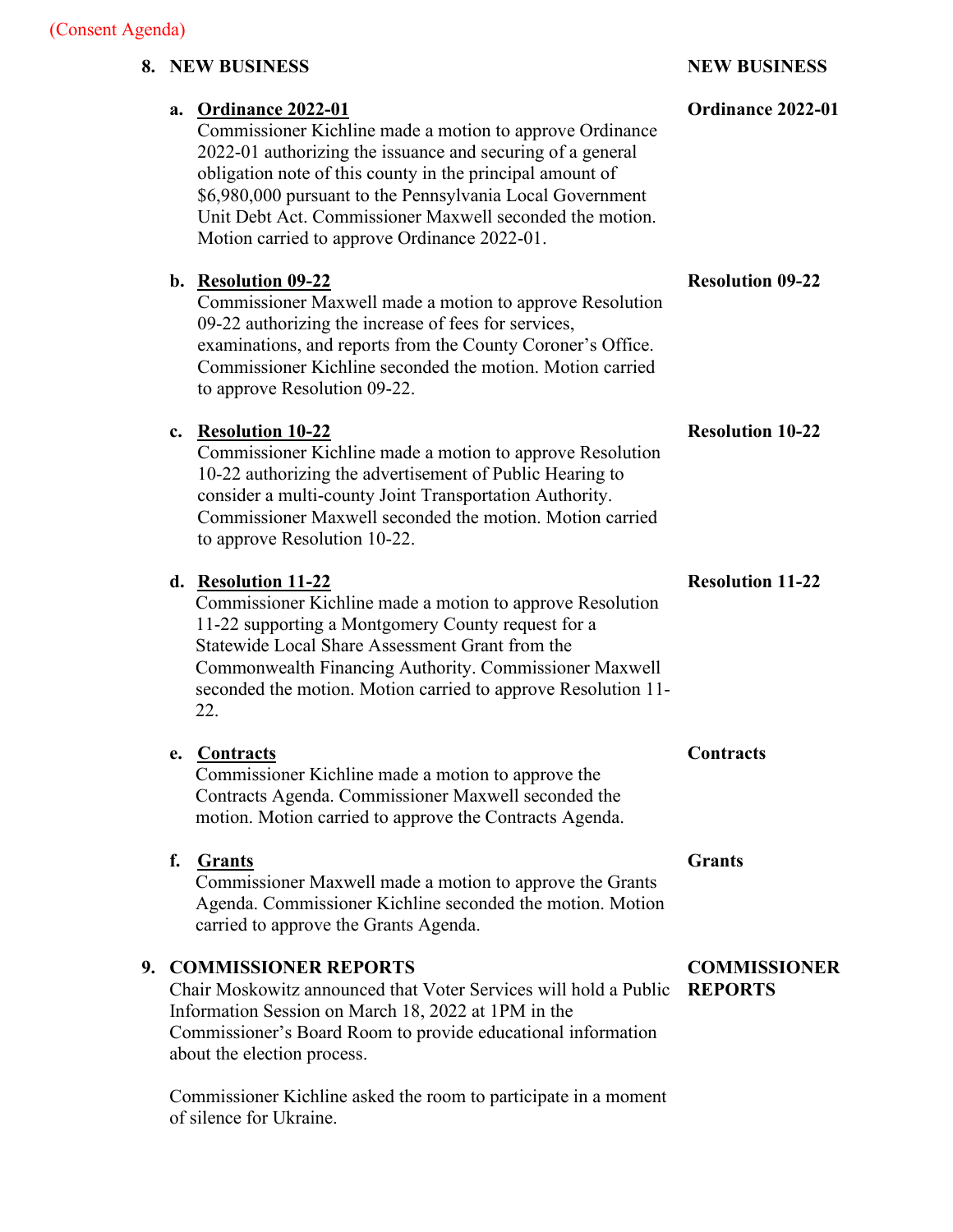#### **10. PUBLIC COMMENT**

Sandra Bowman, Dave Shoemaker, Bobbie Cerick, Betty Dunkel-Hernon, Sues S., Lorraine Battista, Mary Bellemy, Monica Feely, Tom Feely, Daryl Campbell, and Gary Heasley expressed concern over current election processes and expressed their support for an audit of previous elections.

Laurie Shannon-Bailey asked the Board to support a resolution related to education funding recently passed by the Coatesville Area School District.

There was no further public comment.

### **11. ADJOURNMENT**

The meeting was adjourned following a motion made by Commissioner Kichline, which was seconded by Commissioner Maxwell. Motion carried to adjourn the meeting. Meeting adjourned at 11:21 AM.

 $\mathbb{Z}/4$ 

**Taken by Taylor Pettit On behalf of Chief Clerk Robert J. Kagel**

### **PUBLIC COMMENT**

#### **ADJOURNMENT**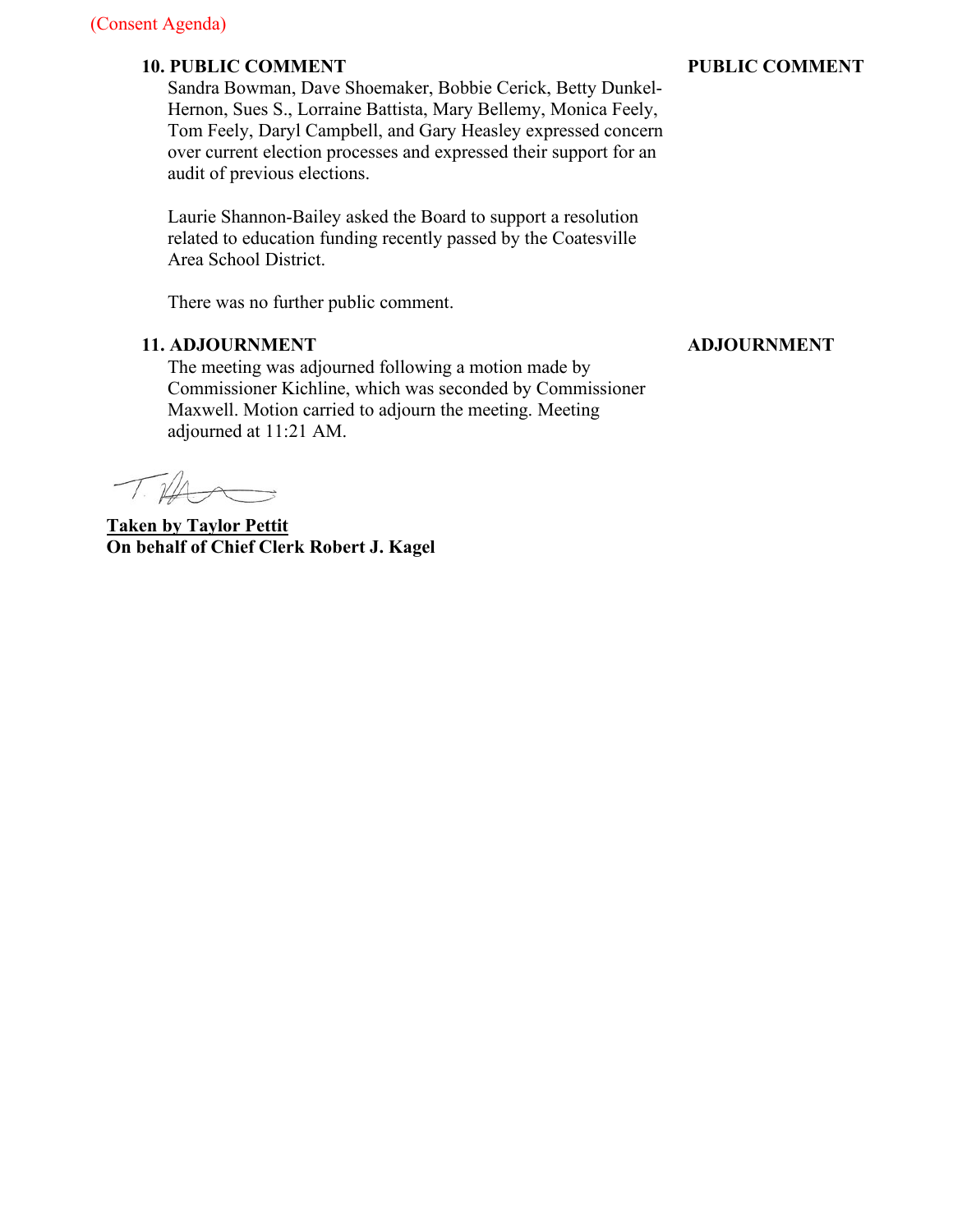# **Commissioners Agenda 03/22/2022**

# **Bid Awards:**

The Department of Procurement & General Services recommends to the Board of Commissioners the following bid awards as they are the lowest responsive and responsible bidders:

#### **Metal Fabrication at the Prison, Bid #210101-1398E:**

| \$67,097.64  |
|--------------|
|              |
| \$115,191.04 |
| \$123,315.52 |
|              |

#### **Linen Products, Bid #015102-1399E:**

| <b>Tabb Textiles Company, Inc.</b> | \$44,861.10 |
|------------------------------------|-------------|
| <b>Bob Barker Company, Inc.</b>    | 312.30      |

Other bids submitted: None

Procurement & General Services Bid Awards-Commissioners Agenda 03/22/2022

 $\mathcal{L}_\text{max}$  , and the contribution of the contribution of the contribution of the contribution of the contribution of the contribution of the contribution of the contribution of the contribution of the contribution of t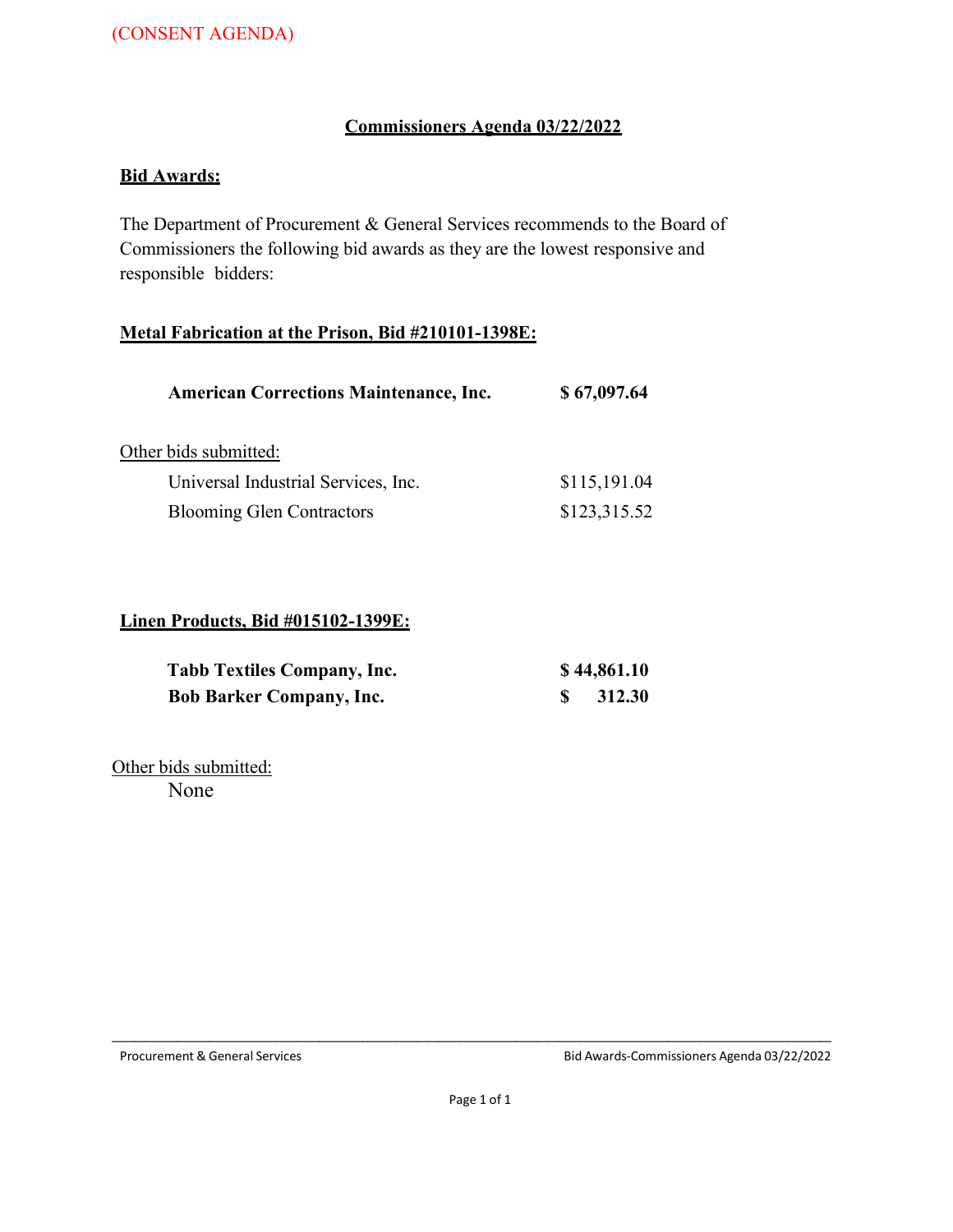### **COUNTY OF CHESTER**

#### **Authorities, Boards and Commissions**

### **March 22, 2022**

#### **Chester County Aging Citizens Advisory Council**

Appoint Madeleine Carlson for a term ending 03/31/2025 Appoint Niema Davis for a term ending 03/31/2025 Appoint Frank Donato for a term ending 03/31/2025 Appoint Tamika Lynn Gallimore for a term ending 03/31/2025 Appoint Jim Oram for a term ending 03/31/2025

#### **Chester County Agricultural Development Council**

Appoint Cassandra Long for a term ending 03/31/2025 Appoint Vincent Pompo for a term ending 03/31/2025

#### **Chester County Environmental & Energy Advisory Board**

Appoint Karena DiLeo for a term ending 03/31/2024

#### **Chester County Planning Commission**

Appoint Roberta Cosentino for a term ending 03/31/2026

#### **Chester County Veterans Affairs Advisory Board**

Appoint Troy Beane for a term ending 03/31/2024 Appoint Madeleine Carlson for a term ending 03/31/2024 Appoint Barbara Filler for a term ending 03/31/2024 Appoint Martha Laird for a term ending 03/31/2024 Appoint Jim Oram for a term ending 03/31/2024 Appoint Thomas Rafter for a term ending 03/31/2024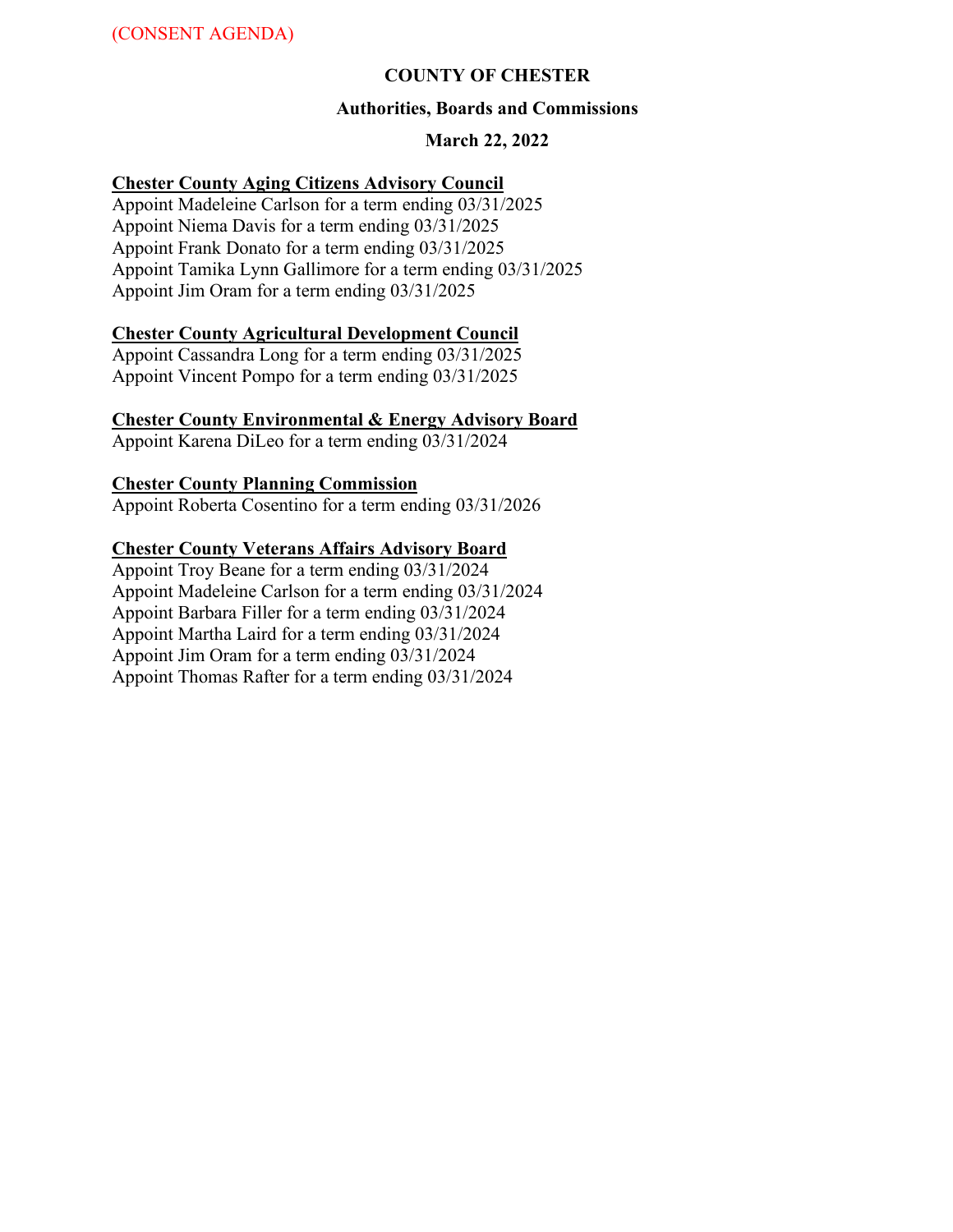March 22, 2022 Page 1

 COUNTY OF CHESTER Board of Commissioners Human Resources Agenda Meeting Date - 03/22/2022

\_\_\_\_\_\_\_\_\_\_\_\_\_\_\_\_\_\_\_\_\_\_\_\_\_\_\_\_\_\_\_\_\_\_\_\_\_\_\_\_\_\_\_\_\_\_\_\_\_\_\_\_\_\_\_\_\_\_\_\_\_\_\_\_\_\_\_\_\_\_\_\_\_\_\_\_\_\_\_\_

#### Hires and Rehires

1. Employee : Alexander,Carrie L Department : 460100 - Pocopson Home Admin Job : 351540 - Swtchbd/Mailrm Clk Salary Grade : Compensation :  $\zeta$  15.00(H) Effective Date : 03/28/2022 2. Employee : Barefield,Marquita A Department : 451145 - Children, Youth and Families Job : 048559 - GPS Specialist Salary Grade : T04 Compensation :  $$37,005.15(A)$ Effective Date : 03/29/2022 3. Employee : Belinn,Katherine M Department : 129000 - District Attorney Job : 041120 - SSS III Salary Grade : N02 Compensation :  $\$$  29,216.46(A) Effective Date : 03/28/2022 4. Employee : Betts,John H Department : 589000 - Libraries P/T Job : 805015 - Van Driver Salary Grade : Compensation :  $\sin 14.24$  (H) Effective Date : 03/28/2022 5. Employee : Campbell,Ciera Department : 451141 - Mental Hlth/Intel & Dev Disabl Job : 048461 - ID Support Coordinator Salary Grade : T04 Compensation :  $$37,005.15(A)$ Effective Date : 03/21/2022 6. Employee : Casella,Kathleen Ann Department : 120000 - Court Administration Job : 803710 - Tipstaff Salary Grade :  $COMP$  :  $\sim$  11.05(H) Effective Date : 03/28/2022 7. Employee : Darkor,Alex D Department : 210000 - Chester County Prison Job : 040920 - Correctional Officer I Salary Grade : CO1 Compensation :  $$41,939.04(A)$ Effective Date : 03/28/2022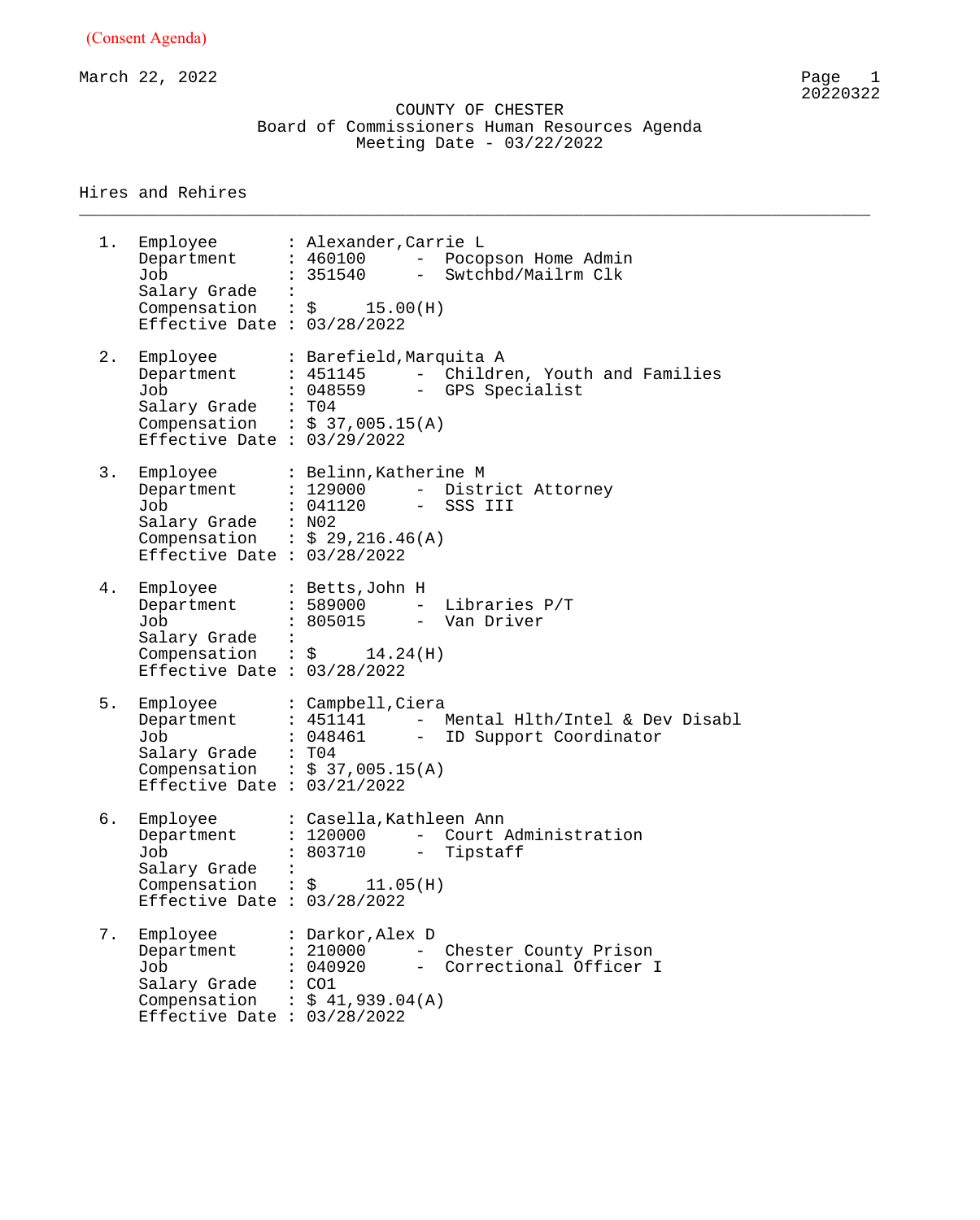March 22, 2022 Page 2

 COUNTY OF CHESTER Board of Commissioners Human Resources Agenda Meeting Date - 03/22/2022

\_\_\_\_\_\_\_\_\_\_\_\_\_\_\_\_\_\_\_\_\_\_\_\_\_\_\_\_\_\_\_\_\_\_\_\_\_\_\_\_\_\_\_\_\_\_\_\_\_\_\_\_\_\_\_\_\_\_\_\_\_\_\_\_\_\_\_\_\_\_\_\_\_\_\_\_\_\_\_\_

Hires and Rehires

8. Employee : Gagliardi,Michelle L Department : 124301 - Dist Court 15-3-01 Coventry Job : 041150 - D J Clerk I Salary Grade : N02 Compensation :  $\$$  29,216.46(A) Effective Date : 03/28/2022 9. Employee : Hartzell,Alexis M Department : 589000 - Libraries P/T Job : 805010 - Library Page Salary Grade : Compensation :  $\zeta$  8.50(H) Effective Date : 03/28/2022 10. Employee : Himelein,Russell Department : 451145 - Children, Youth and Families Job : 030867 - Accountant I Salary Grade : N05 Compensation :  $$38,756.25(A)$ Effective Date : 04/11/2022 11. Employee : Jaffy,Kimberly Department : 124401 - Dist Court 15-4-01 Paoli Job : 041150 - D J Clerk I Salary Grade : N02 Compensation :  $\$$  29,216.46(A) Effective Date : 03/28/2022 12. Employee : Lasisi,Saria Department : 045000 - Treasurer Job : 040870 - Account Clerk II Salary Grade : N03 Compensation :  $$31,420.48 (A)$ Effective Date : 04/04/2022 13. Employee : Milligan,Riley W Department : 210000 - Chester County Prison Job : 040920 - Correctional Officer I Salary Grade : CO1 Compensation :  $$41,939.04(A)$ Effective Date : 03/28/2022 14. Employee : Orlando,Helene Department : 120000 - Court Administration Job : 803710 - Tipstaff Salary Grade : Compensation :  $\zeta$  11.05(H) Effective Date : 03/29/2022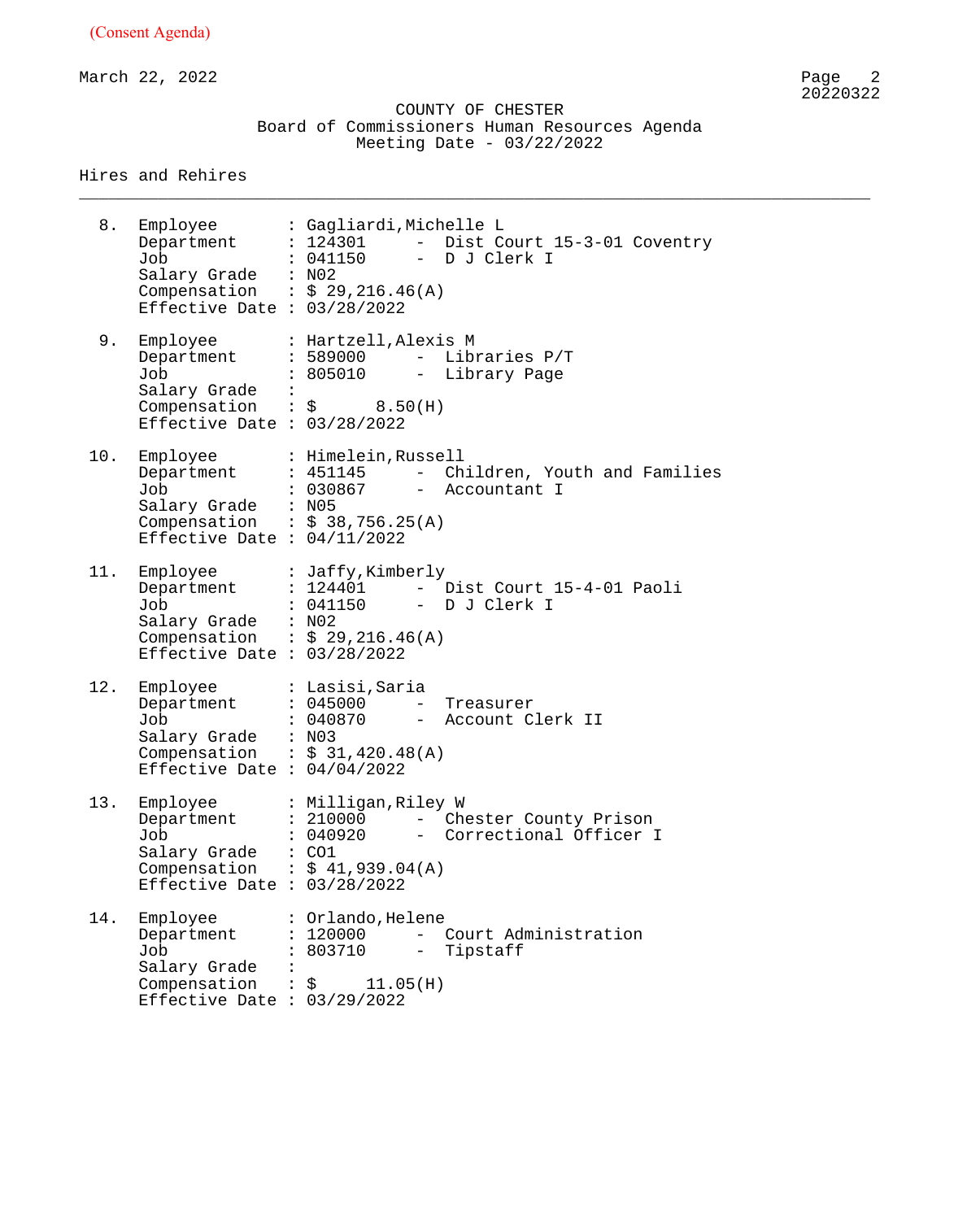March 22, 2022

 COUNTY OF CHESTER Board of Commissioners Human Resources Agenda Meeting Date - 03/22/2022

\_\_\_\_\_\_\_\_\_\_\_\_\_\_\_\_\_\_\_\_\_\_\_\_\_\_\_\_\_\_\_\_\_\_\_\_\_\_\_\_\_\_\_\_\_\_\_\_\_\_\_\_\_\_\_\_\_\_\_\_\_\_\_\_\_\_\_\_\_\_\_\_\_\_\_\_\_\_\_\_

Hires and Rehires

| 15. | Employee<br>Department<br>Job<br>Salary Grade : N10<br>Effective Date : $03/21/2022$           | : Picciano, Katie<br>: 122000 - Court Reporters<br>: 030980<br>- Court Reporter I<br>Compensation : $$53,649.96(A)$                                 |
|-----|------------------------------------------------------------------------------------------------|-----------------------------------------------------------------------------------------------------------------------------------------------------|
| 16. | Department<br>Job<br>Salary Grade : CO1<br>Effective Date : $03/28/2022$                       | Employee : Pickering, Taylor A<br>: 210000 - Chester County Prison<br>: 040920<br>- Correctional Officer I<br>Compensation : $$41,939.04(A)$        |
| 17. | Department<br>Job<br>Salary Grade : N08<br>Effective Date : $04/11/2022$                       | Employee : Rillstone, Bryan P<br>: 478310 - EnvironmentalHealth Protection<br>: 040061<br>- Env Health Specialist<br>Compensation : $$50,367.20(A)$ |
| 18. | Department<br>Job<br>Salary Grade : N02<br>Effective Date : $03/21/2022$                       | Employee : Rose, Hailey Marie<br>: 065000 - Public Defender<br>: 041120<br>- SSS III<br>Compensation : $$29,216.46(A)$                              |
| 19. | Employee<br>Department<br>Job<br>Salary Grade : CO1<br>Effective Date : $03/28/2022$           | : Smith, Brianna J<br>: 210000 - Chester County Prison<br>- Correctional Officer I<br>: 040920<br>Compensation : $$ 41,939.04(A)$                   |
| 20. | Employee<br>Department<br>Job<br>Salary Grade<br>Compensation<br>Effective Date : $03/28/2022$ | : Virgilio,Donna M<br>: 210000<br>- Chester County Prison<br>: 040920<br>- Correctional Officer I<br>: CO1<br>: \$41,939.04(A)                      |
| 21. | Employee<br>Department<br>Job<br>Salary Grade<br>Compensation<br>Effective Date : $03/28/2022$ | : Whitmore, Yvonne N<br>: 453205<br>- Chester County Youth Center<br>: 040650<br>- Youth Center Officer I<br>: N04<br>: $$39,472.16(A)$             |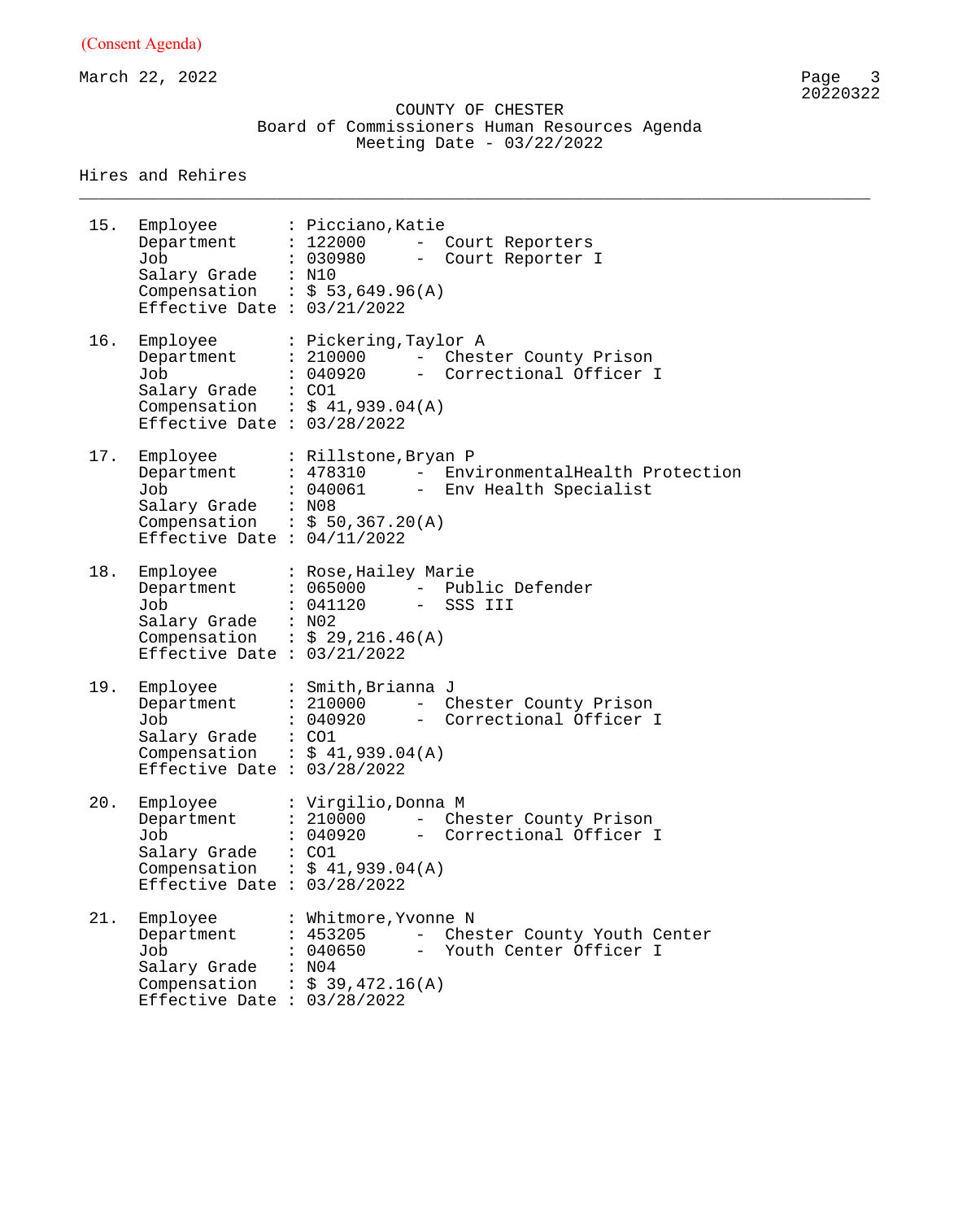March 22, 2022

 COUNTY OF CHESTER Board of Commissioners Human Resources Agenda Meeting Date - 03/22/2022

\_\_\_\_\_\_\_\_\_\_\_\_\_\_\_\_\_\_\_\_\_\_\_\_\_\_\_\_\_\_\_\_\_\_\_\_\_\_\_\_\_\_\_\_\_\_\_\_\_\_\_\_\_\_\_\_\_\_\_\_\_\_\_\_\_\_\_\_\_\_\_\_\_\_\_\_\_\_\_\_

Hires and Rehires

| 22. | Employee<br>Department<br>Job<br>Salary Grade<br>Compensation<br>Effective Date : $03/28/2022$ | : Wilson, Shai Anthony Nicole<br>: 461210<br>Pocopson Nursing Care<br>: 041420<br>- Nurse Aide<br>: P01<br>: \$39,000.00(A)             |
|-----|------------------------------------------------------------------------------------------------|-----------------------------------------------------------------------------------------------------------------------------------------|
| 23. | Employee<br>Department<br>Job<br>Salary Grade<br>Compensation<br>Effective Date : $03/28/2022$ | : Ziegler, Charles J<br>: 251315<br>- Safety and Security<br>Safety & Security Operator<br>: 041381<br>$-$<br>: N03<br>: \$35,909.12(A) |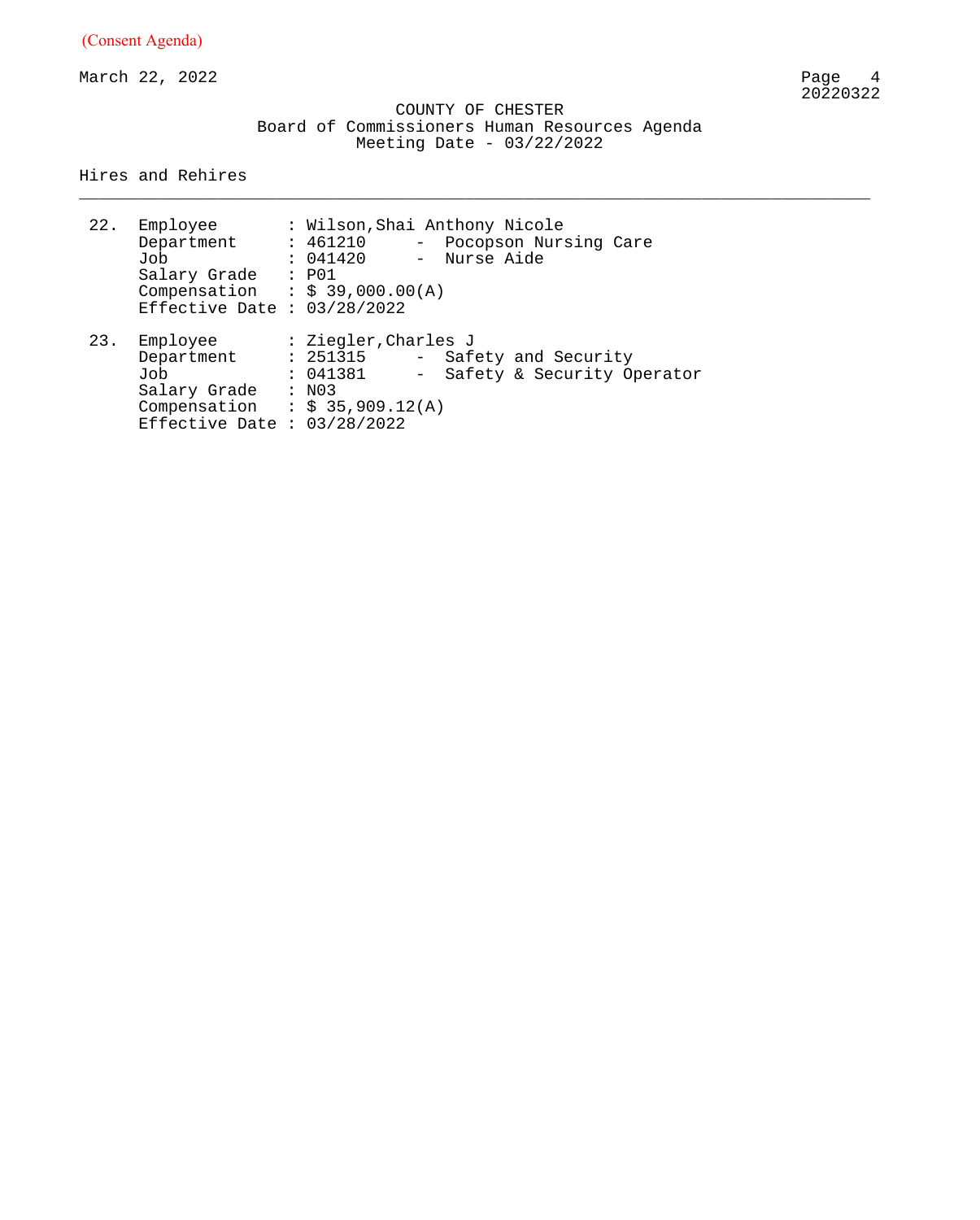March 22, 2022

#### COUNTY OF CHESTER Board of Commissioners Human Resources Agenda Meeting Date - 03/22/2022

\_\_\_\_\_\_\_\_\_\_\_\_\_\_\_\_\_\_\_\_\_\_\_\_\_\_\_\_\_\_\_\_\_\_\_\_\_\_\_\_\_\_\_\_\_\_\_\_\_\_\_\_\_\_\_\_\_\_\_\_\_\_\_\_\_\_\_\_\_\_\_\_\_\_\_\_\_\_\_\_

#### Transfers

| 24. | Employee                                                                                                   |                      | : Bonorino, Susana Cittadin |  |                                                |                                                         |  |  |  |
|-----|------------------------------------------------------------------------------------------------------------|----------------------|-----------------------------|--|------------------------------------------------|---------------------------------------------------------|--|--|--|
|     |                                                                                                            |                      | Proposed                    |  |                                                | Current                                                 |  |  |  |
|     | Department<br>Job<br>Salary Grade : N02<br>Compensation : $$30,092.95(A)$<br>Effective Date : $03/12/2022$ | : 124104<br>: 041150 |                             |  | Dist Court 15-1-04 WC W Market<br>- DJ Clerk I | 124402<br>041150<br>N02<br>\$30,092.95(A)<br>12/18/2021 |  |  |  |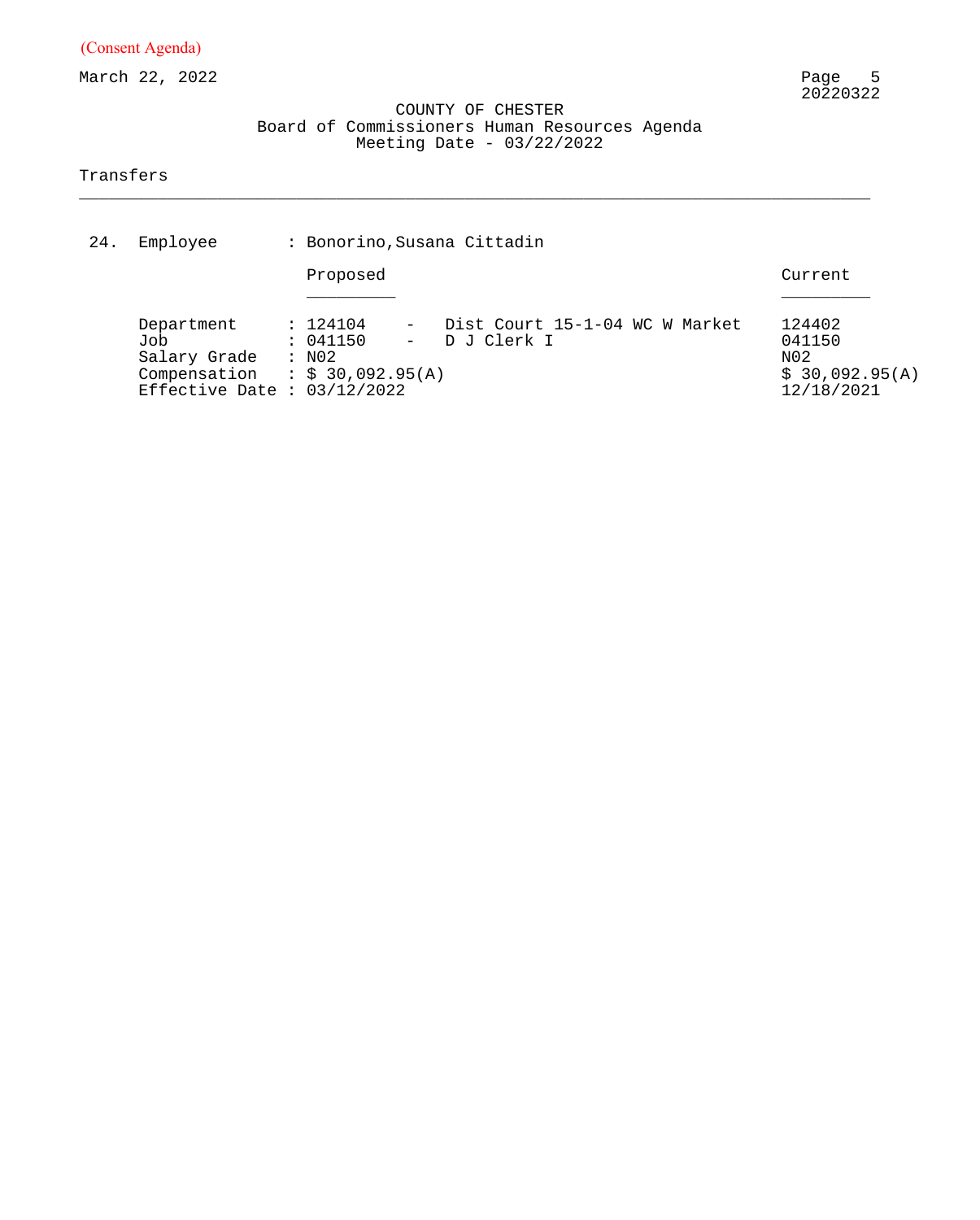March 22, 2022

#### COUNTY OF CHESTER Board of Commissioners Human Resources Agenda Meeting Date - 03/22/2022

\_\_\_\_\_\_\_\_\_\_\_\_\_\_\_\_\_\_\_\_\_\_\_\_\_\_\_\_\_\_\_\_\_\_\_\_\_\_\_\_\_\_\_\_\_\_\_\_\_\_\_\_\_\_\_\_\_\_\_\_\_\_\_\_\_\_\_\_\_\_\_\_\_\_\_\_\_\_\_\_

| 25. | Employee                                                                           | : Amicone, Emily A                                                                                                                 |                                                          |
|-----|------------------------------------------------------------------------------------|------------------------------------------------------------------------------------------------------------------------------------|----------------------------------------------------------|
|     |                                                                                    | Proposed                                                                                                                           | Current                                                  |
|     | Department<br>Job<br>Salary Grade<br>Compensation<br>Effective Date : $04/09/2022$ | Human Services Administration<br>: 451140<br>: 030014<br>H S Program Specialist II<br>$-$<br>: E05<br>$\therefore$ \$ 57,482.10(A) | 451145<br>030012<br>N08<br>\$56,015.94(A)<br>12/18/2021  |
| 26. | Employee                                                                           | : Carson, Jennifer                                                                                                                 |                                                          |
|     |                                                                                    | Proposed                                                                                                                           | Current                                                  |
|     | Department<br>Job<br>Salary Grade<br>Compensation<br>Effective Date : $03/26/2022$ | District Attorney<br>: 129000<br>$ -$<br>: 040780<br>SSS IV<br>$\qquad \qquad -$<br>: N03<br>$\therefore$ \$ 31,420.48(A)          | 129000<br>041120<br>N02<br>\$30, 269.74(A)<br>12/18/2021 |
| 27. | Employee                                                                           | : Davis, Robin P                                                                                                                   |                                                          |
|     |                                                                                    | Proposed                                                                                                                           | Current                                                  |
|     | Department<br>Job<br>Salary Grade<br>Compensation<br>Effective Date : $03/26/2022$ | Procurement & General Services<br>: 015000<br>: 010220<br>Director of Procurement<br>$ \,$<br>$:$ DO1<br>$\div$ \$ 95,000.00(A)    | 015000<br>020062<br>E07<br>\$89,475.75(A)<br>12/18/2021  |
|     | 28. Employee                                                                       | : Harvey-White, Alexis A                                                                                                           |                                                          |
|     |                                                                                    | Proposed                                                                                                                           | Current                                                  |
|     | Department<br>Job<br>Salary Grade<br>Compensation<br>Effective Date : $03/26/2022$ | : 251200<br>Public Safety Communications<br>Telecommunicator II<br>040330<br>: N05<br>: \$39,782.22(A)                             | 251200<br>040730<br>N04<br>\$38,623.51(A)<br>12/18/2021  |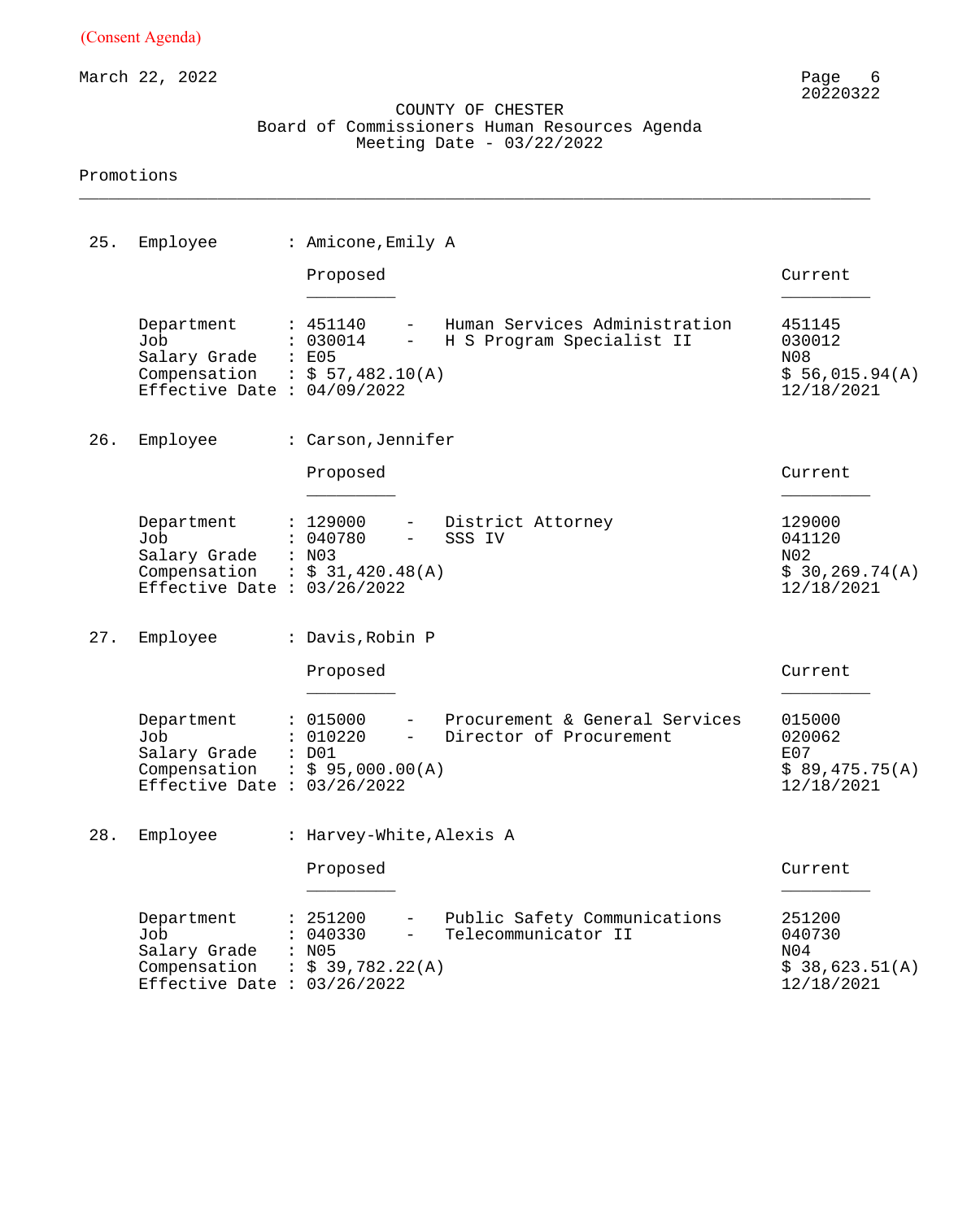March 22, 2022

#### COUNTY OF CHESTER Board of Commissioners Human Resources Agenda Meeting Date - 03/22/2022

\_\_\_\_\_\_\_\_\_\_\_\_\_\_\_\_\_\_\_\_\_\_\_\_\_\_\_\_\_\_\_\_\_\_\_\_\_\_\_\_\_\_\_\_\_\_\_\_\_\_\_\_\_\_\_\_\_\_\_\_\_\_\_\_\_\_\_\_\_\_\_\_\_\_\_\_\_\_\_\_

| 29. | Employee                                                                                                    | : Healey, Shannon P                                                                 |                                                                  |                                                         |
|-----|-------------------------------------------------------------------------------------------------------------|-------------------------------------------------------------------------------------|------------------------------------------------------------------|---------------------------------------------------------|
|     |                                                                                                             | Proposed                                                                            |                                                                  | Current                                                 |
|     | Department<br>Job<br>Salary Grade<br>Compensation : $$55,933.28(A)$<br>Effective Date : $03/26/2022$        | : 603000<br>: 020421<br>$\sim$ 100 $\pm$<br>$\therefore$ E04                        | - Chester Cty Conservation Dist<br>Team Leader-Resource Conserv. | 603000<br>020940<br>E02<br>\$49,782.51(A)<br>01/15/2022 |
| 30. | Employee                                                                                                    | : Hennessy, Patricia Waters                                                         |                                                                  |                                                         |
|     |                                                                                                             | Proposed                                                                            |                                                                  | Current                                                 |
|     | Department<br>Job<br>Salary Grade : E05<br>Compensation : $$ 61,349.40(A)$<br>Effective Date : $03/26/2022$ | : 451147<br>$\sim$<br>: 020219<br>$\frac{1}{2}$                                     | HS Community Development<br>Planning Supervisor                  | 451147<br>020637<br>E04<br>\$58,428.17(A)<br>01/01/2022 |
| 31. | Employee                                                                                                    | : Hunter, Debra A                                                                   |                                                                  |                                                         |
|     |                                                                                                             | Proposed                                                                            |                                                                  | Current                                                 |
|     | Department<br>Job<br>Salary Grade : N06<br>Compensation : $$38,715.04(A)$<br>Effective Date : $03/12/2022$  | : 133000<br>: 040360<br>$-$                                                         | Sheriff<br>SSS VI                                                | 133000<br>040870<br>N03<br>\$33,990.00(A)<br>12/30/2021 |
|     | 32. Employee                                                                                                | : McKee IV, James F                                                                 |                                                                  |                                                         |
|     |                                                                                                             | Proposed                                                                            |                                                                  | Current                                                 |
|     | Department<br>Job<br>Salary Grade<br>Compensation<br>Effective Date : $03/12/2022$                          | : 221000<br>: 048251<br>$\overline{\phantom{0}}$<br>: U07<br>$\div$ \$ 47,257.00(A) | Adult Probation<br>Probation Offer Specialist                    | 221000<br>048784<br>U04<br>\$45,018.00(A)<br>12/18/2021 |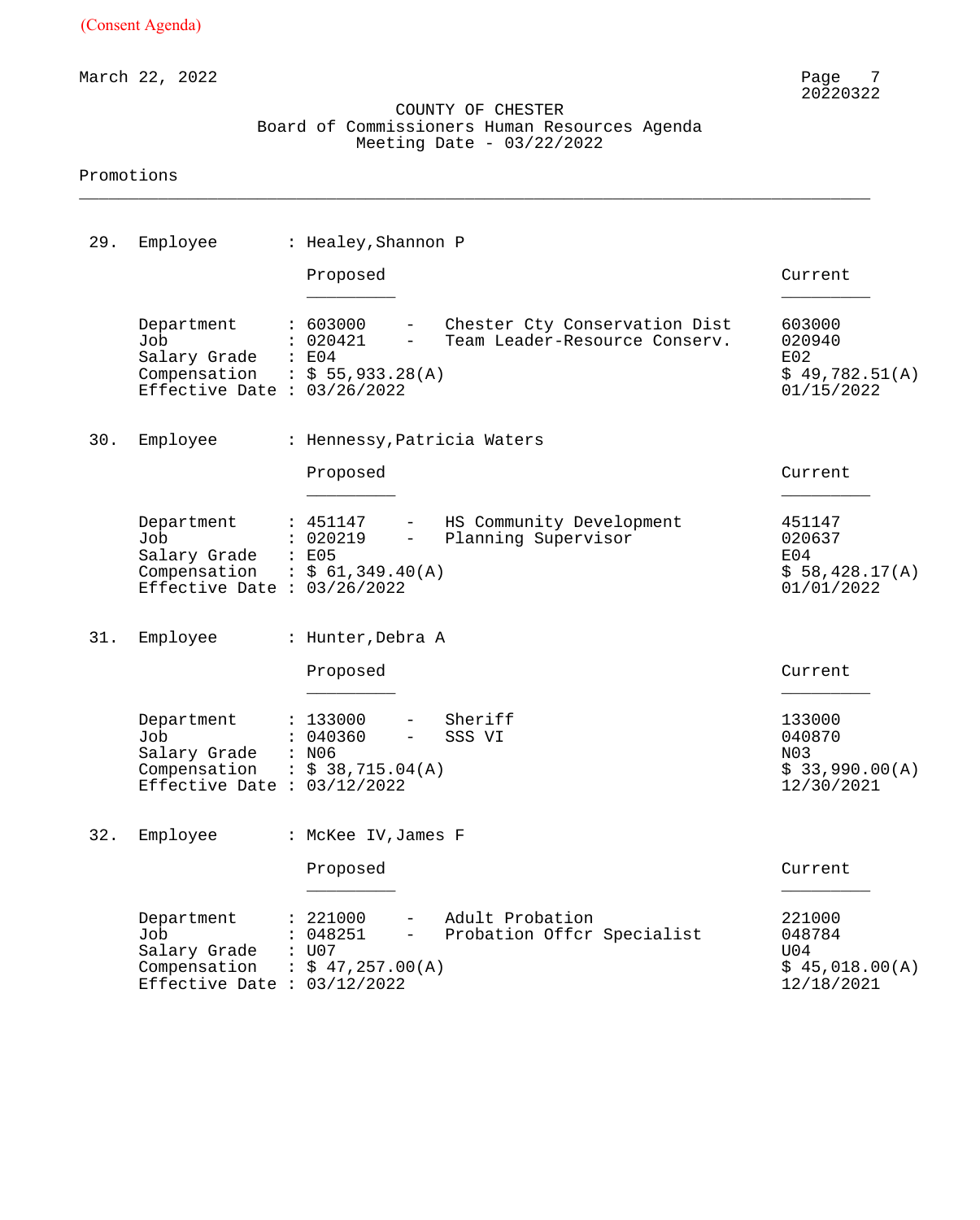March 22, 2022

#### COUNTY OF CHESTER Board of Commissioners Human Resources Agenda Meeting Date - 03/22/2022

\_\_\_\_\_\_\_\_\_\_\_\_\_\_\_\_\_\_\_\_\_\_\_\_\_\_\_\_\_\_\_\_\_\_\_\_\_\_\_\_\_\_\_\_\_\_\_\_\_\_\_\_\_\_\_\_\_\_\_\_\_\_\_\_\_\_\_\_\_\_\_\_\_\_\_\_\_\_\_\_

| 33. | Employee                                                                                             | : Ruggeri, Nicholas Joseph                                                                                              |                                                         |
|-----|------------------------------------------------------------------------------------------------------|-------------------------------------------------------------------------------------------------------------------------|---------------------------------------------------------|
|     |                                                                                                      | Proposed                                                                                                                | Current                                                 |
|     | Department<br>Job<br>Salary Grade<br>Compensation : $$31,420.48(A)$<br>Effective Date : $03/26/2022$ | : 129000<br>District Attorney<br>$\sim$ $\sim$<br>: 040780<br>SSS IV<br>$\overline{\phantom{0}}$<br>: N03               | 129000<br>041120<br>N02<br>\$30,092.95(A)<br>12/18/2021 |
| 34. | Employee                                                                                             | : Sterner, Juline E                                                                                                     |                                                         |
|     |                                                                                                      | Proposed                                                                                                                | Current                                                 |
|     | Department<br>Job<br>Salary Grade<br>Compensation<br>Effective Date : $04/23/2022$                   | Domestic Relations<br>: 135000<br>$-$<br>: 040271<br>Intake Coordinator<br>$-$<br>: N06<br>$\therefore$ \$ 38,715.04(A) | 135000<br>040780<br>N03<br>\$31,420.48(A)<br>12/18/2021 |
| 35. | Employee                                                                                             | : Szyszkiewicz, Monica L                                                                                                |                                                         |
|     |                                                                                                      | Proposed                                                                                                                | Current                                                 |
|     | Department<br>Job<br>Salary Grade<br>Compensation<br>Effective Date : $03/26/2022$                   | District Attorney<br>: 129000<br>$ \,$<br>: 030081<br>Attorney II<br>$-$<br>: L02<br>$\frac{1}{5}$ 60,326.24(A)         | 129000<br>030423<br>L01<br>\$49,922.08(A)<br>12/18/2021 |
|     | 36. Employee                                                                                         | : Torres, Lina                                                                                                          |                                                         |
|     |                                                                                                      | Proposed                                                                                                                | Current                                                 |
|     | Department<br>Job<br>Salary Grade<br>Compensation<br>Effective Date : $03/26/2022$                   | : 222000<br>Juvenile Probation<br>Probation Officer II<br>048540<br>: U06<br>$\frac{1}{2}$ \$ 43,476.00(A)              | 222000<br>048780<br>U04<br>\$42,210.00(A)<br>12/18/2021 |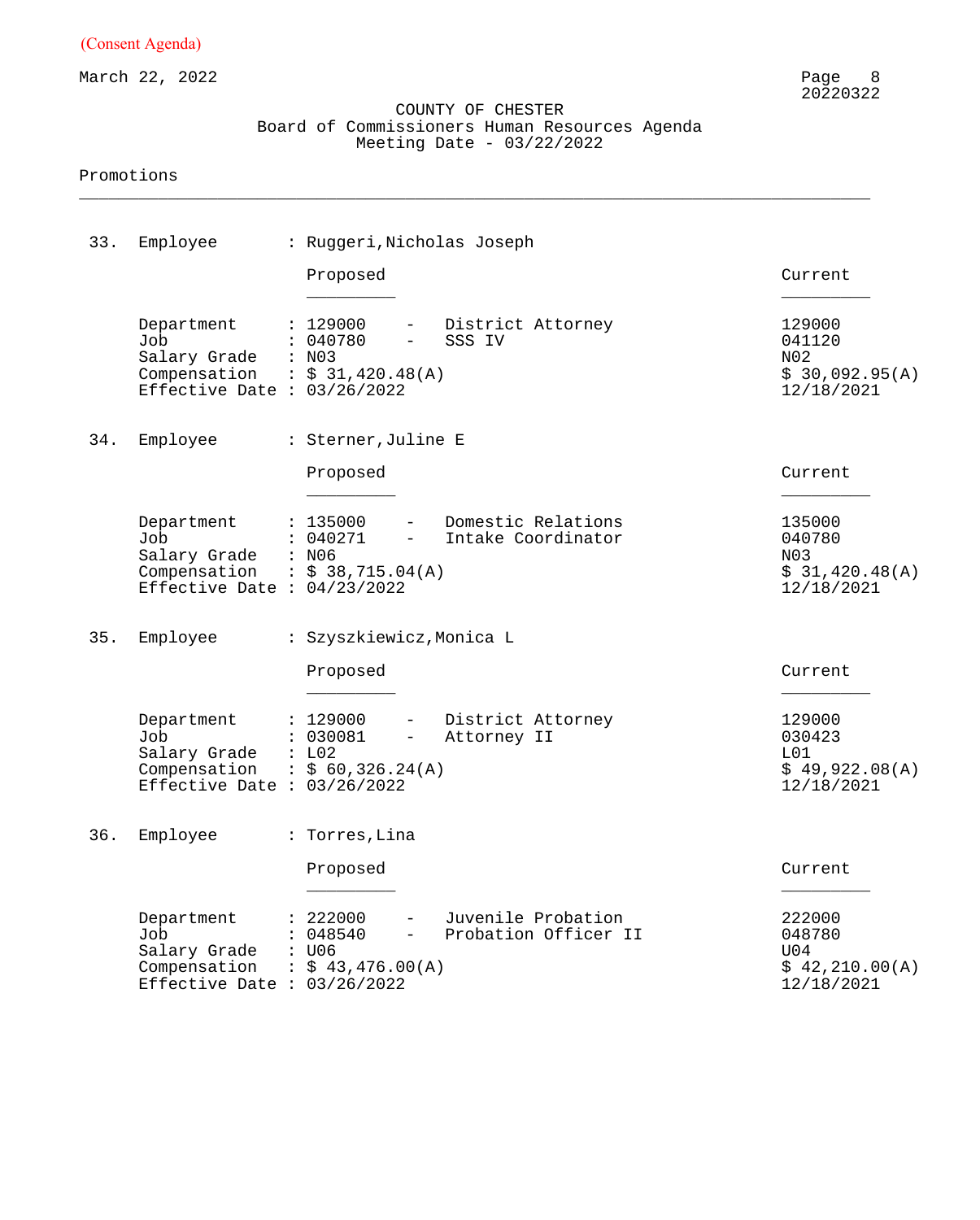March 22, 2022

#### COUNTY OF CHESTER Board of Commissioners Human Resources Agenda Meeting Date - 03/22/2022

\_\_\_\_\_\_\_\_\_\_\_\_\_\_\_\_\_\_\_\_\_\_\_\_\_\_\_\_\_\_\_\_\_\_\_\_\_\_\_\_\_\_\_\_\_\_\_\_\_\_\_\_\_\_\_\_\_\_\_\_\_\_\_\_\_\_\_\_\_\_\_\_\_\_\_\_\_\_\_\_

| 37. | Employee                                                                                             | : Vonderheide, Beckah R                                                                   |                                            |                                                         |  |  |  |  |
|-----|------------------------------------------------------------------------------------------------------|-------------------------------------------------------------------------------------------|--------------------------------------------|---------------------------------------------------------|--|--|--|--|
|     |                                                                                                      | Proposed                                                                                  |                                            | Current                                                 |  |  |  |  |
|     | Department<br>Job<br>Salary Grade<br>Compensation : $$43,476.00(A)$<br>Effective Date : $03/26/2022$ | : 222000<br>$  \,$<br>: 048540<br>: U06                                                   | Juvenile Probation<br>Probation Officer II | 222000<br>048780<br>U04<br>\$42,210.00(A)<br>12/18/2021 |  |  |  |  |
| 38. | Employee                                                                                             | : Winkey, Deamani E                                                                       |                                            |                                                         |  |  |  |  |
|     |                                                                                                      | Proposed                                                                                  |                                            |                                                         |  |  |  |  |
|     | Department<br>Job<br>Salary Grade<br>Compensation<br>Effective Date : $04/09/2022$                   | : 461210<br>$\overline{\phantom{m}}$<br>: 041420<br>: P01<br>$\therefore$ \$ 39,000.00(A) | Pocopson Nursing Care<br>Nurse Aide        | 465100<br>041670<br>N01<br>\$29,250.00(A)<br>12/18/2021 |  |  |  |  |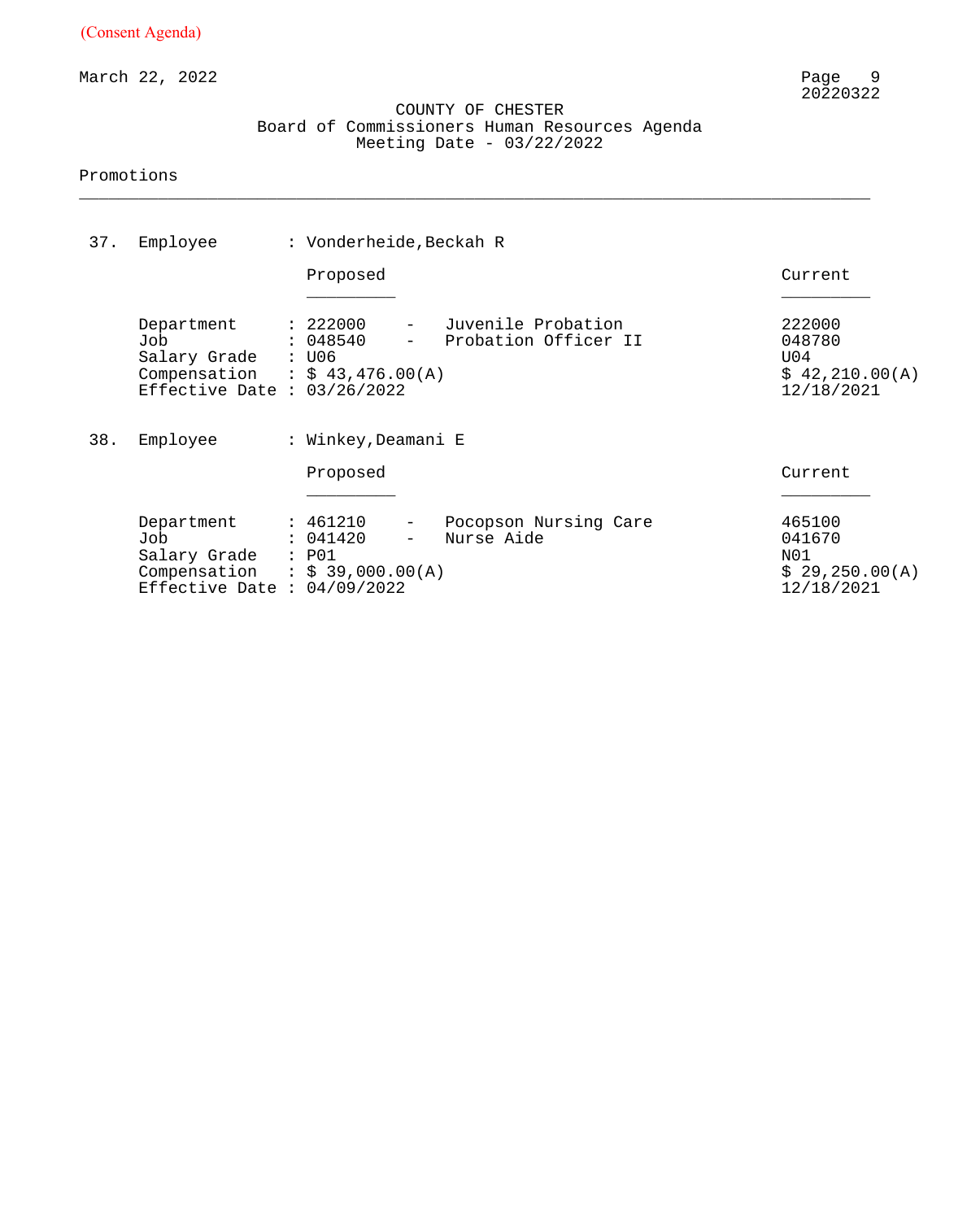March 22, 2022 Page 10

#### COUNTY OF CHESTER Board of Commissioners Human Resources Agenda Meeting Date - 03/22/2022

\_\_\_\_\_\_\_\_\_\_\_\_\_\_\_\_\_\_\_\_\_\_\_\_\_\_\_\_\_\_\_\_\_\_\_\_\_\_\_\_\_\_\_\_\_\_\_\_\_\_\_\_\_\_\_\_\_\_\_\_\_\_\_\_\_\_\_\_\_\_\_\_\_\_\_\_\_\_\_\_

End of Employment

39. Employee : Anyon,Samantha A Department : 035100 - Assessment Job : 040780 - SSS IV Effective Date : 03/12/2022 40. Employee : Barone,Michelle V Department : 060000 - Solicitor Job : 020262 - Attorney III Effective Date : 03/19/2022 41. Employee : Bickhart,Lisa Marie Department : 451145 - Children, Youth and Families Job : 048559 - GPS Specialist Effective Date : 03/12/2022 42. Employee : Boyea,Carrie Department : 589000 - Libraries P/T Job : 805100 - Library Assistant Effective Date : 03/17/2022 43. Employee : Busch I,Bradley L Department : 210000 - Chester County Prison Job : 040920 - Correctional Officer I Effective Date : 03/22/2022 44. Employee : Carmen,Lindsey A Department : 251200 - Public Safety Communications Job : 040200 - Telecommunicator III Effective Date : 03/09/2022 45. Employee : Chromo,Jennifer Department : 132000 - Register of Wills/Orphans' Crt Job : 040055 - Account Clerk IV Effective Date : 03/19/2022 46. Employee : Connelly,Michael B Department : 133000 - Sheriff Job : 040950 - Deputy Sheriff I Effective Date : 02/12/2022 47. Employee : Daniels,Jada M Department : 461210 - Pocopson Nursing Care Job : 041420 - Nurse Aide Effective Date : 03/11/2022 48. Employee : Diakpo,Mike Z Department : 210000 - Chester County Prison Job : 040920 - Correctional Officer I Effective Date : 03/09/2022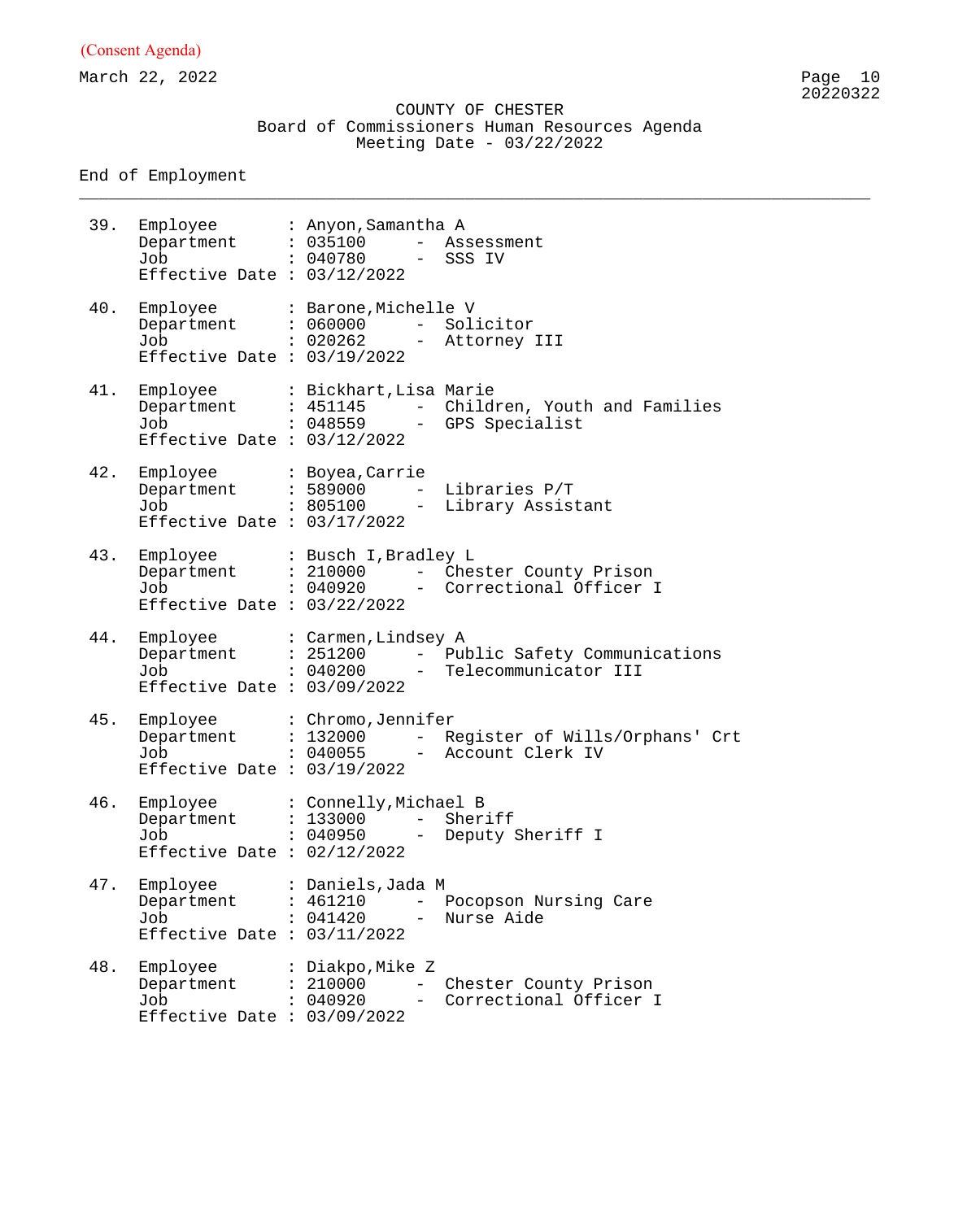March 22, 2022 Page 11

 COUNTY OF CHESTER Board of Commissioners Human Resources Agenda Meeting Date - 03/22/2022

\_\_\_\_\_\_\_\_\_\_\_\_\_\_\_\_\_\_\_\_\_\_\_\_\_\_\_\_\_\_\_\_\_\_\_\_\_\_\_\_\_\_\_\_\_\_\_\_\_\_\_\_\_\_\_\_\_\_\_\_\_\_\_\_\_\_\_\_\_\_\_\_\_\_\_\_\_\_\_\_

End of Employment

49. Employee : Fischer,Michael A Department : 451145 - Children, Youth and Families Job : 048563 - Casework Specialist Effective Date : 02/11/2022 50. Employee : Harris,Renata F Department : 124207 - Dist Court 15-2-07 Uwchlan Job : 040590 - D J Clerk II Effective Date : 03/19/2022 51. Employee : Hennelly,Amanda Department : 478120 - Population Health Job : 240510 - SSS V Effective Date : 03/12/2022 52. Employee : Hoggard,Aaliyah A Department : 210000 - Chester County Prison Job : 040920 - Correctional Officer I Effective Date : 03/01/2022 53. Employee : Jain,Sunita Department : 589100 - Chester County Library Job : 030420 - Accountant II Effective Date : 03/07/2022 54. Employee : Jones Sr,Marlon B Department : 221000 - Adult Probation Job : 048784 - Probation Officer I-AP Effective Date : 02/03/2022 55. Employee : Kelby,Jennifer M Department : 451145 - Children, Youth and Families Job : 048560 - County Caseworker II Effective Date : 03/22/2022 56. Employee : Koren, Megan Elizabeth Department : 124207 - Dist Court 15-2-07 Uwchlan Job : 040590 - D J Clerk II Effective Date : 03/26/2022 57. Employee : Manwiller,Susan B Department : 085300 - Open Space Preservation Job : 030155 - Accounts and Communication Crd Effective Date : 03/12/2022 58. Employee : Mason, Lanasha L Department : 461210 - Pocopson Nursing Care Job : 041420 - Nurse Aide Effective Date : 03/11/2022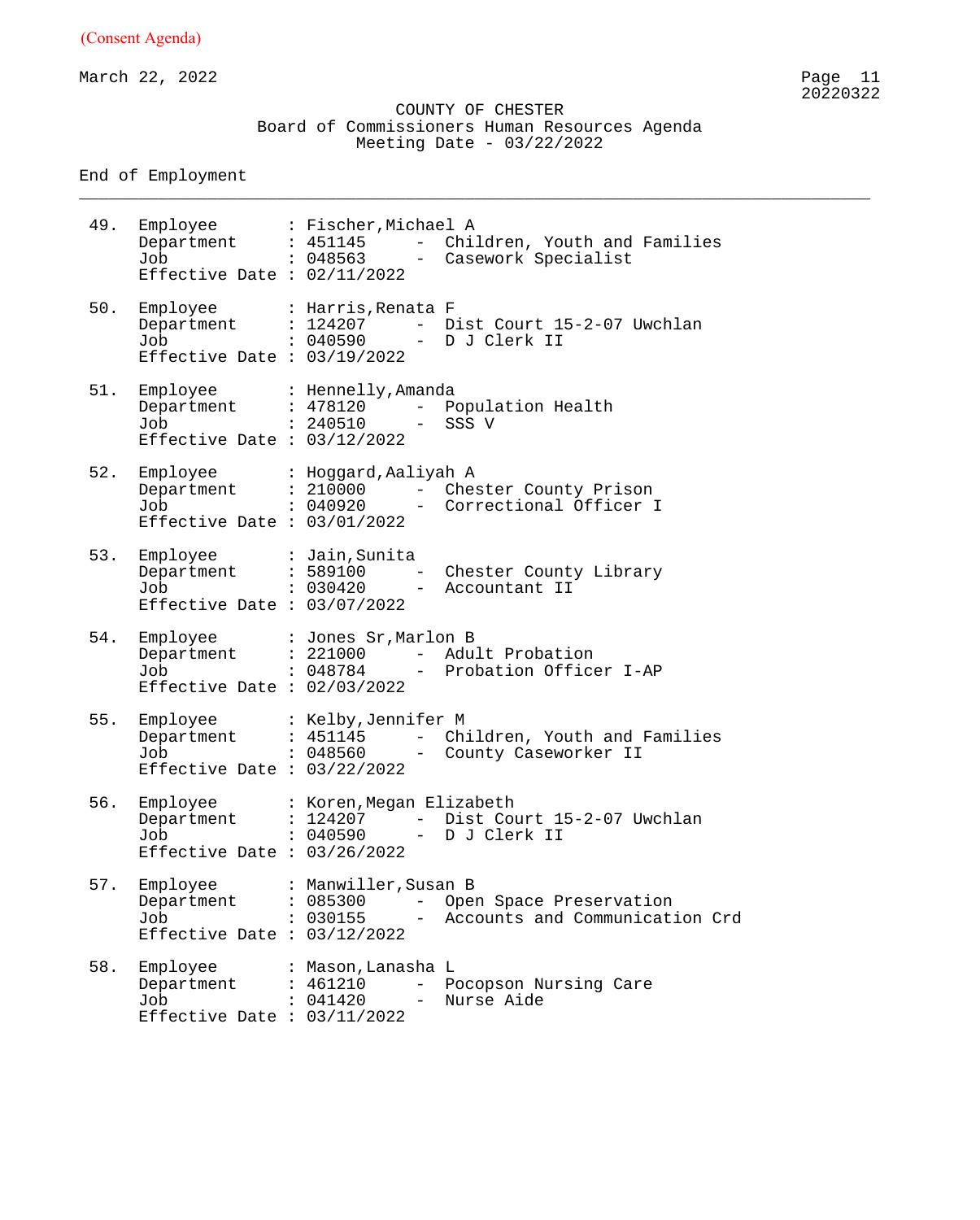March 22, 2022 Page 12

 COUNTY OF CHESTER Board of Commissioners Human Resources Agenda Meeting Date - 03/22/2022

\_\_\_\_\_\_\_\_\_\_\_\_\_\_\_\_\_\_\_\_\_\_\_\_\_\_\_\_\_\_\_\_\_\_\_\_\_\_\_\_\_\_\_\_\_\_\_\_\_\_\_\_\_\_\_\_\_\_\_\_\_\_\_\_\_\_\_\_\_\_\_\_\_\_\_\_\_\_\_\_

End of Employment

59. Employee : Peery,Stephanie M Battavio Department : 131000 - Prothonotary Job : 040360 - SSS VI Effective Date : 03/26/2022 60. Employee : Peterson,Molly M Department : 251200 - Public Safety Communications Job : 040200 - Telecommunicator III Effective Date : 04/04/2022 61. Employee : Portella,Mark A Department : 210000 - Chester County Prison Job : 040920 - Correctional Officer I Effective Date : 03/04/2022 62. Employee : Richards,Tamica A Department : 453205 - Chester County Youth Center Job : 040650 - Youth Center Officer I Effective Date : 03/01/2022 63. Employee : Rubincan,Laurie Beth Department : 090100 - Dept of Computing Info Service Job : 040123 - IT Business Coordinator Effective Date : 03/19/2022 64. Employee : Schneider,Sarah Elizabeth Department : 135000 - Domestic Relations Job : 040510 - SSS V Effective Date : 03/19/2022 65. Employee : Sentyz,Kylie R Department : 085100 - Planning Job : 040510 - SSS V Effective Date : 03/12/2022 66. Employee : Shachar Krasnoff,Daniel P Department : 085100 - Planning Job : 020173 - Heritage Preservation Coord Effective Date : 03/25/2022 67. Employee : Stemple,Amanda M Department : 451145 - Children, Youth and Families Job : 048563 - Casework Specialist Effective Date : 03/19/2022 68. Employee : Szadaj, Tyler A<br>Department : 251200 - E<br>CAA720 - CAA720 - T Department : 251200 - Public Safety Communications Job : 040730 - Telecommunicator I Effective Date : 03/04/2022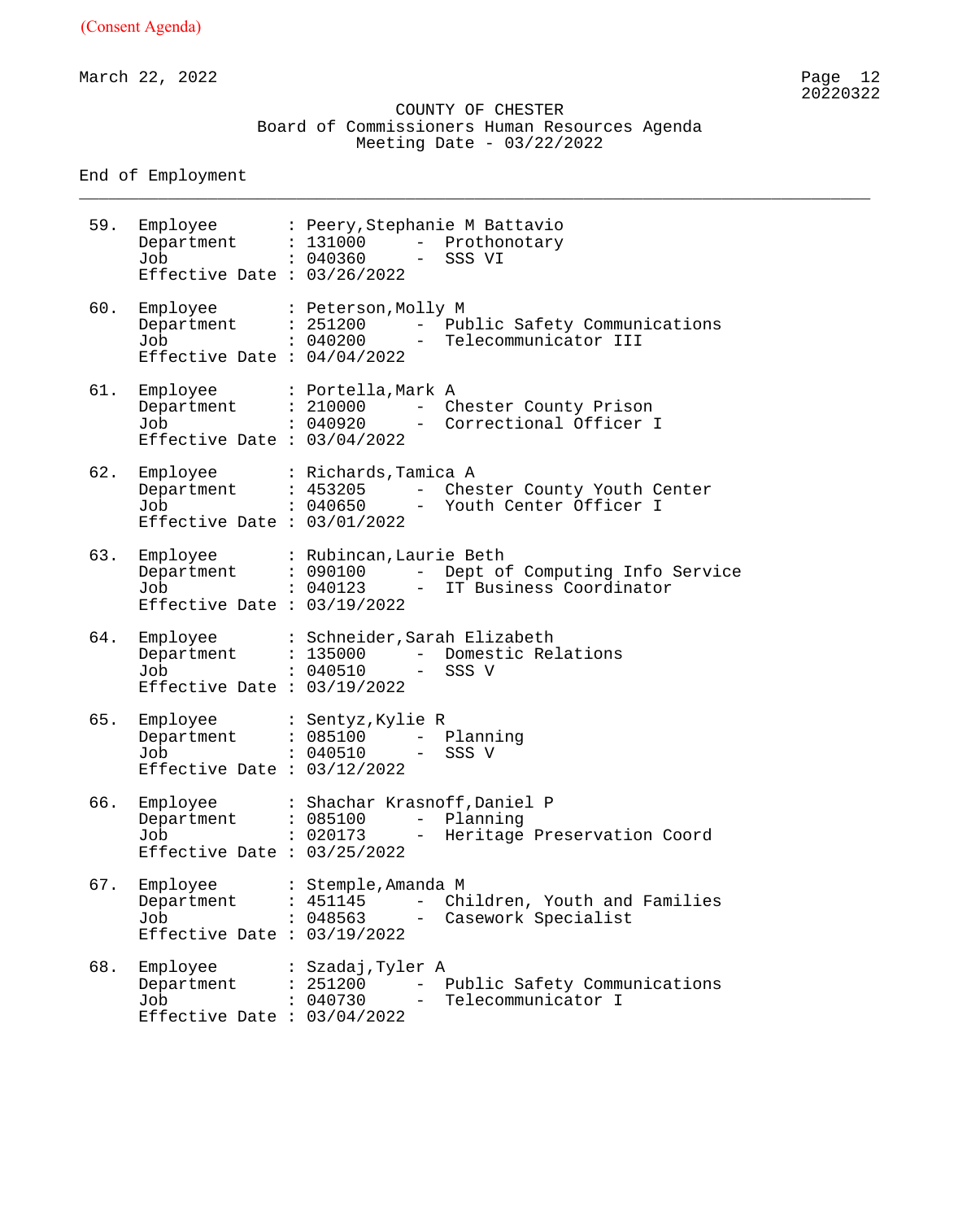March 22, 2022 Page 13

#### COUNTY OF CHESTER Board of Commissioners Human Resources Agenda Meeting Date - 03/22/2022

\_\_\_\_\_\_\_\_\_\_\_\_\_\_\_\_\_\_\_\_\_\_\_\_\_\_\_\_\_\_\_\_\_\_\_\_\_\_\_\_\_\_\_\_\_\_\_\_\_\_\_\_\_\_\_\_\_\_\_\_\_\_\_\_\_\_\_\_\_\_\_\_\_\_\_\_\_\_\_\_

End of Employment

69. Employee : Thomas,Cher Department : 461210 - Pocopson Nursing Care Job : 350260 - LPN Effective Date : 02/28/2022 70. Employee : Turner,William H Department : 011000 - Commissioners Job : 010016 - Deputy County Administrator Effective Date : 03/19/2022 71. Employee : Walker,Michael W Department : 120000 - Court Administration Job : 803710 - Tipstaff Effective Date : 02/28/2022 72. Employee : Walsh,Thomas J Department : 251320 - ES Fire Services Job : 240202 - E S Instructor Effective Date : 04/02/2022 73. Employee : Walton,Christie L Department : 461210 - Pocopson Nursing Care Job : 041420 - Nurse Aide Effective Date : 02/28/2022 74. Employee : Williams,Daniel K Department : 124401 - Dist Court 15-4-01 Paoli Job : 041150 - D J Clerk I Effective Date : 03/26/2022 75. Employee : Woods,Stacei A Department : 133000 - Sheriff Job : 040950 - Deputy Sheriff I Effective Date : 02/25/2022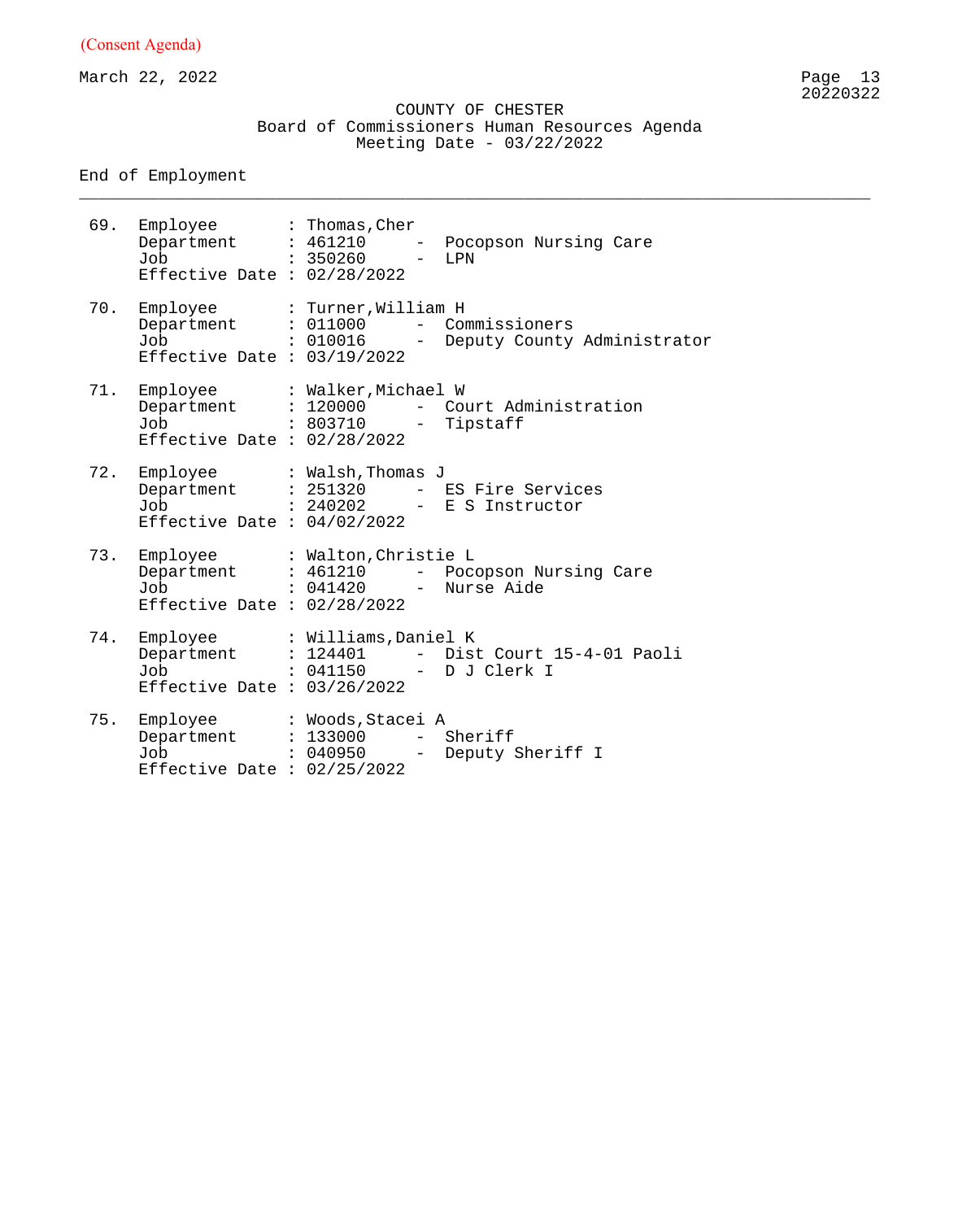March 22, 2022

 COUNTY OF CHESTER Board of Commissioners Human Resources Agenda Meeting Date - 03/22/2022

\_\_\_\_\_\_\_\_\_\_\_\_\_\_\_\_\_\_\_\_\_\_\_\_\_\_\_\_\_\_\_\_\_\_\_\_\_\_\_\_\_\_\_\_\_\_\_\_\_\_\_\_\_\_\_\_\_\_\_\_\_\_\_\_\_\_\_\_\_\_\_\_\_\_\_\_\_\_\_\_

#### Retirements

|     | 76. Employee : Berg, Susan M<br>Job<br>Effective Date : $05/07/2022$                                       |  | Department : 451141 - Mental Hlth/Intel & Dev Disabl<br>: 030390 - IDD Program Specialist I |
|-----|------------------------------------------------------------------------------------------------------------|--|---------------------------------------------------------------------------------------------|
|     | 77. Employee : Leuzzi, Barbara T<br>Job<br>Effective Date : $03/14/2022$                                   |  | Department : 122000 - Court Reporters<br>: 030980 - Court Reporter I                        |
| 78. | Employee : Sinclair, Norbert M<br>Department : 055000 - Controller<br>Job<br>Effective Date : $05/03/2022$ |  | : 030420 - Accountant II                                                                    |
| 79. | Employee : Washington, Tresa A<br>Department : 132000<br>Job<br>Effective Date : $04/02/2022$              |  | - Register of Wills/Orphans' Crt<br>: 020870 - Clerical Supervisor II                       |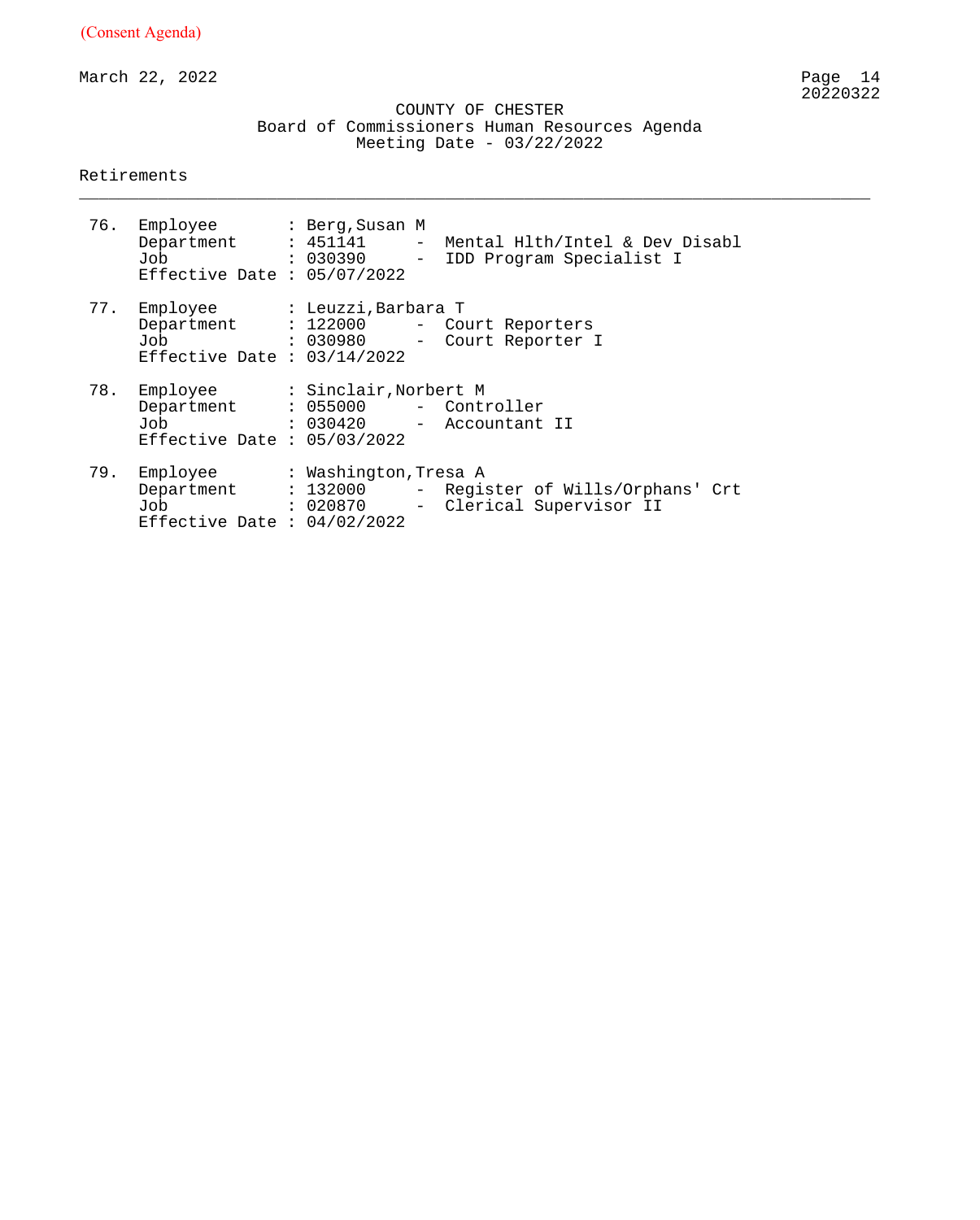#### **2021 Budget Amendment BC - 23 March 22, 2022**

| Date                | <b>Department Name</b>                                                | Fund       | Org              | Account          | Project              | Activity                                                                               | <b>Bud Ref</b> |                    | Amount       | <b>Account Description</b>                                                                                               | <b>Change to Budget</b>      |
|---------------------|-----------------------------------------------------------------------|------------|------------------|------------------|----------------------|----------------------------------------------------------------------------------------|----------------|--------------------|--------------|--------------------------------------------------------------------------------------------------------------------------|------------------------------|
| 31-Dec-2021 Finance |                                                                       | 001        | 012000           | 411120           | 00000000             | 0120001                                                                                |                | \$                 |              | 22,400 Regular Salaries                                                                                                  | Net Increase $+$ \$22,400    |
|                     | Non Departmental                                                      | 001        | 902100           | 499999           | 00000000             | 9021001                                                                                |                | ${\mathbb S}$      |              | (22,400) Unappropriated                                                                                                  |                              |
|                     | To reallocate budget for personnel expenditures incurred at year end. |            |                  |                  |                      |                                                                                        |                |                    |              |                                                                                                                          |                              |
|                     |                                                                       |            |                  |                  |                      |                                                                                        |                |                    |              |                                                                                                                          |                              |
|                     | 31-Dec-2021 Court Reporters<br>Court Reporters                        | 001<br>001 | 122000<br>122000 | 342135<br>411160 | 16500000<br>01650000 | 1220001<br>1220001                                                                     |                | \$<br>$\mathbb{S}$ |              | 165,933 Transcript fees<br>165,933 Transcribing                                                                          | Net Increase $+$ \$165,933   |
|                     |                                                                       |            |                  |                  |                      | To align budget to reflect actual revenues and expenditures for transcribing activity. |                |                    |              |                                                                                                                          |                              |
|                     |                                                                       |            |                  |                  |                      |                                                                                        |                |                    |              |                                                                                                                          |                              |
|                     | 31-Dec-2021 Voter Services                                            | 001        | 030000           | 411300           | 00000000             | 0300001                                                                                |                | \$                 |              | 48,100 Regular Salaries                                                                                                  | Net Increase $+$ \$48,100    |
|                     | Non Departmental                                                      | 001        | 902100           | 499999           | 00000000             | 9021001                                                                                |                | ${\mathbb S}$      |              | (48,100) Unappropriated                                                                                                  |                              |
|                     |                                                                       |            |                  |                  |                      | To align budget for actual expenditures incurred at year end.                          |                |                    |              |                                                                                                                          |                              |
|                     | 31-Dec-2021 Liquid Fuels                                              | 110        | 310000           | 420000           | 96000115             | 3100001                                                                                |                | \$                 |              | 125,000 Materials and Services                                                                                           | Net Increase $+$ \$125,000   |
|                     | Liquid Fuels                                                          | 110        | 310000           | 390001           | 00000000             | 3100001                                                                                |                | $\mathbb S$        |              | 125,000 Transfer from General Fund                                                                                       |                              |
|                     | Non Departmental                                                      | 001        | 902000           | 490110           | 00000000             | 9020001                                                                                |                | \$                 |              | 125,000 Transfer to Liquid Fuels Fund                                                                                    |                              |
|                     | Non Departmental                                                      | 001        | 902100           | 499999           | 00000000             | 9021001                                                                                |                | $\mathbb{S}$       |              | (125,000) Unappropriated                                                                                                 |                              |
|                     |                                                                       |            |                  |                  |                      |                                                                                        |                |                    |              | To setup transfer budget from General Fund to Liquid Fuels to cover emergency expenses due to Flood damages in September |                              |
|                     | 31-Dec-2021 Pocopson Home                                             | 501        | 460100           | 390001           | 00000000             | 3900001                                                                                |                | \$                 |              | 3,500,000 Transfer from General Fund                                                                                     | Net Increase $+$ \$3,500,000 |
|                     | Pocopson Home                                                         | 501        | 460100           | 420000           | 00000000             | 4600007                                                                                |                | \$                 |              | 3,500,000 Materials & Services                                                                                           |                              |
|                     | Non Departmental                                                      | 001        | 902000           | 490501           | 00000000             | 9020001                                                                                |                | \$                 |              | 3,500,000 Transfer to Pocoposn Home                                                                                      |                              |
|                     | Non Departmental                                                      | 001        | 902100           | 499999           | 00000000             | 9021001                                                                                |                | $\mathbb{S}$       |              | (3,500,000) Unappropriated                                                                                               |                              |
|                     |                                                                       |            |                  |                  |                      | To setup transfer budget from General Fund to Pocopson Home to cover revenue loss.     |                |                    |              |                                                                                                                          |                              |
| 31-Dec-2021 Sheriff |                                                                       | 001        | 133000           | 331231           | 00000019             | 1330005                                                                                |                | \$                 |              | 3,562,530 Fed- Penn Emerg Mgmt Agency                                                                                    | Net Increase +\$2,443,404    |
|                     | Sheriff                                                               | 001        | 133000           | 411120           | 00000019             | 1330005                                                                                |                | \$                 |              | 2,998,738 Regular Salaries                                                                                               |                              |
|                     | Sheriff                                                               | 001        | 133000           | 411300           | 00000019             | 1330005                                                                                |                | $\mathbb S$        |              | 173,550 Overtime                                                                                                         |                              |
|                     | Sheriff                                                               | 001        | 133000           | 412001           | 00000019             | 1330005                                                                                |                | $\mathbb S$        | 224,962 FICA |                                                                                                                          |                              |
|                     | Sheriff                                                               | 001        | 133000           | 412200           | 00000019             | 1330005                                                                                |                | \$                 |              | 167,046 Retirement                                                                                                       |                              |
|                     | Sheriff                                                               | 001        | 133000           | 420000           | 00000019             | 1330005                                                                                |                | \$                 |              | (1,766) Materials & Services                                                                                             |                              |
|                     | Sheriff                                                               | 001        | 133000           | 411120           | 00000000             | 1330001                                                                                |                | \$                 |              | (72,190) Regular Salaries                                                                                                |                              |
|                     | Sheriff                                                               | 001        | 133000           | 411120           | 00000000             | 1330002                                                                                |                | \$                 |              | (30,022) Regular Salaries                                                                                                |                              |
|                     | Sheriff                                                               | 001        | 133000           | 411120           | 00000000             | 1330003                                                                                |                | \$                 |              | (227,481) Regular Salaries                                                                                               |                              |
|                     | Sheriff                                                               | 001        | 133000           | 411120           | 00000000             | 1330004                                                                                |                | $\mathbb S$        |              | (9,752) Regular Salaries                                                                                                 |                              |
|                     | Sheriff                                                               | 001        | 133000           | 411120           | 00000000             | 1330005                                                                                |                | $\mathbb S$        |              | (765,516) Regular Salaries                                                                                               |                              |
|                     | Sheriff                                                               | 001        | 133000           | 411120           | 00000000             | 1330007                                                                                |                | \$                 |              | (1,893,777) Regular Salaries                                                                                             |                              |
|                     | Sheriff                                                               | 001        | 133000           | 411300           | 00000000             | 1330001                                                                                |                | \$                 |              | $(6,977)$ Overtime                                                                                                       |                              |
|                     | Sheriff                                                               | 001        | 133000           | 411300           | 00000000             | 1330002 (1 of 3)                                                                       |                | \$                 |              | $(1,989)$ Overtime                                                                                                       |                              |
|                     | Sheriff                                                               | 001        | 133000           | 411300           | 00000000             | 1330003                                                                                |                | $\mathbb{S}$       |              | (19,985) Overtime                                                                                                        |                              |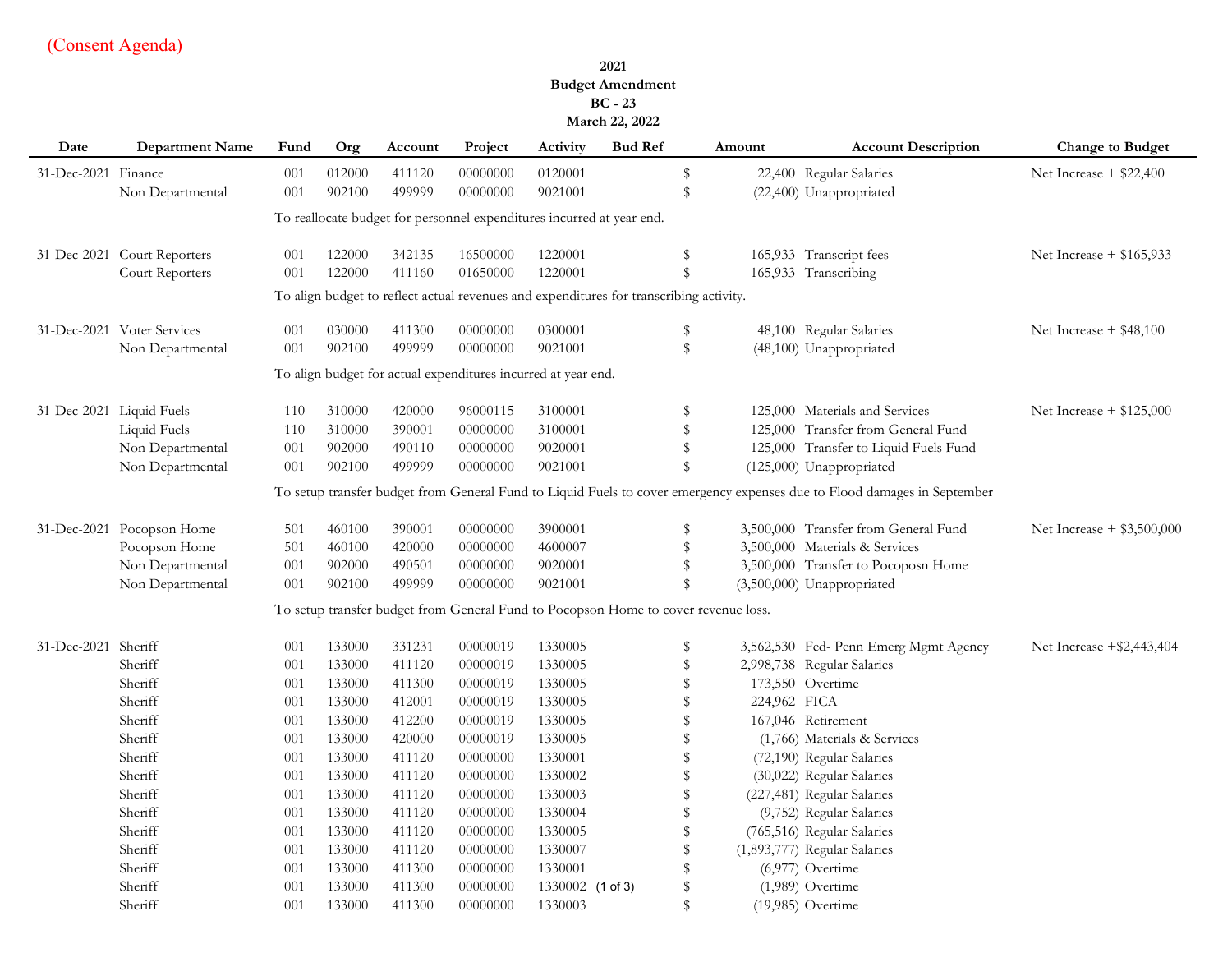#### **2021 Budget Amendment BC - 23 March 22, 2022**

| Date | <b>Department Name</b> | Fund | Org    | Account | Project  | Activity | <b>Bud Ref</b>      |               | Amount           | <b>Account Description</b>              | <b>Change to Budget</b> |
|------|------------------------|------|--------|---------|----------|----------|---------------------|---------------|------------------|-----------------------------------------|-------------------------|
|      | Sheriff                | 001  | 133000 | 411300  | 00000000 | 1330004  |                     | \$            |                  | (109) Overtime                          |                         |
|      | Sheriff                | 001  | 133000 | 411300  | 00000000 | 1330005  |                     | \$            |                  | $(49,617)$ Overtime                     |                         |
|      | Sheriff                | 001  | 133000 | 411300  | 00000000 | 1330007  |                     | \$            |                  | (85,828) Overtime                       |                         |
|      | Sheriff                | 001  | 133000 | 412100  | 00000000 | 1330007  |                     | \$            |                  | (9,045) Standard Fringe Benefits        |                         |
|      | Sheriff                | 001  | 133000 | 412001  | 00000000 | 1330001  |                     | \$            | $(5,352)$ FICA   |                                         |                         |
|      | Sheriff                | 001  | 133000 | 412001  | 00000000 | 1330002  |                     | \$            | $(2,267)$ FICA   |                                         |                         |
|      | Sheriff                | 001  | 133000 | 412001  | 00000000 | 1330003  |                     | \$            | (17,727) FICA    |                                         |                         |
|      | Sheriff                | 001  | 133000 | 412001  | 00000000 | 1330004  |                     | \$            |                  | $(728)$ FICA                            |                         |
|      | Sheriff                | 001  | 133000 | 412001  | 00000000 | 1330005  |                     | $\mathbf{\$}$ | $(56,850)$ FICA  |                                         |                         |
|      | Sheriff                | 001  | 133000 | 412001  | 00000000 | 1330007  |                     | \$            | $(142,038)$ FICA |                                         |                         |
|      | Sheriff                | 001  | 133000 | 412200  | 00000000 | 1330007  |                     | $\mathbb{S}$  |                  | $(167,046)$ Retirement                  |                         |
|      | Non Departmental       | 001  | 902100 | 442000  | 00000019 | 9021001  |                     | $\mathbb{S}$  |                  | 1,766 To Organizations                  |                         |
|      | Non Departmental       | 001  | 902100 | 499999  | 00000000 | 9021001  |                     | \$            |                  | 3,562,530 Unappropriated                |                         |
|      | Non Departmental       | 001  | 000000 | 331231  | 00000019 | 0000001  |                     | \$            |                  | (3,562,530) Fed- Penn Emerg Mgmt Agency |                         |
|      | Non Departmental       | 001  | 902100 | 442000  | 00000019 | 9021001  |                     | $\,$          |                  | (3,562,530) To Organizations            |                         |
|      | $_{\rm DCIS}$          | 001  | 090300 | 331231  | 00000019 | 0900010  |                     | \$            |                  | 60,527 Fed- Penn Emerg Mgmt Agency      |                         |
|      | <b>DCIS</b>            | 001  | 090600 | 331231  | 00000019 | 0900010  |                     | \$            |                  | (382,500) Fed- Penn Emerg Mgmt Agency   |                         |
|      | <b>DCIS</b>            | 001  | 090300 | 369200  | 00000019 | 0900010  |                     | \$            |                  | 5,000 Reimbursements                    |                         |
|      | <b>DCIS</b>            | 001  | 090300 | 420000  | 00000019 | 0900010  |                     | \$            |                  | (66,973) Materials & Services           |                         |
|      | <b>DCIS</b>            | 001  | 090600 | 420000  | 00000019 | 0900010  |                     | \$            |                  | (250,000) Materials & Services          |                         |
|      | Non Departmental       | 001  | 000000 | 331231  | 00000019 | 0000001  |                     | \$            |                  | 321,973 Fed- Penn Emerg Mgmt Agency     |                         |
|      | Non Departmental       | 001  | 902100 | 442000  | 00000019 | 9021001  |                     | \$            |                  | 316,973 To Organizations                |                         |
|      | Non Departmental       | 001  | 902100 | 499999  | 00000000 | 9021001  |                     | \$            |                  | 5,000 Unappropriated                    |                         |
|      | Commissioners          | 001  | 011000 | 331231  | 00000019 | 0110001  |                     | \$            |                  | (20,341) Fed- Penn Emerg Mgmt Agency    |                         |
|      | Public Information     | 001  | 018000 | 331231  | 00000019 | 0180001  |                     | \$            |                  | (13,000) Fed- Penn Emerg Mgmt Agency    |                         |
|      | Voter Services         | 001  | 030000 | 331231  | 00000019 | 0030003  |                     | \$            |                  | (22,437) Fed- Penn Emerg Mgmt Agency    |                         |
|      | Facilites              | 001  | 075100 | 331231  | 00000019 | 0750002  |                     | \$            |                  | (87,694) Fed- Penn Emerg Mgmt Agency    |                         |
|      | Courts                 | 001  | 120000 | 331231  | 00000019 | 1200001  |                     | \$            |                  | (9,809) Fed- Penn Emerg Mgmt Agency     |                         |
|      | District Courts        | 001  | 124100 | 331231  | 00000019 | 1240001  |                     | \$            |                  | (18,280) Fed- Penn Emerg Mgmt Agency    |                         |
|      | Commissioners          | 001  | 011000 | 420000  | 00000019 | 0110001  |                     | \$            |                  | (20,341) Materials & Services           |                         |
|      | Public Information     | 001  | 018000 | 420000  | 00000019 | 0180001  |                     | \$            |                  | (13,000) Materials & Services           |                         |
|      | Voter Services         | 001  | 030000 | 420000  | 00000019 | 0030003  |                     | $\,$          |                  | (22,437) Materials & Services           |                         |
|      | Facilites              | 001  | 075100 | 420000  | 00000019 | 0750002  |                     | \$            |                  | (87,694) Materials & Services           |                         |
|      | Courts                 | 001  | 120000 | 420000  | 00000019 | 1200001  |                     | $\mathbb{S}$  |                  | (9,809) Materials & Services            |                         |
|      | District Courts        | 001  | 124100 | 420000  | 00000019 | 1240001  |                     | \$            |                  | (18,280) Materials & Services           |                         |
|      | Non Departmental       | 001  | 000000 | 331231  | 00000019 | 0000001  |                     | \$            |                  | 171,561 Fed- Penn Emerg Mgmt Agency     |                         |
|      | Non Departmental       | 001  | 902100 | 442000  | 00000019 | 9021001  |                     | \$            |                  | 171,561 To Organizations                |                         |
|      | Prison                 | 001  | 210000 | 331231  | 00000019 | 2100003  |                     | $\mathbf{\$}$ |                  | 2,536,347 Fed- Penn Emerg Mgmt Agency   |                         |
|      | Prison                 | 001  | 210000 | 411120  | 00000019 | 2100003  |                     | \$            |                  | 2,049,868 Regular Salaries              |                         |
|      | Prison                 | 001  | 210000 | 411120  | 00000000 | 2100003  | $(2 \text{ of } 3)$ | $\mathbf{\$}$ |                  | (2,049,868) Regular Salaries            |                         |
|      | Prison                 | 001  | 210000 | 412001  | 00000019 | 2100003  |                     | $\mathbf{\$}$ | 153,844 FICA     |                                         |                         |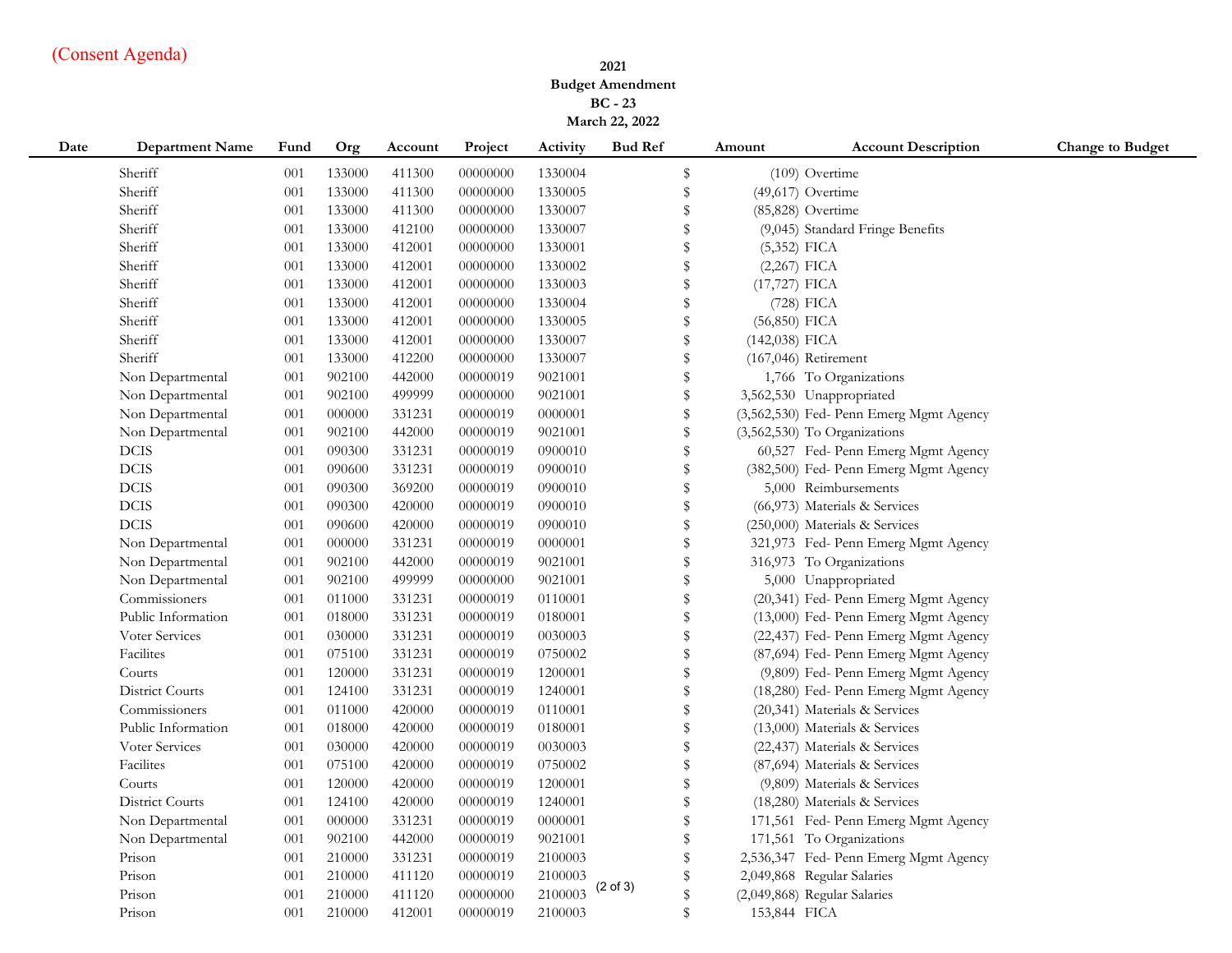#### **2021 Budget Amendment BC - 23 March 22, 2022**

| Date | <b>Department Name</b>    | Fund | Org    | Account | Project  | Activity | <b>Bud Ref</b> | Amount            | <b>Account Description</b>              | <b>Change to Budget</b> |
|------|---------------------------|------|--------|---------|----------|----------|----------------|-------------------|-----------------------------------------|-------------------------|
|      | Prison                    | 001  | 210000 | 412001  | 00000000 | 2100003  | \$             | $(153, 844)$ FICA |                                         |                         |
|      | Prison                    | 001  | 210000 | 412200  | 00000019 | 2100003  |                |                   | 187,481 Retirement                      |                         |
|      | Prison                    | 001  | 210000 | 412200  | 00000000 | 2100003  |                |                   | $(187, 481)$ Retirement                 |                         |
|      | Prison                    | 001  | 210000 | 420000  | 00000000 | 2100003  |                |                   | 175,000 Materials & Services            |                         |
|      | Prison                    | 001  | 210000 | 420000  | 00000019 | 2100003  |                |                   | (29,846) Materials & Services           |                         |
|      | Non Departmental          | 001  | 902100 | 499999  | 00000000 | 9021001  |                |                   | 2,391,193 Unappropriated                |                         |
|      | Non Departmental          | 001  | 000000 | 331231  | 00000019 | 0000001  |                |                   | (2,536,347) Fed- Penn Emerg Mgmt Agency |                         |
|      | Non Departmental          | 001  | 902100 | 442000  | 00000019 | 9021001  |                |                   | (2,536,347) To Organizations            |                         |
|      | Non Departmental          | 001  | 000000 | 331231  | 00000019 | 0000001  | \$             |                   | 2,123,825 Fed-Penn Emerg Mgmt Agency    |                         |
|      | Public Health             | 001  | 478120 | 369200  | 00000019 | 4780006  |                |                   | 309,466 Reimbursements                  |                         |
|      | <b>Emergency Services</b> | 001  | 251300 | 369200  | 00000019 | 2510003  |                |                   | 5,113 Reimbursements                    |                         |
|      | Non Departmental          | 001  | 902100 | 442000  | 00000019 | 9021001  |                |                   | 314,579 To Organizations                |                         |
|      | Non Departmental          | 001  | 902100 | 442000  | 00000019 | 9021001  |                |                   | 1,371,524 To Organizations              |                         |
|      | Non Departmental          | 001  | 902100 | 499999  | 00000000 | 9021001  |                |                   | 752,301 Unappropriated                  |                         |
|      | Non Departmental          | 001  | 902100 | 420000  | 00000019 | 9021001  |                |                   | (23,785) Materials & Services           |                         |
|      | Non Departmental          | 001  | 902100 | 442000  | 00000019 | 9021001  | \$             |                   | 23,785 To Organizations                 |                         |
|      | Public Health             | 001  | 478120 | 420000  | 00000019 | 4780006  | \$             |                   | (11,075) Materials & Services           |                         |
|      | Non Departmental          | 001  | 902100 | 442000  | 00000019 | 9021001  |                |                   | 11,075 To Organizations                 |                         |
|      | <b>Emergency Services</b> | 001  | 251300 | 331231  | 00000019 | 2510003  |                |                   | (180,000) Fed- Penn Emerg Mgmt Agency   |                         |
|      | Non Departmental          | 001  | 000000 | 331231  | 00000019 | 0000001  |                |                   | 180,000 Fed- Penn Emerg Mgmt Agency     |                         |
|      | <b>Emergency Services</b> | 001  | 251300 | 420000  | 00000019 | 2510003  |                |                   | (180,000) Materials & Services          |                         |
|      | Non Departmental          | 001  | 902100 | 442000  | 00000019 | 9021001  |                |                   | 180,000 To Organizations                |                         |

To align CARES Act budget with actual revenues and expenditures at year end.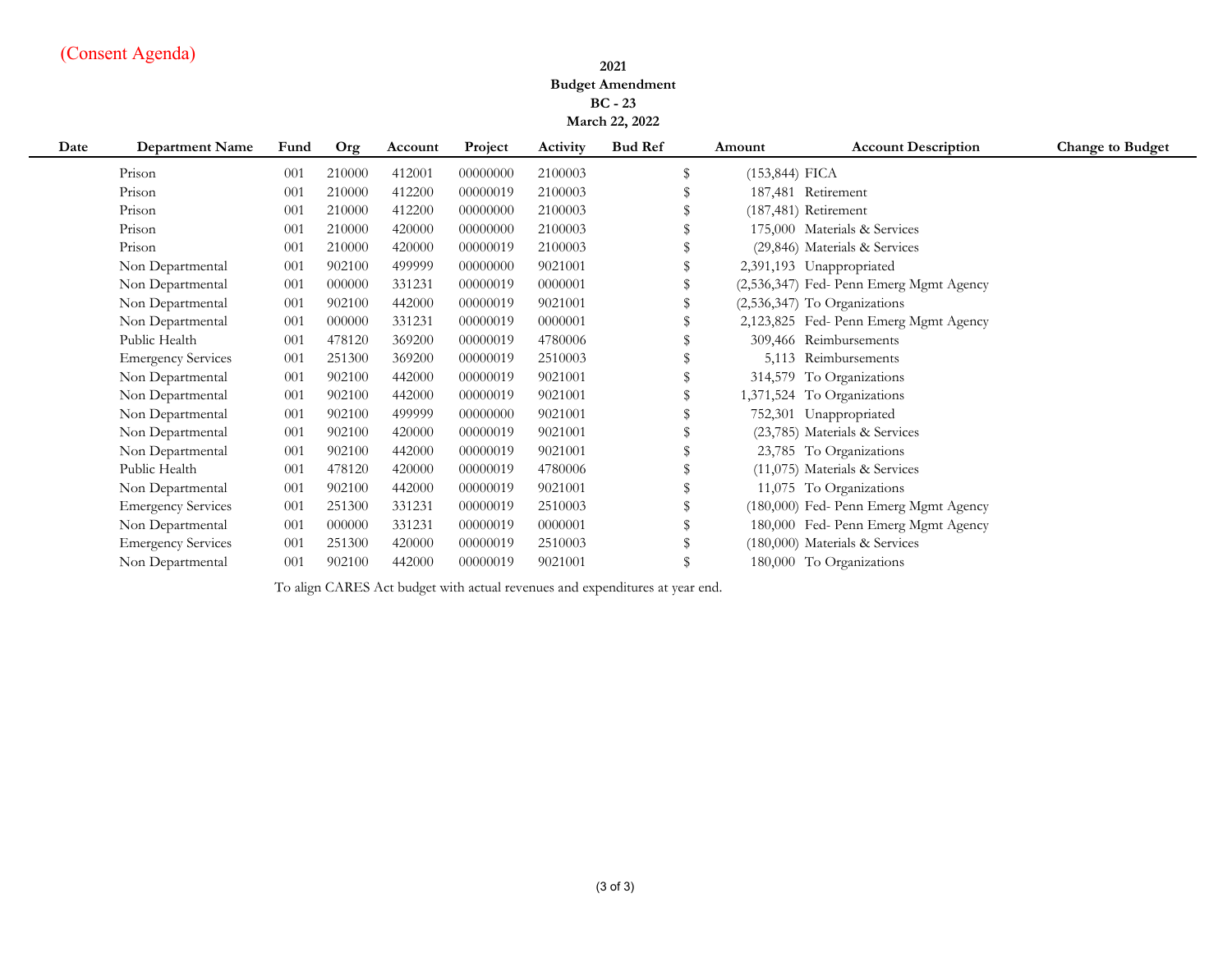**2022**

#### **Budget Amendment BC - 04**

#### **March 22, 2022**

| Date                 | <b>Department Name</b>         | Fund | Org    | Account | Project                                        | Activity | <b>Bud Ref</b>                                                                      | Amount | <b>Account Description</b>                                                                                                  | <b>Change to Budget</b>    |
|----------------------|--------------------------------|------|--------|---------|------------------------------------------------|----------|-------------------------------------------------------------------------------------|--------|-----------------------------------------------------------------------------------------------------------------------------|----------------------------|
| 22-Mar-2022 Coroner  |                                | 001  | 128000 | 331207  | 12899900                                       | 1280001  | \$                                                                                  |        | 5,000 Federal-Health                                                                                                        | Net Increase $+$ \$5,000   |
|                      | Coroner                        | 001  | 128000 | 420000  | 12899900                                       | 1280001  | \$                                                                                  |        | 5,000 Materials and Services                                                                                                |                            |
|                      |                                |      |        |         |                                                |          |                                                                                     |        | To align budget with anticipated revenue and expenditures for the Pennsylvania Opioid-Involved Morbidity & Mortality Grant. |                            |
| 22-Mar-2022 Coroner  |                                | 001  | 128000 | 331207  | 12899905                                       | 1280001  | \$                                                                                  |        | 10,000 Federal-Health                                                                                                       | Net Increase $+\$10,000$   |
|                      | Coroner                        | 001  | 128000 | 420000  | 12899905                                       | 1280001  | $\mathbf{\$}$                                                                       |        | 10,000 Materials and Services                                                                                               |                            |
|                      |                                |      |        |         |                                                |          |                                                                                     |        | To align budget with anticipated revenue and expenditures for the Pennsylvania Violent Death Reporting System Grant.        |                            |
| 22-Mar-2022 Coroner  |                                | 001  | 128000 | 341800  | 12899999                                       | 1280001  | \$                                                                                  |        | 92,442 Departmental Earnings                                                                                                | Net Increase $+$ \$92,442  |
|                      | Coroner                        | 001  | 128000 | 420000  | 12899999                                       | 1280001  | \$                                                                                  |        | 92,442 Materials and Services                                                                                               |                            |
|                      |                                |      |        |         |                                                |          | To carry forward the budget for Act 122 - Coroner Vital Statistics Improvement.     |        |                                                                                                                             |                            |
|                      | 22-Mar-2022 District Courts    | 001  | 124100 | 420000  | 00000000                                       | 1240001  | \$                                                                                  |        | 32,885 Materials and Services                                                                                               | Net Increase $+$ \$56,385  |
|                      | <b>District Courts</b>         | 001  | 124103 | 420000  | 00000000                                       | 1240001  | \$                                                                                  |        | 5,000 Materials and Services                                                                                                |                            |
|                      | District Courts                | 001  | 124402 | 420000  | 00000000                                       | 1240001  | \$                                                                                  |        | 11,500 Materials and Services                                                                                               |                            |
|                      | <b>District Courts</b>         | 001  | 124402 | 420000  | 00000000                                       | 1240001  | \$                                                                                  |        | 7,000 Materials and Services                                                                                                |                            |
|                      | Non-Departmental               | 001  | 902100 | 499999  | 00000000                                       | 9021001  | \$                                                                                  |        | (56,385) Unappropriated                                                                                                     |                            |
|                      |                                |      |        |         | To align budget with anticipated expenditures. |          |                                                                                     |        |                                                                                                                             |                            |
|                      | 22-Mar-2022 Emergency Services | 001  | 251300 | 420000  | 96000114                                       | 2510003  | \$                                                                                  |        | 45,000 Materials & Services                                                                                                 | Net Increase +\$45,000     |
|                      | 22-Mar-2022 Emergency Services | 001  | 251300 | 331231  | 96000114                                       | 2510003  | \$                                                                                  |        | 45,000 Federal-Penn Emerg Mgmt Agency                                                                                       |                            |
|                      |                                |      |        |         |                                                |          | To adjust budget to reflect PEMA funding for Learning Management System.            |        |                                                                                                                             |                            |
| 22-Mar-2022 Planning |                                | 001  | 085100 | 420000  | 98600569                                       | 0851014  | \$                                                                                  |        | 167,336 To Organizations                                                                                                    | Net Increase $+$ \$167,336 |
|                      | Non-Departmental               | 001  | 902100 | 499999  | 00000000                                       | 9021001  | \$                                                                                  |        | (167,336) Unappropriated                                                                                                    |                            |
|                      |                                |      |        |         |                                                |          | To carry forward budget for the Delaware Valley Regional Economic Development Fund. |        |                                                                                                                             |                            |
| 22-Mar-2022 Planning |                                | 001  | 085100 | 331200  | 98600568                                       | 0851014  | \$                                                                                  |        | 14,351 Federal-Operating                                                                                                    | Net Increase $+$ \$14,351  |
|                      | Planning                       | 001  | 085100 | 411120  | 98600568                                       | 0851014  | \$                                                                                  | 3,375  | Regular Salaries                                                                                                            |                            |
|                      | Planning                       | 001  | 085100 | 412001  | 98600568                                       | 0851014  | \$                                                                                  |        | 258 FICA                                                                                                                    |                            |
|                      | Planning                       | 001  | 085100 | 412100  | 98600568                                       | 0851014  | $\mathbf S$                                                                         |        | 562 Standard Fringe Benefits                                                                                                |                            |
|                      | Planning                       | 001  | 085100 | 412200  | 98600568                                       | 0851014  | \$                                                                                  |        | 253 County Retirement                                                                                                       |                            |
|                      | Planning                       | 001  | 085100 | 411120  | 00000000                                       | 0851014  | \$                                                                                  |        | (3,375) Regular Salaries                                                                                                    |                            |
|                      | Planning                       | 001  | 085100 | 412001  | 00000000                                       | 0851014  | \$                                                                                  |        | $(258)$ FICA                                                                                                                |                            |
|                      | Planning                       | 001  | 085100 | 412100  | 00000000                                       | 0851014  | \$                                                                                  |        | (562) Standard Fringe Benefits                                                                                              |                            |
|                      | Planning                       | 001  | 085100 | 412200  | 00000000                                       | 0851014  | \$                                                                                  |        | (253) County Retirement                                                                                                     |                            |
|                      | Planning                       | 001  | 085100 | 420000  | 98600568                                       | 0851014  | \$                                                                                  |        | 13,442 Materials and Services                                                                                               |                            |
|                      | Non-Departmental               | 001  | 902100 | 499999  | 00000000                                       | 9021001  | $\mathbf{\hat{S}}$                                                                  |        | 909 Unappropriated                                                                                                          |                            |

To carry forward budget for the Brandywine Battlefield Strategic Landscapes Phase III grant. (1 of 2)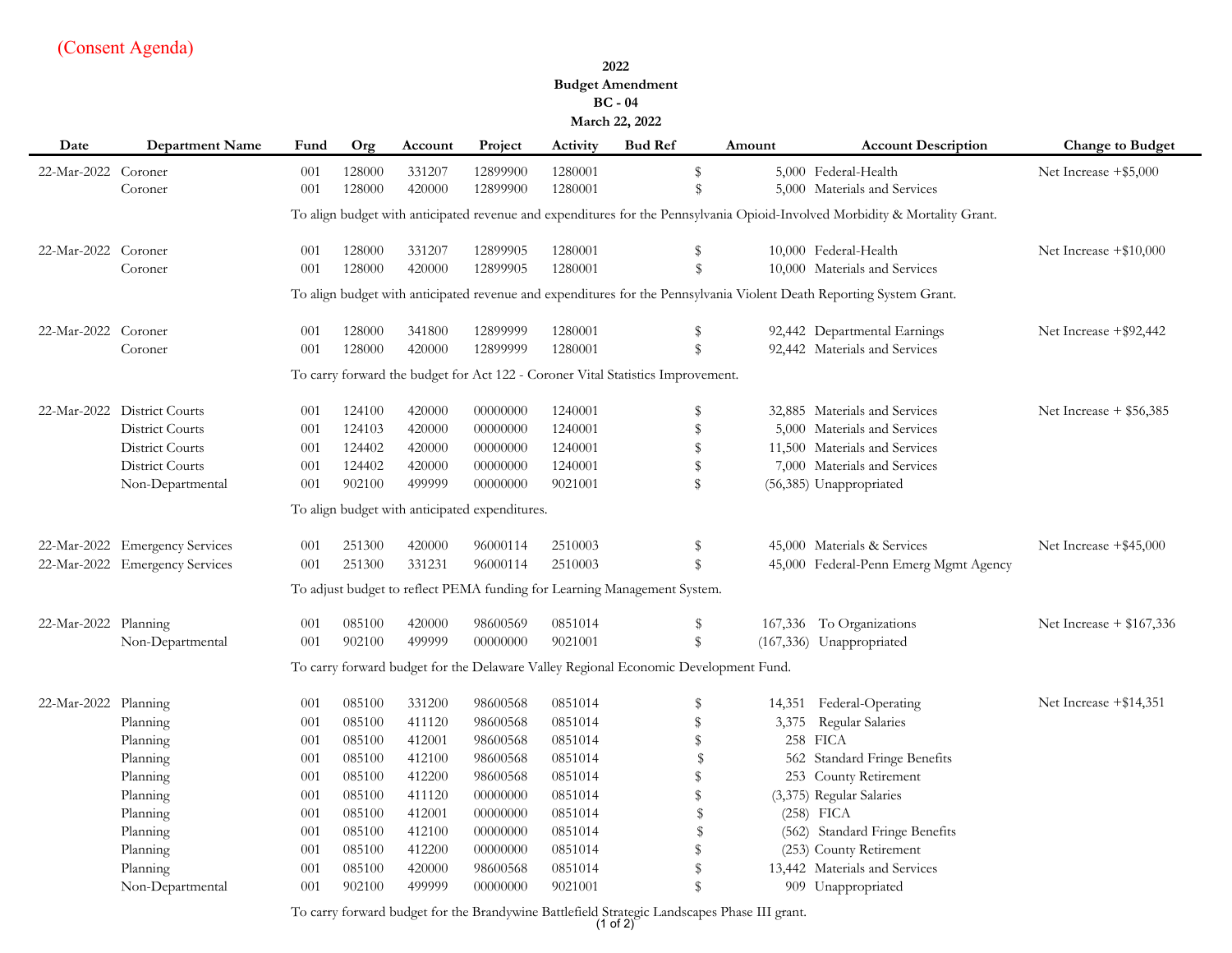# **2022**

# **Budget Amendment**

#### **BC - 04 March 22, 2022**

|             |                                                                           |      |        |                                              |          |                   | March 22, 2022 |    |        |                                                                                                                             |                           |
|-------------|---------------------------------------------------------------------------|------|--------|----------------------------------------------|----------|-------------------|----------------|----|--------|-----------------------------------------------------------------------------------------------------------------------------|---------------------------|
| Date        | <b>Department Name</b>                                                    | Fund | Or2    | Account                                      | Project  | Activity          | <b>Bud Ref</b> |    | Amount | <b>Account Description</b>                                                                                                  | <b>Change to Budget</b>   |
|             |                                                                           |      |        |                                              |          |                   |                |    |        |                                                                                                                             |                           |
| 22-Mar-2022 | Public Health                                                             | 001  | 478000 | 331207                                       | 15300001 | 4780003           | FY2021         | S  |        | 6,955 Federal-Health                                                                                                        | Net Increase: $+$ \$6,955 |
|             | Public Health                                                             | -001 | 478210 | 420000                                       | 15300001 | 4780003           | FY2021         | S  | 6.955  | Materials and Services                                                                                                      |                           |
|             | To align budget with revenue and expenditures for the Tuberculosis Grant. |      |        |                                              |          |                   |                |    |        |                                                                                                                             |                           |
| 22-Mar-2022 | Drug and Alcohol Services                                                 | 144  | 450044 | 332207                                       | 65003900 | 4514001           | FY2021         | S  |        | 68,546 State-Health                                                                                                         | Net Increase +\$68,546    |
|             | Drug and Alcohol Services                                                 | 144  | 454205 | 439740                                       | 65003900 | 4514001           | FY2021         | S  |        | 68,546 Provider Services                                                                                                    |                           |
|             |                                                                           |      |        |                                              |          |                   |                |    |        | To budget additional State Drug and Alcohol Treatment funding to provide expanded treatment and treatment-related services. |                           |
| 22-Mar-2022 | Drug and Alcohol Services                                                 | 144  | 450044 | 331207                                       | 65000600 | 4514001           | FY2021         | S  |        | 216,000 Federal-Health                                                                                                      | Net Increase $+ $216,000$ |
|             | Drug and Alcohol Services                                                 | 144  | 452144 | 439740                                       | 65000600 | 4514001           | FY2021         | S  |        | 60,000 Provider Services                                                                                                    |                           |
|             | Drug and Alcohol Services                                                 | 144  | 453115 | 439740                                       | 65000600 | 4514001           | FY2021         | \$ |        | 156,000 Provider Services                                                                                                   |                           |
|             |                                                                           |      |        | $\cdots$ $\cdots$ $\cdots$ $\cdots$ $\cdots$ |          | $\cdots$ $\cdots$ |                |    |        | .                                                                                                                           |                           |

To budget additional Federal COVID Substance Abuse Block Grant Supplemental Prevention Funds.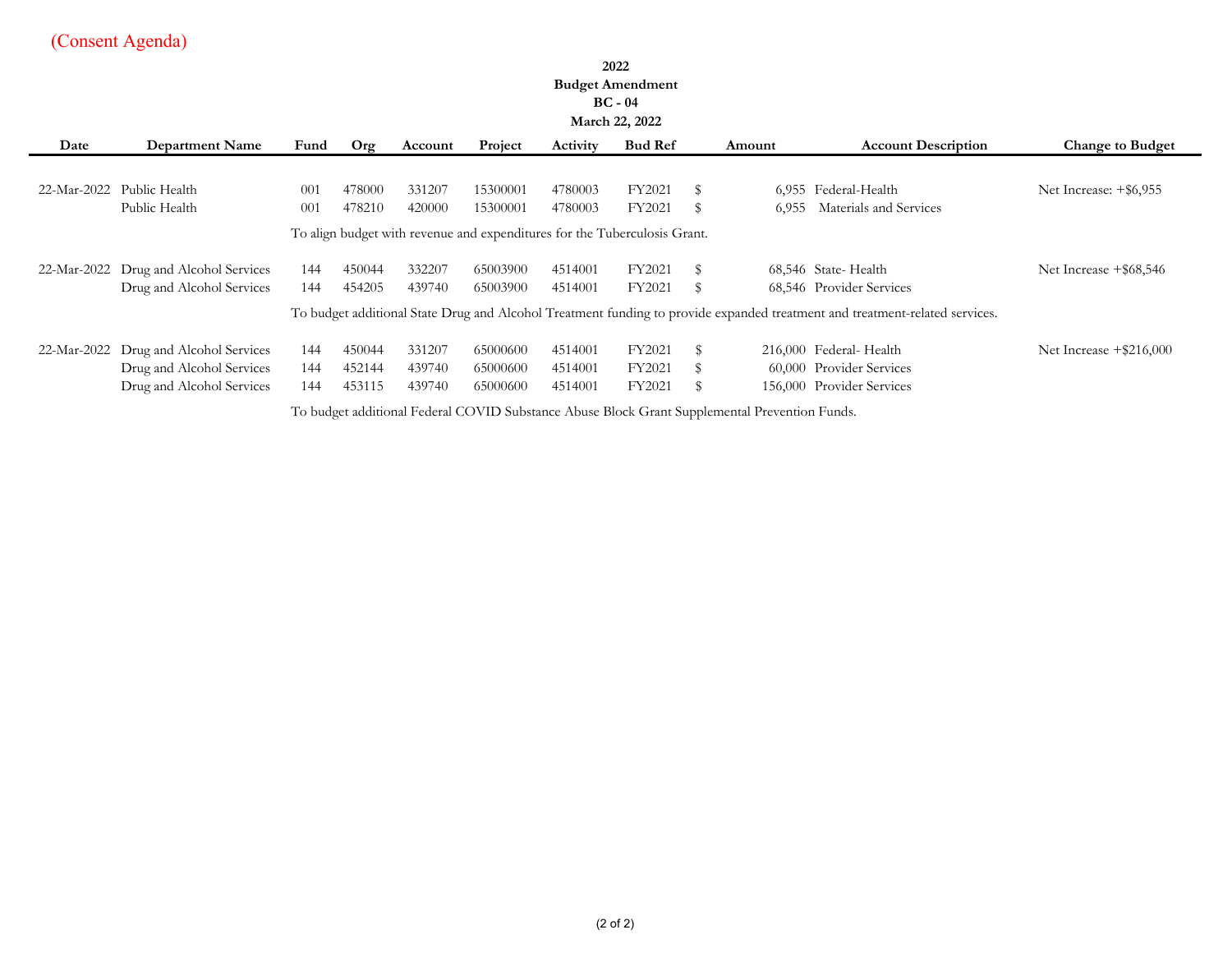#### **THE COUNTY OF CHESTER COMMONWEALTH OF PENNSYLVANIA RESOLUTION No. 12-22**

### **RESOLUTION OF THE CHESTER COUNTY COMMISSIONERS ADOPTING THE CHESTER COUNTY AGRICULTURAL ECONOMIC DEVELOPMENT STRATEGIC PLAN**

**WHEREAS,** the agricultural industry is critically important to the local economy of Chester County; is a significant part of Chester County's heritage, culture, and landscape; and is an important source of environmental and social benefits; and

**WHEREAS,** Chester County possesses some of the best non-irrigated soils in the world and one of the most uniquely diverse agricultural industries in the country; and

**WHEREAS,** increasing development and growth pressure continues to impact all agricultural sectors, and the cost of land can be prohibitive for new and beginning farmers to enter the industry; and

**WHEREAS,** *Landscapes3*, Chester County's comprehensive plan, supports agricultural economic development through the innovation and evolution of agricultural business operations; and

**WHEREAS,** the Board of County Commissioners of Chester County continues to be committed to having a strong and vibrant agricultural industry in Chester County; and

**WHEREAS,** the Agricultural Development Council has prepared an Agricultural Economic Development Strategic Plan; and

**WHEREAS,** this plan has identified ways to collaboratively support the on-going and new agricultural sectors through leveraging existing regional assets and attracting new businesses so that the county will remain a top agricultural producer in the Commonwealth; and

**WHEREAS,** the Agricultural Development Council recommended adoption of the plan at their regular Council meeting held March 2, 2022, and the Chester County Planning Commission Board recommended adoption of the plan at their regular Board meeting held March 9, 2022.

**NOW, THEREFORE, BE IT RESOLVED,** that the Board of Commissioners of the County of Chester does hereby adopt the Chester County Agricultural Economic Development Strategic Plan.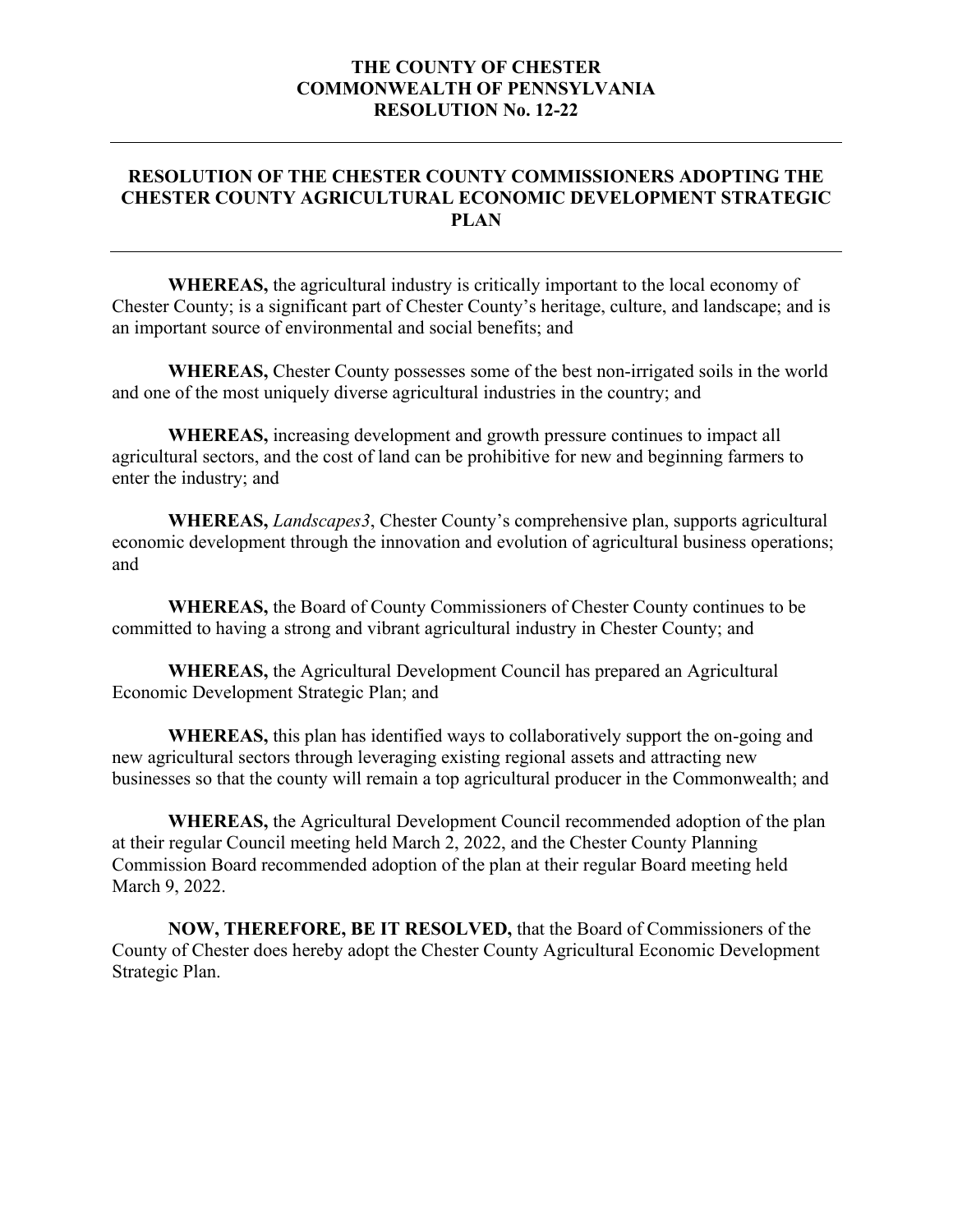of Chester County Commissioners.

# **COMMISSIONERS:**

**Marian D. Moskowitz**, Chair

**Josh Maxwell**, Commissioner

**Michelle Kichline**, Commissioner

**ATTEST:**

**Robert J. Kagel**, Chief Clerk

RESOLUTION 12-22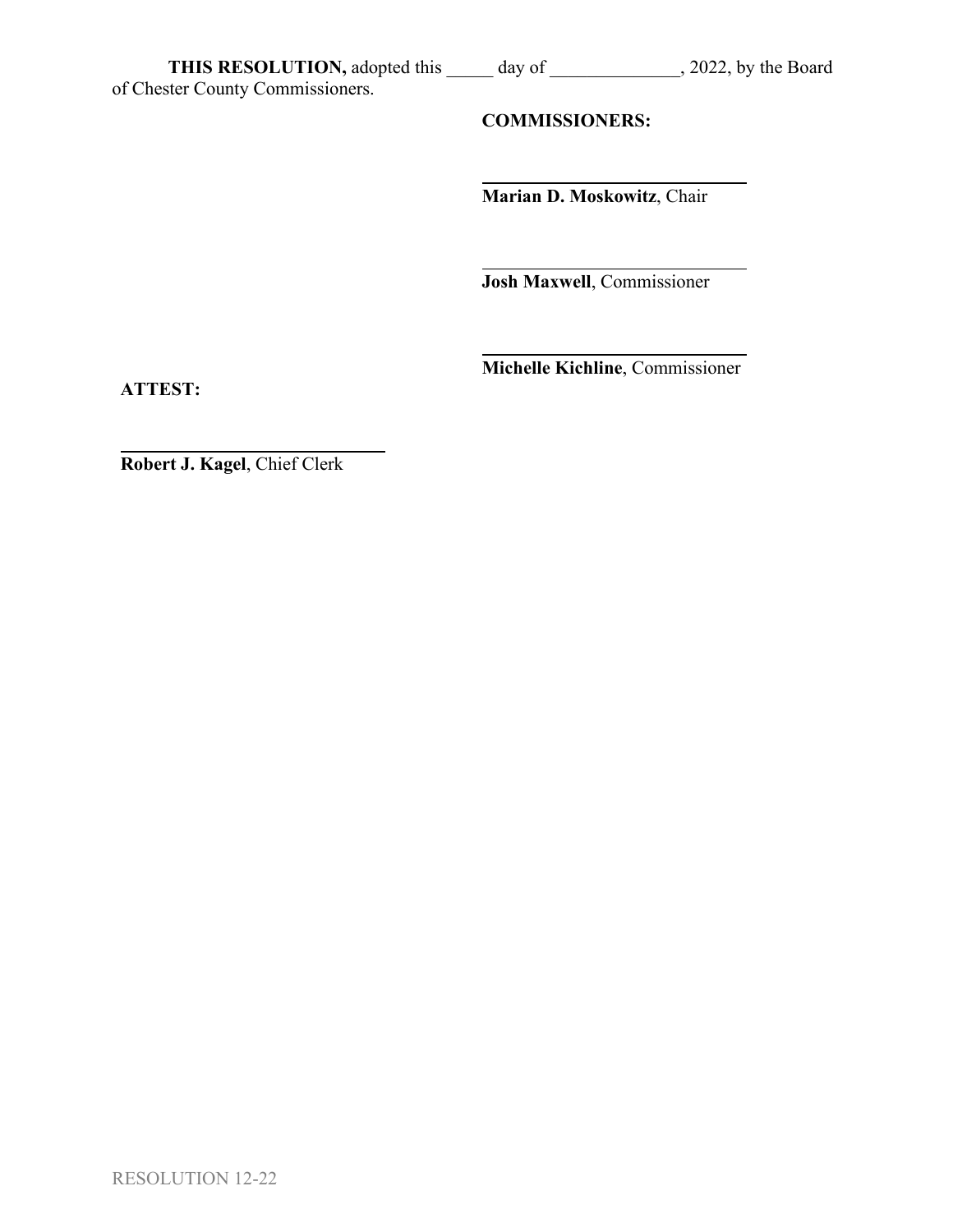# Managed by Dept of Procurement & General Services **COMMISSIONERS' CONTRACT AGENDA** Page 1 of 5<br>**COMMISSIONERS' CONTRACT AGENDA** Run Date: 3/22/2022 Report ID: CC\_CMMSN\_BIP **COMMISSIONERS' CONTRACT AGENDA** Run Date: 3/22/2022<br>Set ID: CCGOV **DATE:** 22-MAR-2022 Run Time: 08:50 AM DATE: 22-MAR-2022

| <b>Location</b>                                                                                     | <b>Type</b> | <b>Amount \$</b> | <b>Term</b>              | <b>Description/Funding Percentage</b>                                                                                                                                                                                                                                                                                                                                                     |
|-----------------------------------------------------------------------------------------------------|-------------|------------------|--------------------------|-------------------------------------------------------------------------------------------------------------------------------------------------------------------------------------------------------------------------------------------------------------------------------------------------------------------------------------------------------------------------------------------|
| <b>Adult Probation &amp; Parole</b><br>Vendor: Vigilnet America LLC<br>Contract ID: 0018823         | Amendment   | 0.00             | 03-01-2022<br>02-28-2023 | Amendment #1: This amendment extends the contract term for an<br>additional one (1) year period for Alcohol Monitoring Services using the<br>Secure Continuous Remote Alcohol Monitoring (SCRAM) System.<br>CO: 10%<br>ST: 90%<br>FED: 0%                                                                                                                                                 |
| <b>Children Youth and Families</b><br>Vendor: Bethany Christian Services<br>Contract ID: 0017979    | Amendment   | $0.00^{\circ}$   | 02-01-2022<br>06-30-2022 | Amendment #4: This amendment revises the Payment Schedule for<br>Residential Foster Care Services. This amendment is funded by Act 148<br>for children in the Child Welfare Program and under the Juvenile Act.<br>ST: 75%<br>CO: 20%<br>FED: 5%                                                                                                                                          |
| Vendor: Alternative Rehab. Communities, Inc.<br>Contract ID: 0018092                                | Amendment   | 514,255.00       | 07-01-2021<br>06-30-2022 | Amendment #3: This amendment extends the contract term for an<br>additional one (1) year period and revises the Payment Schedule and<br>Work Statement for Residential Placement Special Needs Services.<br>CO: 20%<br>ST: 75%<br>FED: 5%                                                                                                                                                 |
| Vendor: RTM LLC<br>Contract ID: 0021255                                                             | Contract    | 1,408,743.00     | 04-01-2022<br>06-30-2024 | This contract provides funding for the Truancy Prevention Program for<br>school-aged children and youth. This is a result of Request for Proposals<br>#2110-05.<br>CO: 5%<br>ST: 95%<br>FED: 0%                                                                                                                                                                                           |
| <b>Community Development</b><br>Vendor: Housing Authority Of Chester County<br>Contract ID: 0021212 | Contract    | 15,000.00        | 01-01-2022<br>12-31-2022 | This contract renews funding for the Administration of the Continuum of<br>Care Rapid Re-Housing Program. The cost associated with this contract is<br>funded by the Community Services Block Grant and is a result of a<br>departmental Request for Proposal. This supports Strategic Business Plan<br>Housing and Community Support Services activity.<br>CO: 0%<br>ST: 0%<br>FED: 100% |
| Vendor: Housing Authority Of Chester County<br>Contract ID: 0021242                                 | Contract    | 30,000.00        | 01-01-2022<br>12-31-2022 | This contract renews funding for the Housing Locator Program. The cost<br>associated with this contract is funded by the Community Services Block<br>Grant and is a result of a departmental Request for Proposal. This<br>supports Strategic Business Plan Housing and Community Support<br>Services activity.<br>CO: 0%<br>ST: 0%<br>FED: 100%                                          |
| Vendor: Human Services, Inc.<br>Contract ID: 0021213                                                | Contract    | 50,000.00        | 01-01-2022<br>12-31-2022 | This contract renews funding for the Continuum of Care Rapid Re-<br>Housing Administration Program. The cost associated with this contract<br>is funded by the Emergency Solutions Grant and is a result of a<br>departmental Request for Proposal. This supports Strategic Business Plan<br>Housing and Community Support Services activity.<br>CO: 0%<br>ST: 0%<br>FED: 100%            |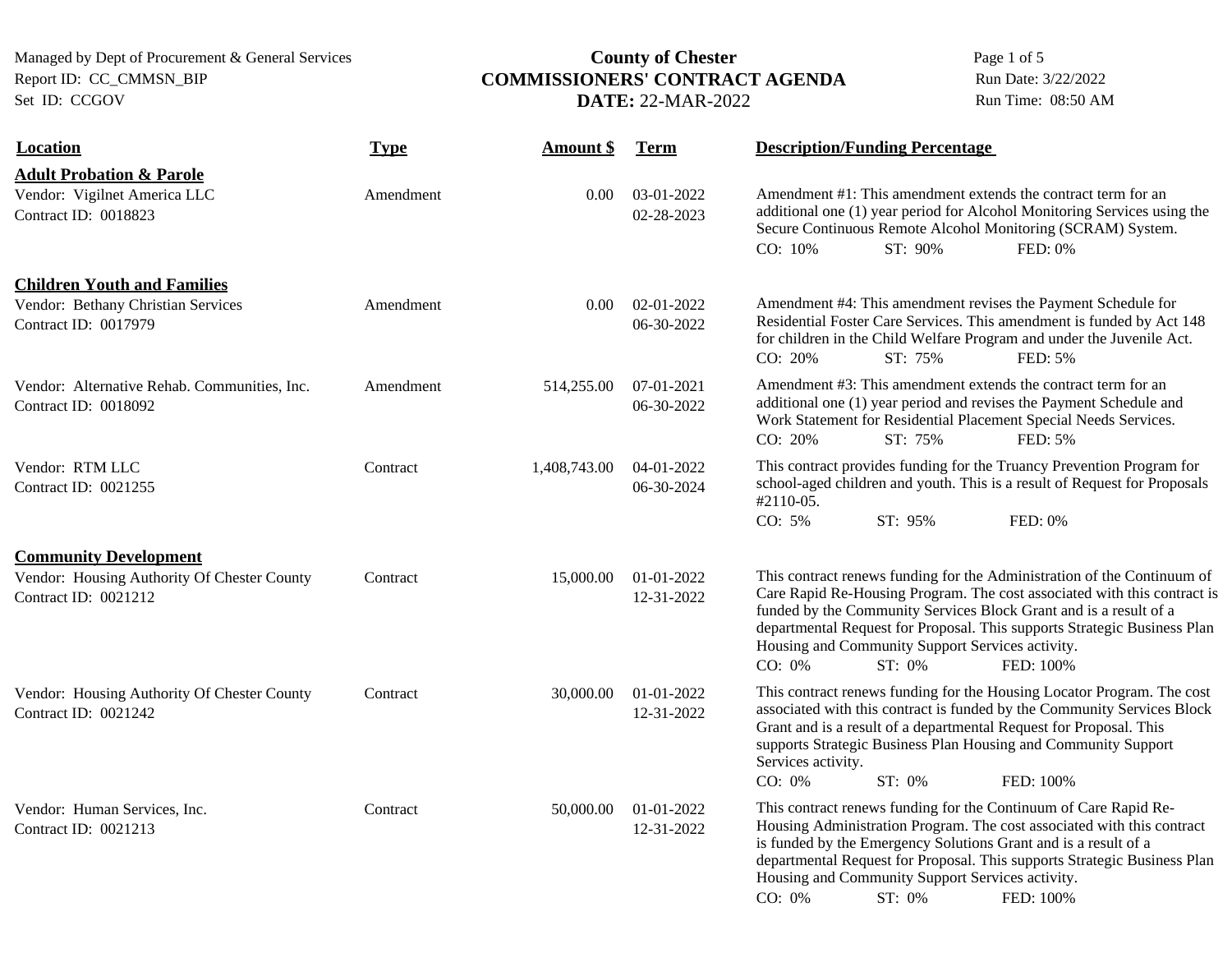# Managed by Dept of Procurement & General Services **COMMISSIONERS' CONTRACT AGENDA** Page 2 of 5<br>Report ID: CC\_CMMSN\_BIP **COMMISSIONERS' CONTRACT AGENDA** Run Date: 3/22/2022 Report ID: CC\_CMMSN\_BIP **COMMISSIONERS' CONTRACT AGENDA** Run Date: 3/22/2022<br>Set ID: CCGOV **DATE:** 22-MAR-2022 Run Time: 08:50 AM **DATE: 22-MAR-2022**

| <b>Location</b>                                                         | <b>Type</b> | <b>Amount \$</b> | <b>Term</b>              | <b>Description/Funding Percentage</b>                                                                                                                                                                                                                                                                                                                                                                                        |
|-------------------------------------------------------------------------|-------------|------------------|--------------------------|------------------------------------------------------------------------------------------------------------------------------------------------------------------------------------------------------------------------------------------------------------------------------------------------------------------------------------------------------------------------------------------------------------------------------|
| <b>Community Development</b>                                            |             |                  |                          |                                                                                                                                                                                                                                                                                                                                                                                                                              |
| Vendor: Human Services, Inc.<br>Contract ID: 0021214                    | Contract    | 50,000.00        | 01-01-2022<br>12-31-2022 | This contract renews funding for the SSI/SSDI Outreach, Access and<br>Recovery (SOAR) Program. The cost associated with this contract is<br>funded by the Community Services Block Grant and is a result of a<br>departmental Request for Proposal. This supports Strategic Business Plan<br>Housing and Community Support Services activity.<br>CO: 0%<br>ST: 0%<br>FED: 100%                                               |
| Vendor: Open Hearth, Inc.<br>Contract ID: 0021216                       | Contract    | 107,000.00       | 01-01-2022<br>12-31-2022 | This contract renews funding for the Administration of the Continuum of<br>Care and Housing Stability Program. The cost associated with this<br>contract is provided by the Community Services Block Grant and is a<br>result of a department Request for Proposal. This supports Strategic<br>Business Plan Housing and Community Support Services activity.<br>CO: 0%<br>ST: 0%<br>FED: 100%                               |
| Vendor: Open Hearth, Inc.<br>Contract ID: 0021247                       | Contract    | 160,050.00       | 01-01-2022<br>12-31-2022 | This contract renews funding for rental and hotel respite assistance to<br>individuals with serious mental illness. The cost associated with this<br>contract is funded by the Pennsylvania HealthChoices Program and is a<br>result of a departmental Request for Proposal. This supports Strategic<br>Business Plan Housing and Community Support Services activity.<br>CO: 0%<br>ST: 100%<br>FED: 0%                      |
| Vendor: Life Transforming Ministries<br>Contract ID: 0021217            | Contract    | 40,000.00        | 01-01-2022<br>12-31-2022 | This contract renews funding for the Volunteer Income Tax Assistance<br>Program. The cost associated with this contract is funded by the<br>Community Services Block Grant and is a result of a departmental<br>Request for Proposal. This project supports Strategic Business Plan<br>Housing and Community Support Services activity.<br>$CO: 0\%$<br>ST: 0%<br>FED: 100%                                                  |
| Vendor: North Star of Chester County<br>Contract ID: 0021219            | Contract    | 20,000.00        | 01-01-2022<br>12-31-2022 | This contract renews funding for Homeless Prevention through the Rental<br>Assistance & Case Management Program. The cost associated with this<br>contract is funded by the Community Services Block Grant and is a result<br>of a departmental Request for Proposal. This supports Strategic Business<br>Plan Housing and Community Support Services activity.<br>CO: 0%<br>$ST: 0\%$<br>FED: 100%                          |
| Vendor: Fair Housing Council of Suburban Phila.<br>Contract ID: 0021235 | Contract    | 20,000.00        | 01-01-2022<br>12-31-2022 | This contract renews funding for Fair Housing Education and Compliance<br>activities for housing consumers, social service agencies, and other<br>stakeholders. The cost associated with this contract is funded by the<br>Community Development Block Grant and is a result of a departmental<br>Request for Proposal. This supports Strategic Business Plan Public<br>Awareness activity.<br>CO: 0%<br>ST: 0%<br>FED: 100% |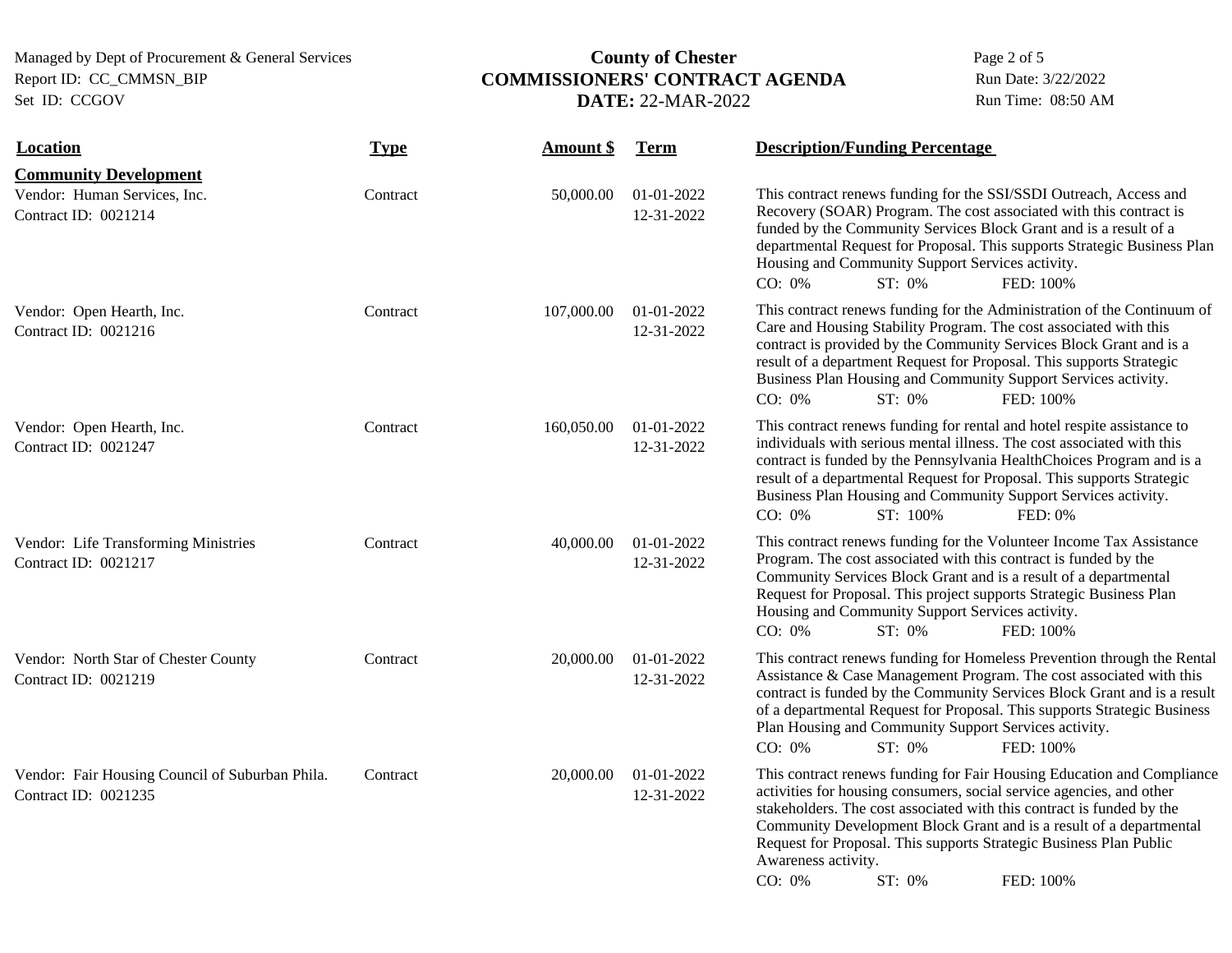# Managed by Dept of Procurement & General Services **COMMISSIONERS' CONTRACT AGENDA** Page 3 of 5<br>Report ID: CC\_CMMSN\_BIP **COMMISSIONERS' CONTRACT AGENDA** Run Date: 3/22/2022 Report ID: CC\_CMMSN\_BIP **COMMISSIONERS' CONTRACT AGENDA** Run Date: 3/22/2022<br>Set ID: CCGOV **DATE:** 22-MAR-2022 Run Time: 08:50 AM DATE: 22-MAR-2022

| <b>Location</b>                                                         | <b>Type</b> | <b>Amount</b> \$ | <b>Term</b>              | <b>Description/Funding Percentage</b>                                                                                                                                                                                                                                                                                                                                                                                                       |
|-------------------------------------------------------------------------|-------------|------------------|--------------------------|---------------------------------------------------------------------------------------------------------------------------------------------------------------------------------------------------------------------------------------------------------------------------------------------------------------------------------------------------------------------------------------------------------------------------------------------|
| <b>Community Development</b>                                            |             |                  |                          |                                                                                                                                                                                                                                                                                                                                                                                                                                             |
| Vendor: Community, Youth & Women's Alliance<br>Contract ID: 0021239     | Contract    | 165,000.00       | 01-01-2022<br>12-31-2022 | This contract provides funding for the Gateway Emergency Shelter<br>Program. The cost associated with this contract is funded by the<br>Emergency Solutions Grant and is a result of a departmental Request for<br>Proposal. This supports Strategic Business Plan Homeless Shelter<br>activity.<br>CO: 0%<br>ST: 0%<br>FED: 100%                                                                                                           |
| Vendor: Domestic Violence Center of Chester Co.<br>Contract ID: 0021241 | Contract    | 15,000.00        | 01-01-2022<br>12-31-2022 | This contract provides funding for survivors of domestic violence for the<br>Emergency Shelter Program. The cost associated with this contract is<br>funded by the Community Services Block Grant and is the result of a<br>departmental Request for Proposal. This supports Strategic Business Plan<br>Homeless Shelter activity.<br>CO: 0%<br>ST: 0%<br>FED: 100%                                                                         |
| Vendor: Kennett Area Community Service<br>Contract ID: 0021243          | Contract    | 60,000.00        | 01-01-2022<br>12-31-2022 | This contract renews funding for the Homeless Prevention and Diversion<br>Program. The cost associated with this contract is funded by the<br>Community Development Block Grant and is a result of a departmental<br>Request for Proposal. This supports Strategic Business Plan Housing and<br>Community Support Services activity.<br>CO: 0%<br>ST: 0%<br>FED: 100%                                                                       |
| Vendor: WC Atkinson Memorial Community<br>Contract ID: 0021244          | Contract    | 60,000.00        | 01-01-2022<br>12-31-2022 | This contract renews funding for the Emergency Shelter Program. The<br>cost associated with this contract is funded by the Community Services<br>Block Grant and is a result of a departmental Request for Proposal. This<br>project supports Strategic Business Plan Homeless Shelter Services<br>activity.<br>CO: 0%<br>ST: 0%<br>FED: 100%                                                                                               |
| Vendor: Holcomb Associates, Inc.<br>Contract ID: 0021245                | Contract    | 213,104.32       | 01-01-2022<br>12-31-2022 | This contract renews funding for rental assistance to individuals with<br>serious mental illness including five (5) transition aged youth. The cost<br>associated with this contract is funded by the Pennsylvania HealthChoices<br>Program and is a result of a departmental Request for Proposal. This<br>supports Strategic Business Plan Housing and Community Support<br>Services activity.<br>$CO: 0\%$<br>ST: 100%<br><b>FED: 0%</b> |
| Vendor: Good Samaritan Services<br>Contract ID: 0021246                 | Contract    | 55,000.00        | 01-01-2022<br>12-31-2022 | This contract renews funding for the Emergency Shelter Program. The<br>cost associated with this contract is funded by the Emergency Solutions<br>Grant and is a result of a departmental Request for Proposal. This<br>supports Strategic Business Plan Homeless Shelter activity.<br>CO: 0%<br>ST: 0%<br>FED: 100%                                                                                                                        |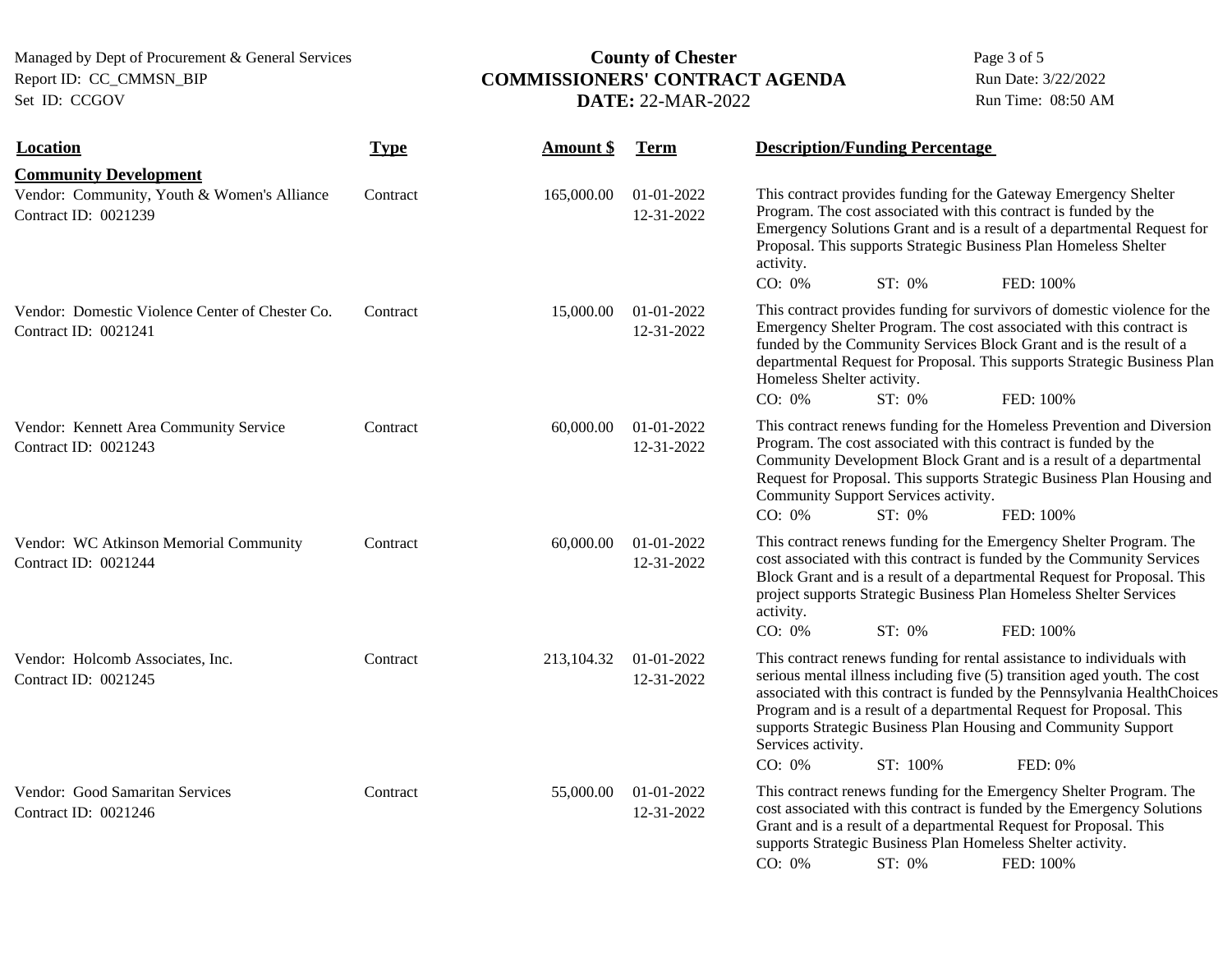# Managed by Dept of Procurement & General Services **COMMISSIONERS' CONTRACT AGENDA** Page 4 of 5<br>Report ID: CC\_CMMSN\_BIP **COMMISSIONERS' CONTRACT AGENDA** Run Date: 3/22/2022 Report ID: CC\_CMMSN\_BIP **COMMISSIONERS' CONTRACT AGENDA** Run Date: 3/22/2022<br>Set ID: CCGOV **DATE:** 22-MAR-2022 Run Time: 08:50 AM **DATE: 22-MAR-2022**

| <b>Location</b>                                                                  | <b>Type</b> | <b>Amount \$</b> | <b>Term</b>                                   | <b>Description/Funding Percentage</b>                                                                                                                                                                                                                                                                                                                                                                            |        |                                                                                                                                              |  |
|----------------------------------------------------------------------------------|-------------|------------------|-----------------------------------------------|------------------------------------------------------------------------------------------------------------------------------------------------------------------------------------------------------------------------------------------------------------------------------------------------------------------------------------------------------------------------------------------------------------------|--------|----------------------------------------------------------------------------------------------------------------------------------------------|--|
| <b>Community Development</b>                                                     |             |                  |                                               |                                                                                                                                                                                                                                                                                                                                                                                                                  |        |                                                                                                                                              |  |
| Vendor: Pennsylvania Home of the Sparrow<br>Contract ID: 0021249                 | Contract    | 20,000.00        | 01-01-2022<br>12-31-2022                      | This contract renews funding for the Shared Housing Program. The cost<br>associated with this contract is funded by the Community Services Block<br>Grant and is a result of a departmental Request for Proposal. This<br>supports Strategic Business Plan Housing and Community Support<br>Services activity.<br>CO: 0%<br>ST: 0%                                                                               |        | FED: 100%                                                                                                                                    |  |
| Vendor: Movement Community Development Corp<br>Contract ID: 0021251              | Contract    | 50,000.00        | 01-01-2022<br>12-31-2022                      | This contract provides funding for the Coatesville Community Resource<br>Navigation Program. The cost associated with this contract is funded by<br>the Community Development Block Grant and the Housing Trust<br>Program and is a result of a departmental Request for Proposal. This<br>supports Strategic Business Plan Housing and Community Support<br>Services activity.<br>CO: 54%<br>ST: 0%<br>FED: 46% |        |                                                                                                                                              |  |
| <b>DCIS</b>                                                                      |             |                  |                                               |                                                                                                                                                                                                                                                                                                                                                                                                                  |        |                                                                                                                                              |  |
| Vendor: Rimini Street, Inc.<br>Contract ID: 0021258                              | Contract    | 1,075,764.00     | 03-22-2022<br>12-31-2024                      | Support Services.<br>CO: 100%                                                                                                                                                                                                                                                                                                                                                                                    | ST: 0% | This Master Services Agreement provides for PeopleSoft and Oracle<br>FED: 0%                                                                 |  |
| Vendor: Carahsoft Technology Corporation<br>Contract ID: 0021259                 | Contract    | 237,500.00       | 03-22-2022<br>03-31-2025                      | CO: 100%                                                                                                                                                                                                                                                                                                                                                                                                         | ST: 0% | This contract provides funding for Digital Signature/Web-form<br>Replacement. This is a result of Request for Proposals #2109-01.<br>FED: 0% |  |
| <b>Emergency Services</b>                                                        |             |                  |                                               |                                                                                                                                                                                                                                                                                                                                                                                                                  |        |                                                                                                                                              |  |
| Vendor: American LE Training & Consulting LLC<br>Contract ID: 0020073            | Amendment   | 21,600.00        | 03-22-2022<br>12-31-2022                      | comprehensive training and development program.<br>CO: 100%                                                                                                                                                                                                                                                                                                                                                      | ST: 0% | Amendment #3: This amendment increases funding for additional<br>training sessions to enhance the development and delivery of a<br>FED: 0%   |  |
| <b>Facilities</b><br>Vendor: Patterhn Ives LLC<br>Contract ID: 0021253           | Contract    | 39,500.00        | 03-22-2022<br><b>UNTIL</b><br><b>COMPLETE</b> | various County properties.<br>CO: 100%                                                                                                                                                                                                                                                                                                                                                                           | ST: 0% | The contract provides Historic Architectural Consulting Services for<br>FED: 0%                                                              |  |
|                                                                                  |             |                  |                                               |                                                                                                                                                                                                                                                                                                                                                                                                                  |        |                                                                                                                                              |  |
| <b>Human Resources</b><br>Vendor: PharmPro Staffing Inc.<br>Contract ID: 0020273 | Amendment   | $0.00\,$         | 03-01-2022<br>02-28-2023                      | Amendment #1: This amendment extends the contract term an additional<br>one (1) year period for Temporary Staffing Services for Pharmacists and<br>Pharmacy Technicians.                                                                                                                                                                                                                                         |        |                                                                                                                                              |  |
|                                                                                  |             |                  |                                               | CO: 100%                                                                                                                                                                                                                                                                                                                                                                                                         | ST: 0% | FED: 0%                                                                                                                                      |  |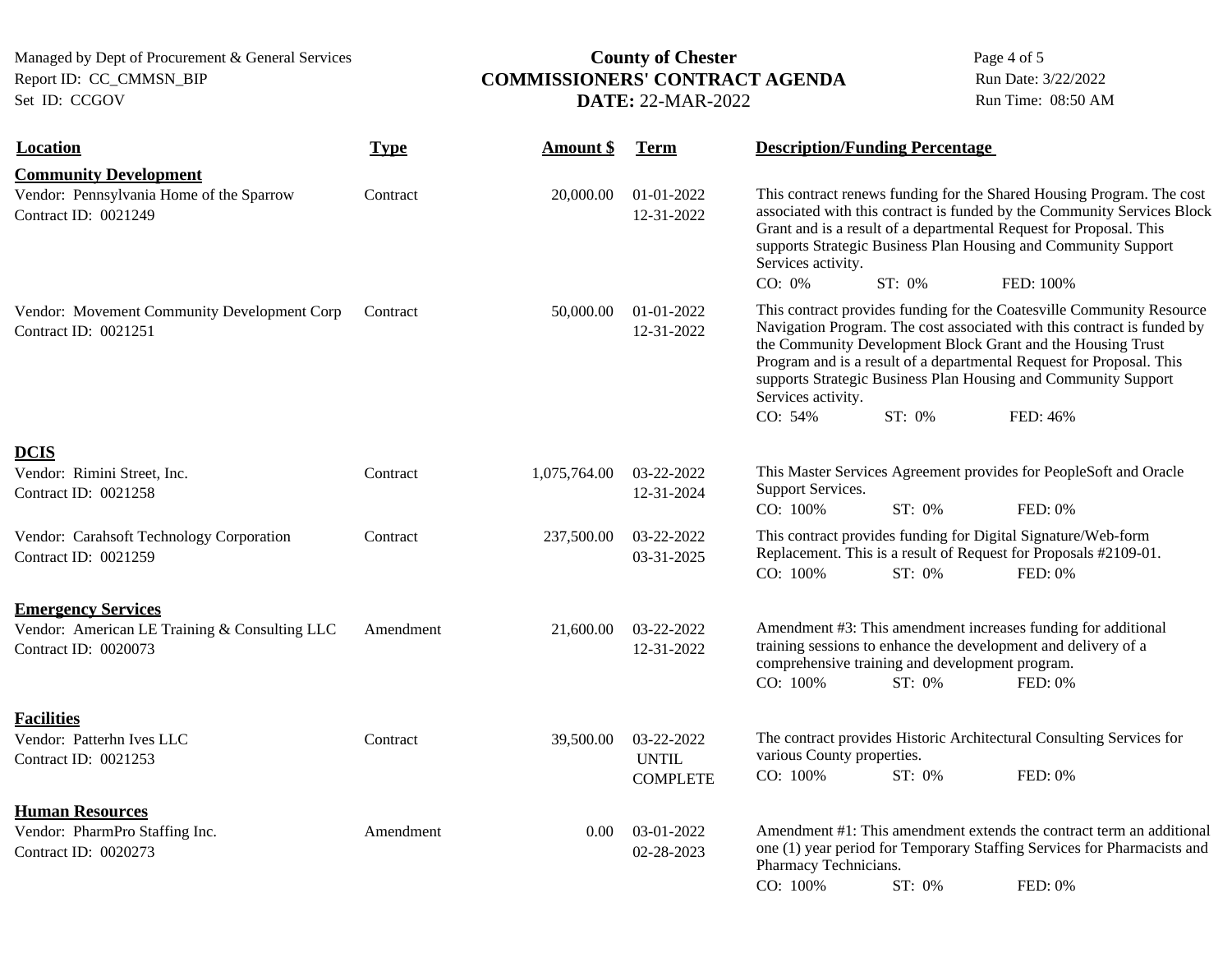# Managed by Dept of Procurement & General Services **COMMISSIONERS' CONTRACT AGENDA** Page 5 of 5<br>Report ID: CC\_CMMSN\_BIP **COMMISSIONERS' CONTRACT AGENDA** Run Date: 3/22/2022 Report ID: CC\_CMMSN\_BIP **COMMISSIONERS' CONTRACT AGENDA** Run Date: 3/22/2022<br>Set ID: CCGOV **DATE:** 22-MAR-2022 Run Time: 08:50 AM **DATE: 22-MAR-2022**

| <b>Location</b>                                                                                    | <b>Type</b> | Amount \$    | <b>Term</b>                    |                                | <b>Description/Funding Percentage</b>                  |                                                                                                                                                                                                                                                                                                                                                                              |
|----------------------------------------------------------------------------------------------------|-------------|--------------|--------------------------------|--------------------------------|--------------------------------------------------------|------------------------------------------------------------------------------------------------------------------------------------------------------------------------------------------------------------------------------------------------------------------------------------------------------------------------------------------------------------------------------|
| <b>Human Resources</b><br>Vendor: Reliance Standard Life Insurance Company<br>Contract ID: 0021260 | Contract    | 1,302,045.00 | $01 - 01 - 2022$<br>12-31-2022 | America.<br>CO: 100%           | ST: 0%                                                 | This contract provides Group Life, Accidental Death & Dismemberment<br>and Long Tern Disability insurance coverage for County employees<br>replacing the current contract with Life Insurance Company of North<br>FED: 0%                                                                                                                                                    |
| <b>Planning Commission</b><br>Vendor: East Marlborough Township<br>Contract ID: 0021256            | Contract    | 39,000.00    | 04-01-2022<br>03-31-2024       | CO: 65%                        | Marlborough Townships) \$21,000.00 (35%).<br>$ST: 0\%$ | This contract provides for the Vision Partnership Program: Cash Grant<br>Manual - Unionville Area Multi-Municipal Comprehensive Plan Update.<br>The total project cost is \$60,000.00. County funding is \$39,000.00 (65%).<br>Other funding: The Region (East Marlborough, Newlin, and West<br>FED: 0%                                                                      |
| Vendor: Kennett Township<br>Contract ID: 0021257                                                   | Contract    | 40,000.00    | 04-01-2022<br>09-30-2023       | $(22.62\%)$ .<br>$CO: 52.79\%$ | ST: 0%                                                 | This contract provides for the Vision Partnership Program: Cash Grant<br>Manual - Kennett Area Longwood Gardens Connections Plan. The total<br>project cost is \$75,783.00. County funding is \$40,000.00 (52.79%). Other<br>funding: Private \$18,638.00 (24.59%) and the Region (Kennett Square<br>Borough, Kennett and East Marlborough Townships) \$17,145.00<br>FED: 0% |
| <b>Recorder of Deeds</b><br>Vendor: Info Quick Solutions, Inc.<br>Contract ID: 0004403             | Amendment   | 0.00         | 04-01-2022<br>12-31-2022       | CO: 0%                         | is funded by departmental earnings.<br>ST: 0%          | Amendment #9: This amendment provides for the replacement of<br>microfilm conversion with PDFA conversion and storage resulting in a<br>cost savings of \$0.02 per image. The cost associated with this amendment<br>FED: 0%                                                                                                                                                 |

Number of Contracts: **30**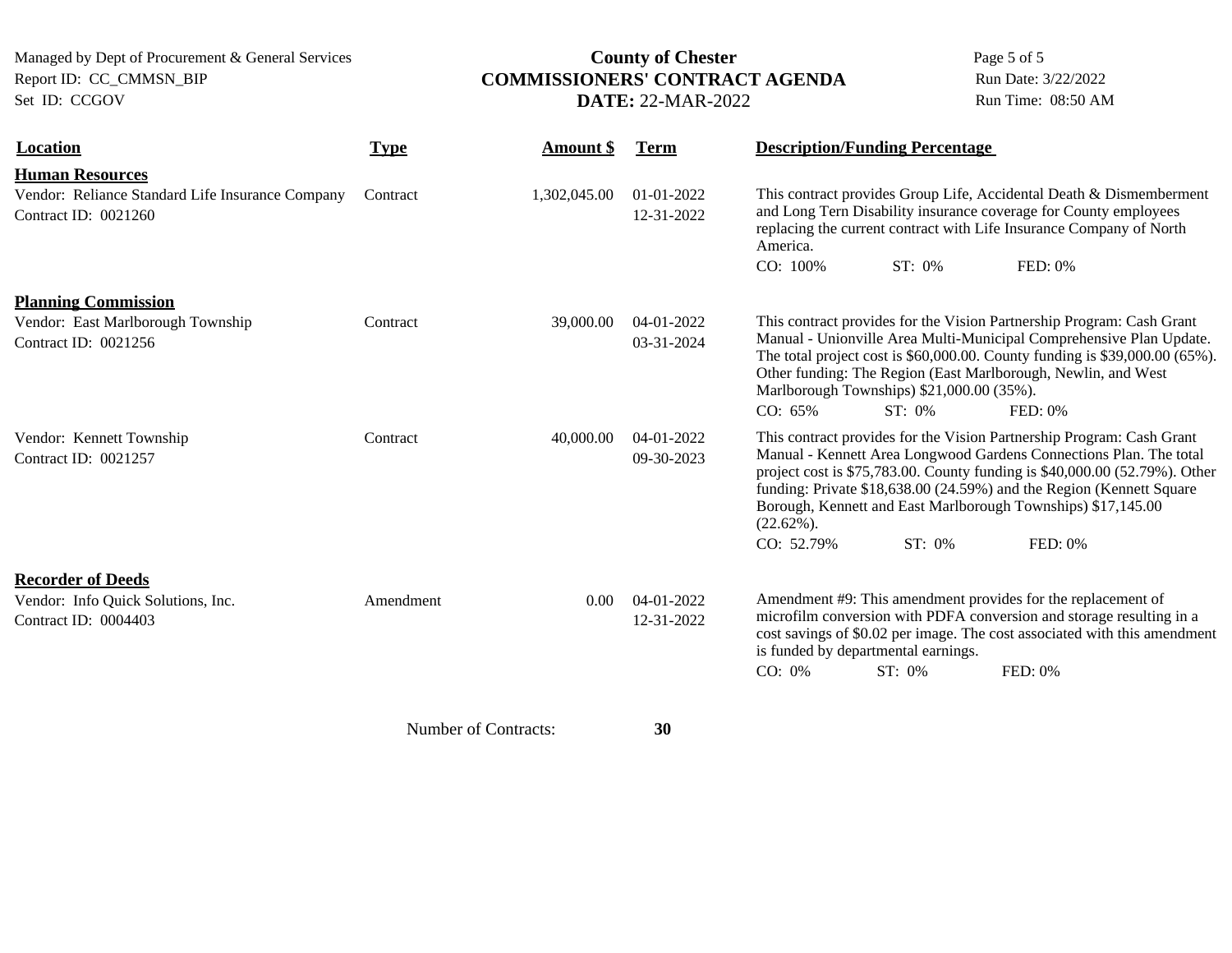| March 22, 2022                                                                                                       |       |              |                          |                                                                                                                           |  |  |  |  |  |
|----------------------------------------------------------------------------------------------------------------------|-------|--------------|--------------------------|---------------------------------------------------------------------------------------------------------------------------|--|--|--|--|--|
| <b>DEPARTMENT / FUND</b>                                                                                             |       | <b>AWARD</b> | <b>TERM</b>              | <b>DESCRIPTION</b>                                                                                                        |  |  |  |  |  |
| <b>Adult Probation, Parole, and Pretrial Services</b>                                                                |       |              |                          |                                                                                                                           |  |  |  |  |  |
| Administrative Office of Pennsylvania Courts<br>Application - Renewal<br>(Consent Agenda)                            | \$    | 9,396.75     | 04/01/2022<br>03/31/2023 | Problem Solving Courts Grant - Drug Court<br>No New Positions - No County Match<br>State Funding = $$9,396.75$            |  |  |  |  |  |
| Administrative Office of Pennsylvania Courts<br>Application - Renewal<br>(Consent Agenda)                            | \$    | 8,956.50     | 04/01/2022<br>03/31/2023 | Problem Solving Courts Grant - Mental Health Court<br>No New Positions - No County Match<br>State Funding = $$8,956.50$   |  |  |  |  |  |
| Administrative Office of Pennsylvania Courts<br>Application - Renewal                                                | \$    | 8,070.00     | 04/01/2022<br>03/31/2023 | Problem Solving Courts Grant - Recovery Court<br>No New Positions - No County Match<br>State Funding = $$8,070.00$        |  |  |  |  |  |
| (Consent Agenda)<br>Administrative Office of Pennsylvania Courts                                                     | \$    | 8,934.75     | 04/01/2022               | Problem Solving Courts Grant - Veterans' Court                                                                            |  |  |  |  |  |
| Application - Renewal<br>(Consent Agenda)                                                                            |       |              | 03/31/2023               | No New Positions - No County Match<br>State Funding = $$8,934.75$                                                         |  |  |  |  |  |
| Coroner                                                                                                              |       |              |                          |                                                                                                                           |  |  |  |  |  |
| Pennsylvania Department of Health<br>Contract / Award - Renewal<br>001-128000-331207-12899900-1280001                | $\$\$ | 5,000.00     | 07/01/2021<br>06/30/2022 | Opioid-Involved Drug Overdose Deaths Grant<br>No New Positions - No County Match<br>Federal Funding $= $5,000.00$         |  |  |  |  |  |
| Pennsylvania Department of Health<br>Contract / Award - New<br>001-128000-331207-12899905-1280001                    | \$    | 10,000.00    | 01/01/2022<br>03/31/2022 | Pennsylvania Violent Death Reporting System Grant<br>No New Positions - No County Match<br>Federal Funding $= $10,000.00$ |  |  |  |  |  |
| <b>District Attorney</b>                                                                                             |       |              |                          |                                                                                                                           |  |  |  |  |  |
| Pennsylvania Commission on Crime and Delinquency<br>Contract / Award - Renewal<br>001-129000-332281-12400000-1290001 | \$    | 374,832.00   | 01/01/2022<br>12/31/2024 | STOP Grant 2022 - 2024<br>No New Positions - No County Match<br>Federal Funding = $$374,832.00$                           |  |  |  |  |  |

**Grants Agenda**